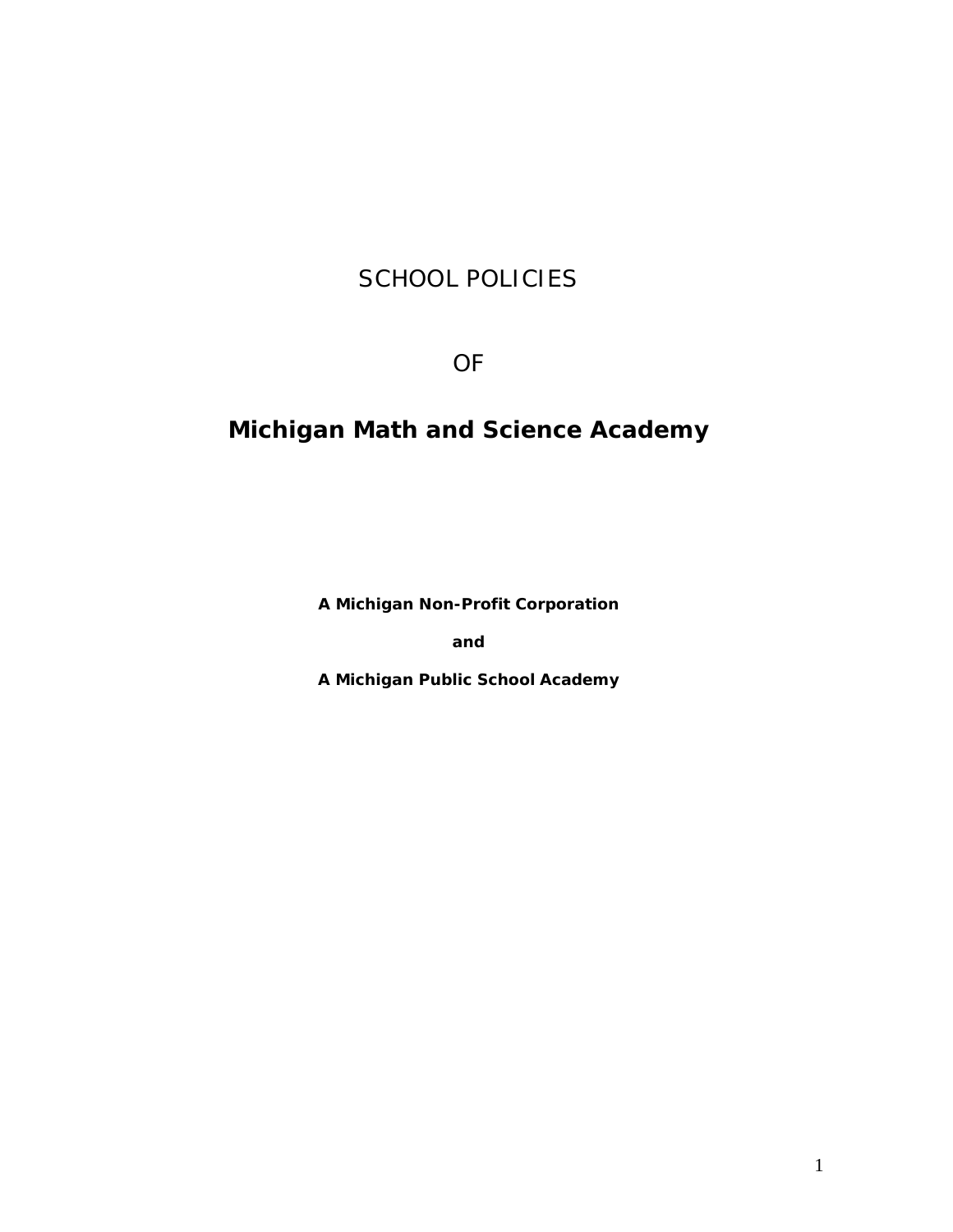| 101                                                                  |  |
|----------------------------------------------------------------------|--|
| 102                                                                  |  |
| 103                                                                  |  |
|                                                                      |  |
| PARENT INVOLVEMENT IN THE ACADEMY PROGRAM 8<br>201                   |  |
| 202                                                                  |  |
| 203                                                                  |  |
| 204                                                                  |  |
| 205                                                                  |  |
| 206                                                                  |  |
| 207                                                                  |  |
| 208                                                                  |  |
| REHABILITATION ACT, U.S.C. SECTION 504 GRIEVANCE PROCEDURE 13<br>209 |  |
| 210                                                                  |  |
| 211                                                                  |  |
| 211.1                                                                |  |
| 212                                                                  |  |
| 213                                                                  |  |
| 214                                                                  |  |
| 215                                                                  |  |
|                                                                      |  |
| 301                                                                  |  |
| 301.1                                                                |  |
| 302                                                                  |  |
| CRIMINAL HISTORY AND UNPROFESSIONAL CONDUCT RECORDS<br>303           |  |
|                                                                      |  |
| 303.1 GARNISHMENTS. ATTACHMENTS AND JUDGMENTS.  17                   |  |
| 303.2                                                                |  |
| 303.3                                                                |  |
| 304                                                                  |  |
| 305                                                                  |  |
| 306                                                                  |  |
| 307                                                                  |  |
| 308                                                                  |  |
| HIV/AIDS AND CONTAGIOUS COMMUNICABLE DISEASE POLICY 21<br>309        |  |
| 310                                                                  |  |
| EVALUATIONS OF ADMINISTRATORS. SUPPORT STAFF AND TEACHERS.21<br>311  |  |
| 312                                                                  |  |
| 313                                                                  |  |
| 314                                                                  |  |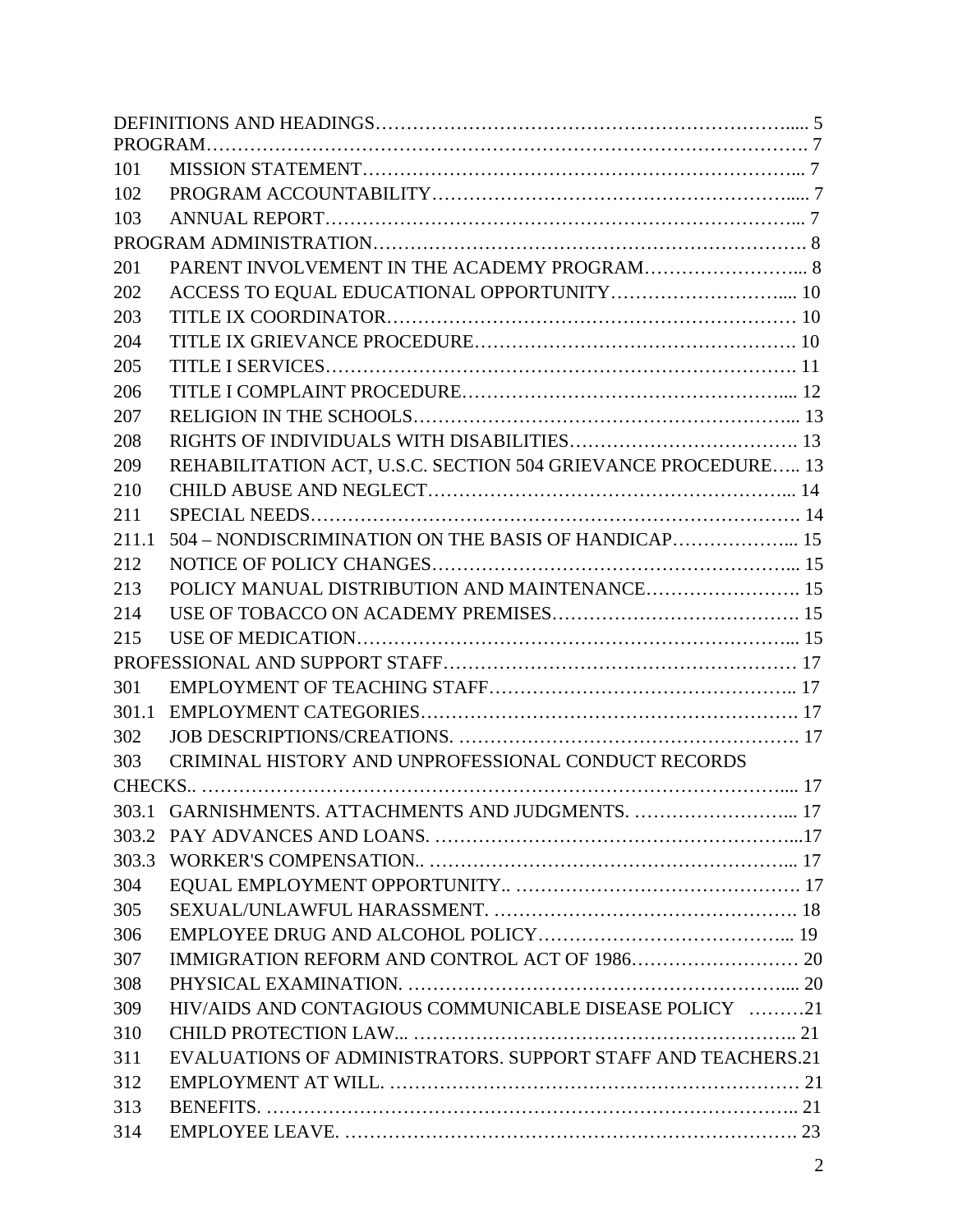| 315 |                                                           |  |
|-----|-----------------------------------------------------------|--|
| 316 |                                                           |  |
| 317 |                                                           |  |
| 318 |                                                           |  |
| 319 |                                                           |  |
| 320 |                                                           |  |
|     |                                                           |  |
| 401 |                                                           |  |
| 402 |                                                           |  |
| 403 |                                                           |  |
| 404 |                                                           |  |
| 405 |                                                           |  |
| 406 |                                                           |  |
| 407 |                                                           |  |
| 408 |                                                           |  |
| 409 |                                                           |  |
| 410 |                                                           |  |
| 411 |                                                           |  |
| 412 |                                                           |  |
| 413 |                                                           |  |
| 414 |                                                           |  |
| 415 |                                                           |  |
| 416 |                                                           |  |
| 417 |                                                           |  |
| 418 | ACADEMIES AND LAW ENFORCEMENT AGENCIES.  44               |  |
| 419 |                                                           |  |
| 420 |                                                           |  |
| 421 |                                                           |  |
| 422 |                                                           |  |
| 423 | EQUAL ACCESS FOR NON-ACADEMY- SPONSORED STUDENT CLUBS AND |  |
|     |                                                           |  |
| 424 |                                                           |  |
| 425 |                                                           |  |
| 426 |                                                           |  |
| 427 |                                                           |  |
| 428 |                                                           |  |
| 429 |                                                           |  |
|     |                                                           |  |
| 501 |                                                           |  |
| 502 |                                                           |  |
| 503 | REVIEW OF ACADEMY BUDGETS AND FINANCIAL REPORTS52         |  |
| 504 |                                                           |  |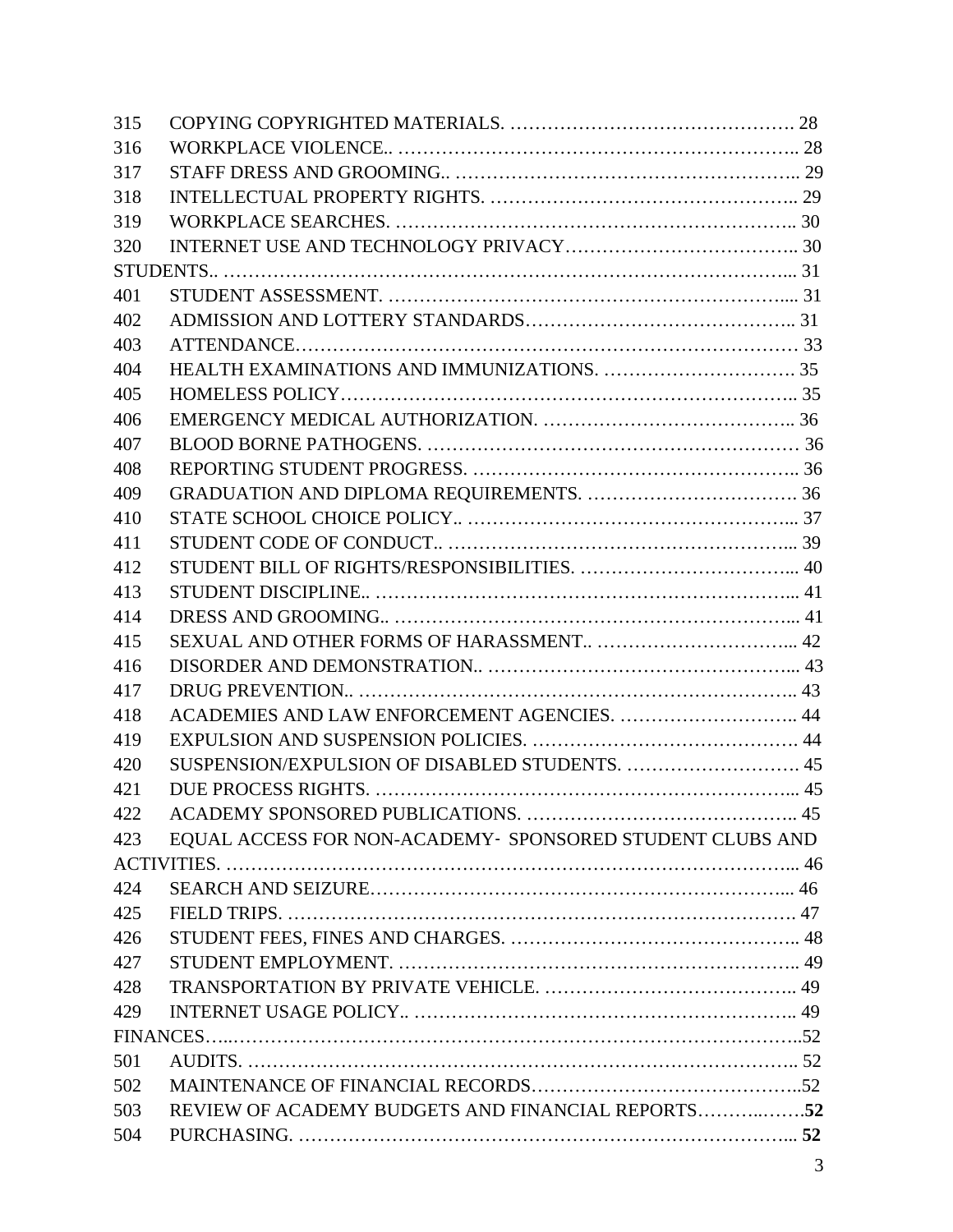| 505 |                                                        |  |  |  |
|-----|--------------------------------------------------------|--|--|--|
| 506 |                                                        |  |  |  |
|     |                                                        |  |  |  |
| 601 |                                                        |  |  |  |
| 602 |                                                        |  |  |  |
| 603 | OSHA COMPLIANCE/RISK REDUCTION PROGRAMS.  58           |  |  |  |
| 604 |                                                        |  |  |  |
| 605 |                                                        |  |  |  |
| 606 |                                                        |  |  |  |
| 607 |                                                        |  |  |  |
| 608 |                                                        |  |  |  |
|     |                                                        |  |  |  |
| 701 |                                                        |  |  |  |
| 702 |                                                        |  |  |  |
| 703 |                                                        |  |  |  |
| 704 |                                                        |  |  |  |
| 705 |                                                        |  |  |  |
|     |                                                        |  |  |  |
| 706 |                                                        |  |  |  |
| 707 |                                                        |  |  |  |
| 708 | CONTROL OF NON-CASUAL-CONTACT COMMUNICABLE DISEASES 65 |  |  |  |
| 709 | EMERGENCY PREPAREDNESS AND EVACUATION OF ACADEMY       |  |  |  |
|     |                                                        |  |  |  |
| 710 |                                                        |  |  |  |
| 711 |                                                        |  |  |  |
| 712 |                                                        |  |  |  |
| 713 |                                                        |  |  |  |
| 714 |                                                        |  |  |  |
| 715 |                                                        |  |  |  |
| 716 |                                                        |  |  |  |
| 717 | RELIGIOUS/PATRIOTIC CEREMONIES AND OBSERVANCES.  71    |  |  |  |
|     |                                                        |  |  |  |
| 801 |                                                        |  |  |  |
| 802 |                                                        |  |  |  |
| 803 |                                                        |  |  |  |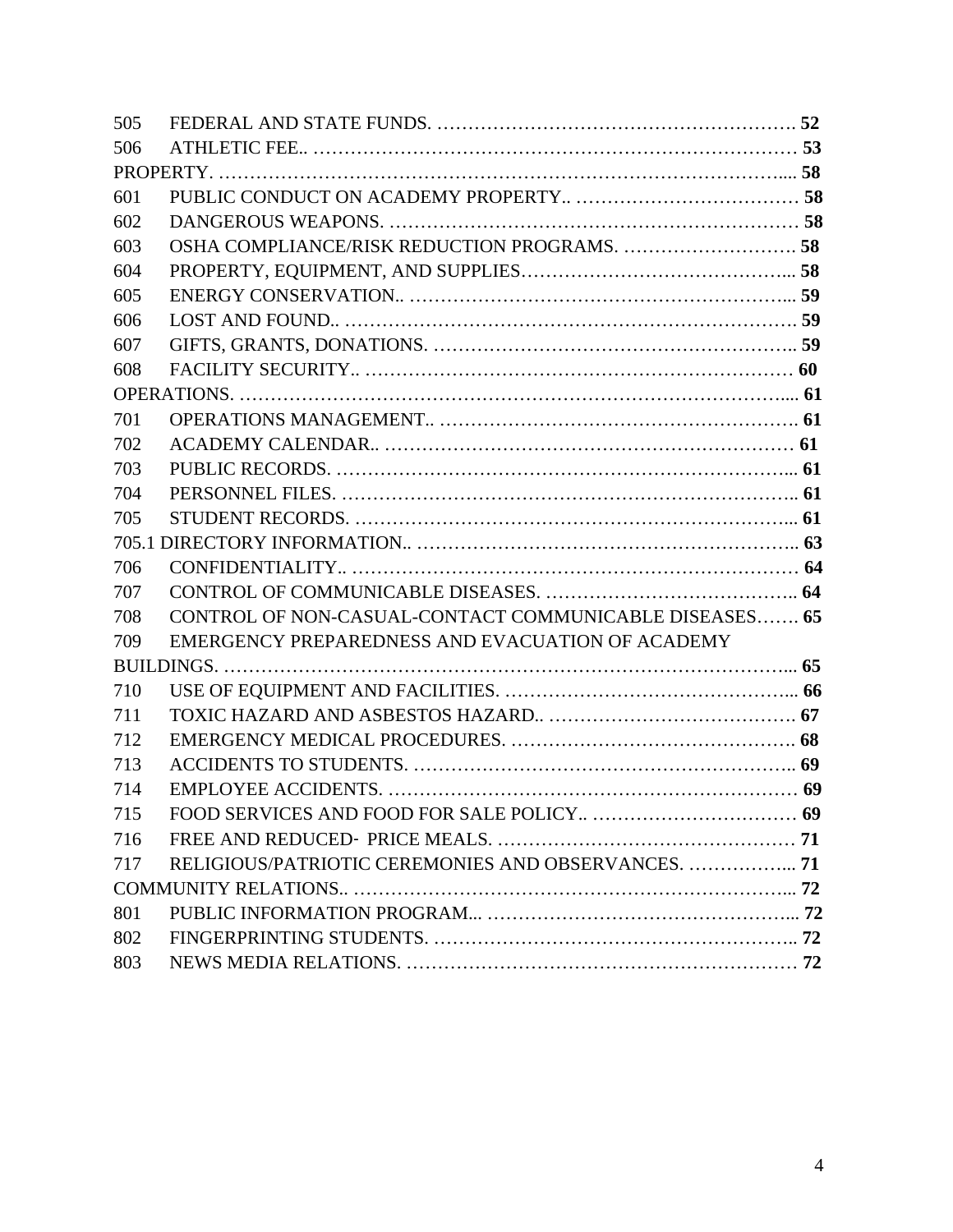# **DEFINITIONS AND HEADINGS**

Whenever the following items are used in these policies, they shall have the meaning set forth below:

# **Academy**

Michigan Math & Science Academy

# **Applicable Law**

Any and all legal and regulatory requirements, including but not limited to the Academy's Charter and the policies of Grand Valley State University

# **Board or Governing Authority**

The Board of Directors of the Academy

# **Director**

The Director of the Academy. Director also means, to the extent permissible by law, the Director's designee

# **Headings**

Headings are for convenience only. Headings have no substantive meaning

# **Management Company**

The Company, if any, hired by the Board to manage the Academy

#### **May**

This word is used when an action is permitted but not required

# **Parent**

The natural or adoptive parents or the party designated by the courts as the legal guardian or custodian of a student. Both parents will be considered to have equal rights unless a court of law decrees otherwise.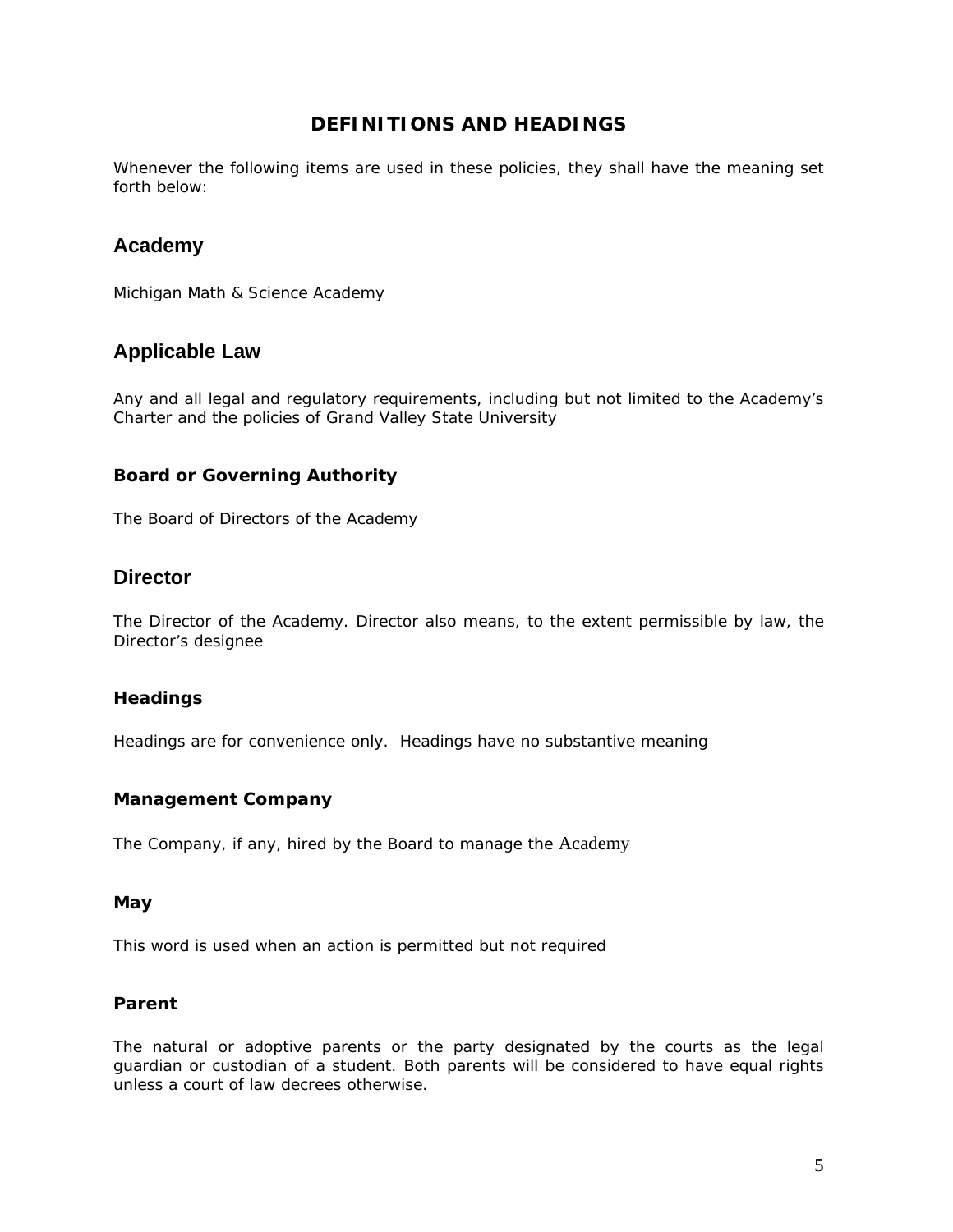# **Policy**

A general, written statement adopted by the Governing Authority which defines its expectations or position on a particular matter and authorizes appropriate action that must or may be taken to establish and/or maintain those expectations

# **Shall**

This word is used when an action is required. (The words "will" or "must" also signify a required action.)

# **Staff or Employee**

The word "staff" or the words "staff member" includes and is interchangeable with the words teacher or administrator or employee. The word "employee" means the employees of the Academy

# **Student**

A child who is officially enrolled in the Academy or a program of the Academy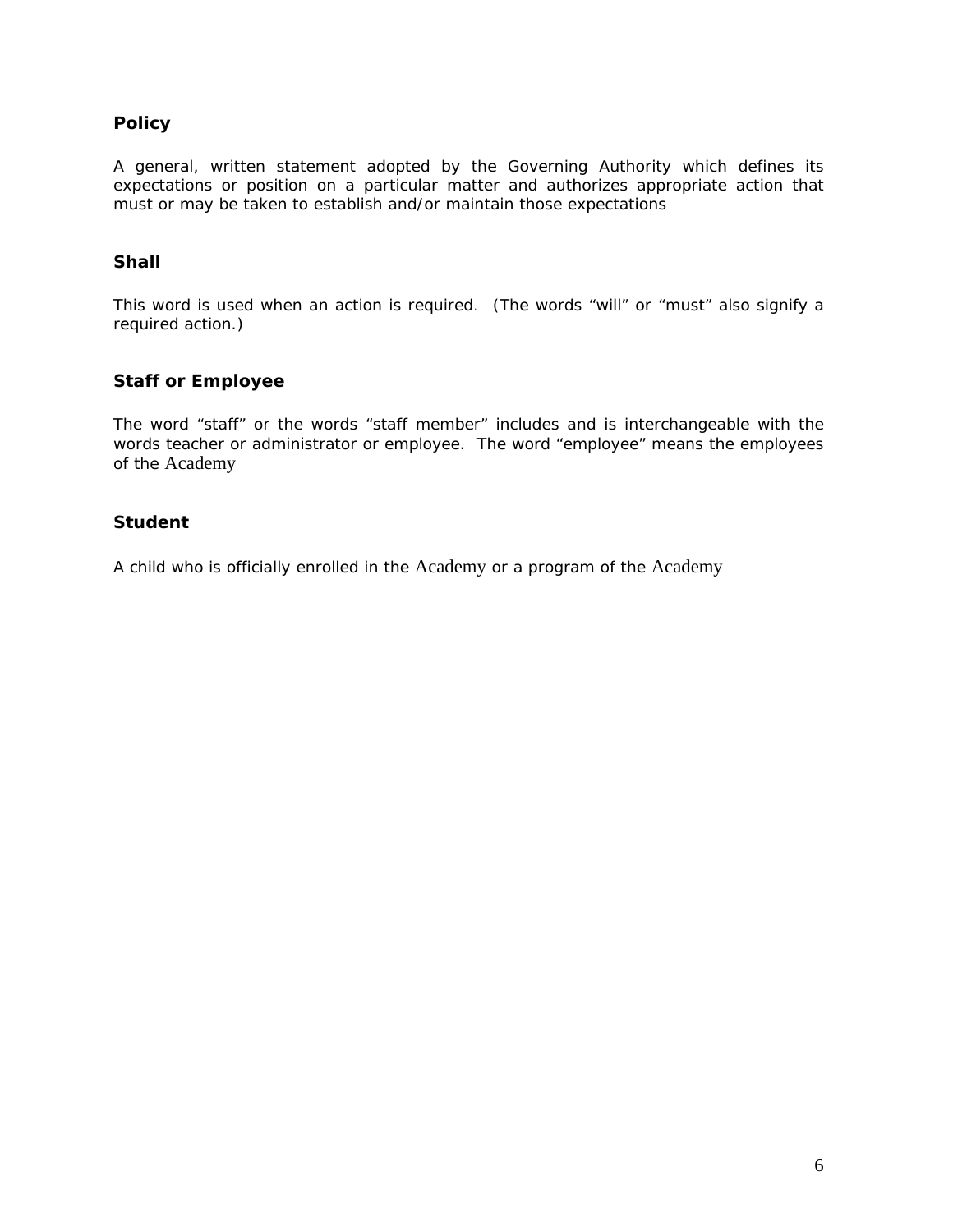# **PROGRAM**

# 101 MISSION STATEMENT

The mission of the Michigan Math and Science Academy is to provide an environment of learning for all of its students through a rigorous college preparatory level education focusing on science, mathematics, and technology programs. Students, teachers, and parents will work together for continuous growth that will enable them to reach their highest potential in life.

# 102 PROGRAM ACCOUNTABILITY

MMSA is committed to continuously improving Student achievement and the quality of the educational program. The Michigan Educational Assessment Program and The Northwest Evaluation Association (NWEA) assessment tests will be utilized to assess the overall educational system, programs and teaching strategies. Evaluation is defined as the determination of the quality, effectiveness or value of a program, product, process or the like, and assessment as a process for collecting descriptive information (e.g. Student behaviors or performances) on which evaluative judgments may be made.

The evaluation and assessment design consists of five major elements:

- A strong commitment from staff to the Academy's mission and to the concept of continuous improvement;
- A focus on the Academy's customers (Students, Parents and Staff);
- Comparisons between outcomes currently being attained and those desired, or target;
- Outcomes identified in the Academy's charter;
- A commitment to continuously improve Student achievement by constantly striving to improve the educational systems and programs the Academy provides;

# 103 ANNUAL REPORT

The Director shall prepare for the Board's review an annual report of the Academy's activities and progress in meeting the goals and standards set forth in the Academy's charter and Applicable law.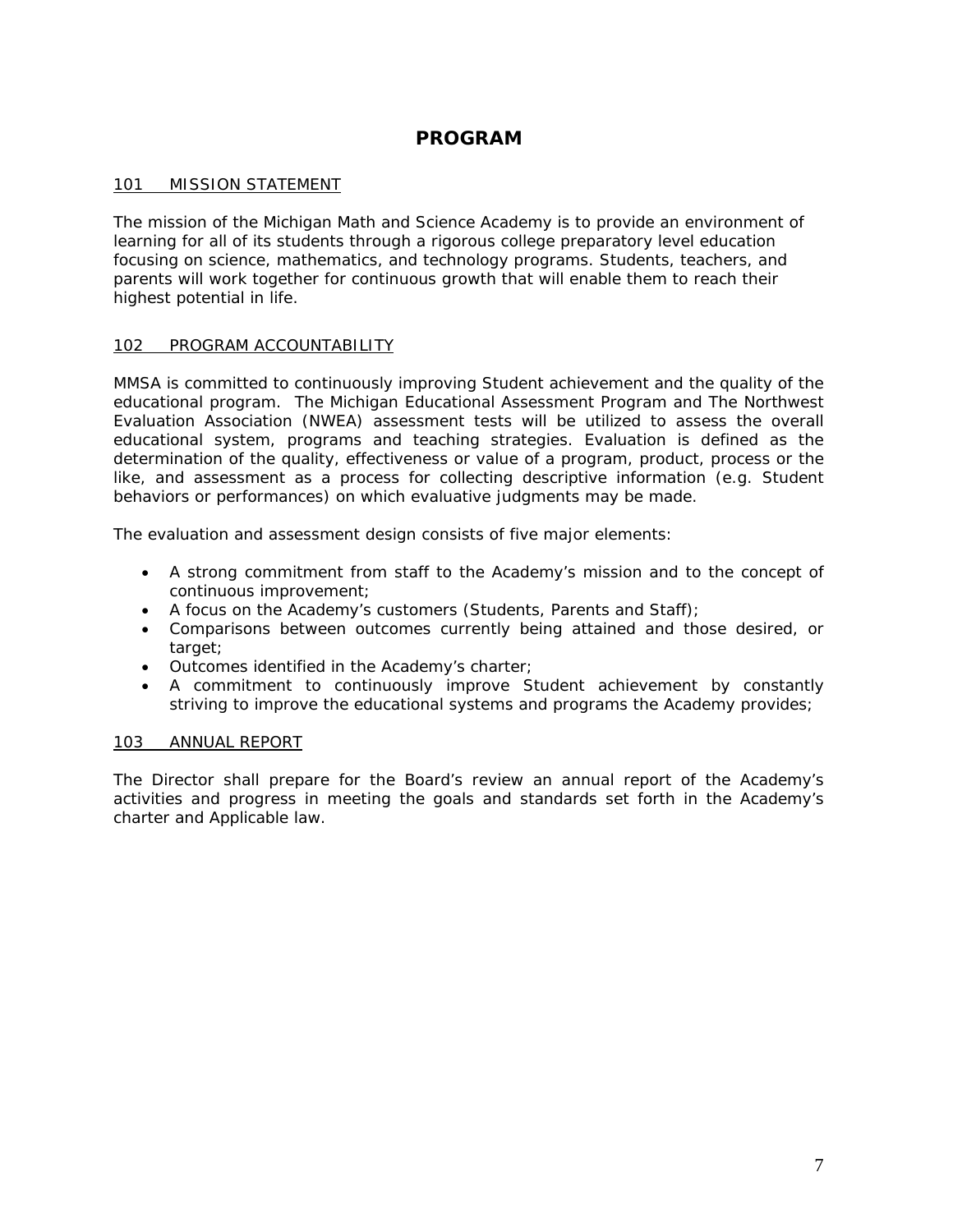# **PROGRAM ADMINISTRATION**

# 201 PARENT INVOLVEMENT IN THE ACADEMY PROGRAM

In acknowledgement of much reliable research proving the parental involvement raises the academic achievement of students, Michigan Math and Science Academy encourages involvement of parents through an active Parent Volunteer Program and an active Parent Teacher Organization (PTO). Parents are encouraged to assist in such activities as: Field Trips, Walk- A-Thon, School Dance, Talent Show, Science Fair and Science Olympiad, CONSEF Science Fair, Parent Picnic, The Ice Cream Social, Pizza/Bingo Night, and Fun Day, and Fall Festival. Parent Volunteers will be solicited to tutor children. A" joint" calendar" that includes activities of all of the Academy's leadership groups, is to be produced annually.

The Joint Calendar will include at least one family activity per school month.

In order to build an effective home-school partnership, Michigan Math and Science Academy will provide the following:

- 1. An annual orientation meeting where parents will meet their child's teacher and be reassured of their right and responsibility to be involved in their child's education.
- 2. A flexible number of meetings and activities throughout the year to assist parents in understanding the federal and state academic content and student achievement standards, as well as local academic assessments. Meetings will also focus on how parents and teachers can work together to monitor the student's progress in order to improve student achievement.
- 3. A varied schedule for meetings and conferences in order to accommodate the needs of parents.
- 4. A minimum of two scheduled parent conferences, where the progress of the student will be discussed as well as the expectations for the grade level, Academy curriculum, test information and any other concerns that the teacher or parent may have.
- 5. Parent home visits will be scheduled and done by teachers and administrators.
- 6. Parent breakfasts and dinners will help to increase the parent-Academy relations.
- 7. Continuous communication to assist parents in understanding the Academy curriculum and student achievement through Interim and Quarter Report Cards, Student/ Parent Handbook ( provided at the beginning of the year during the orientation) , handouts and mailings, monthly newsletters and student achievement reports. Newsletters will include parenting tips and suggestions. All invitations will be sent in a timely manner with an additional follow-up reminder.
- 8. An Academy-parent compact designed by parents and Academy staff that outlines how parents, Academy staff and students share the responsibility for improving learning.
- 9. Every year, a survey for all parents shall be conducted by the Academy directors to collect opinions and concerns of parents about the current program and to collect suggestions for improvement and topics for meetings that meet the needs of parents.

Every effort will be made to communicate with parents in a format and language that is free of educational jargon and easily understandable by all. Parents and community member are always to be made welcome at Michigan Math and Science Academy.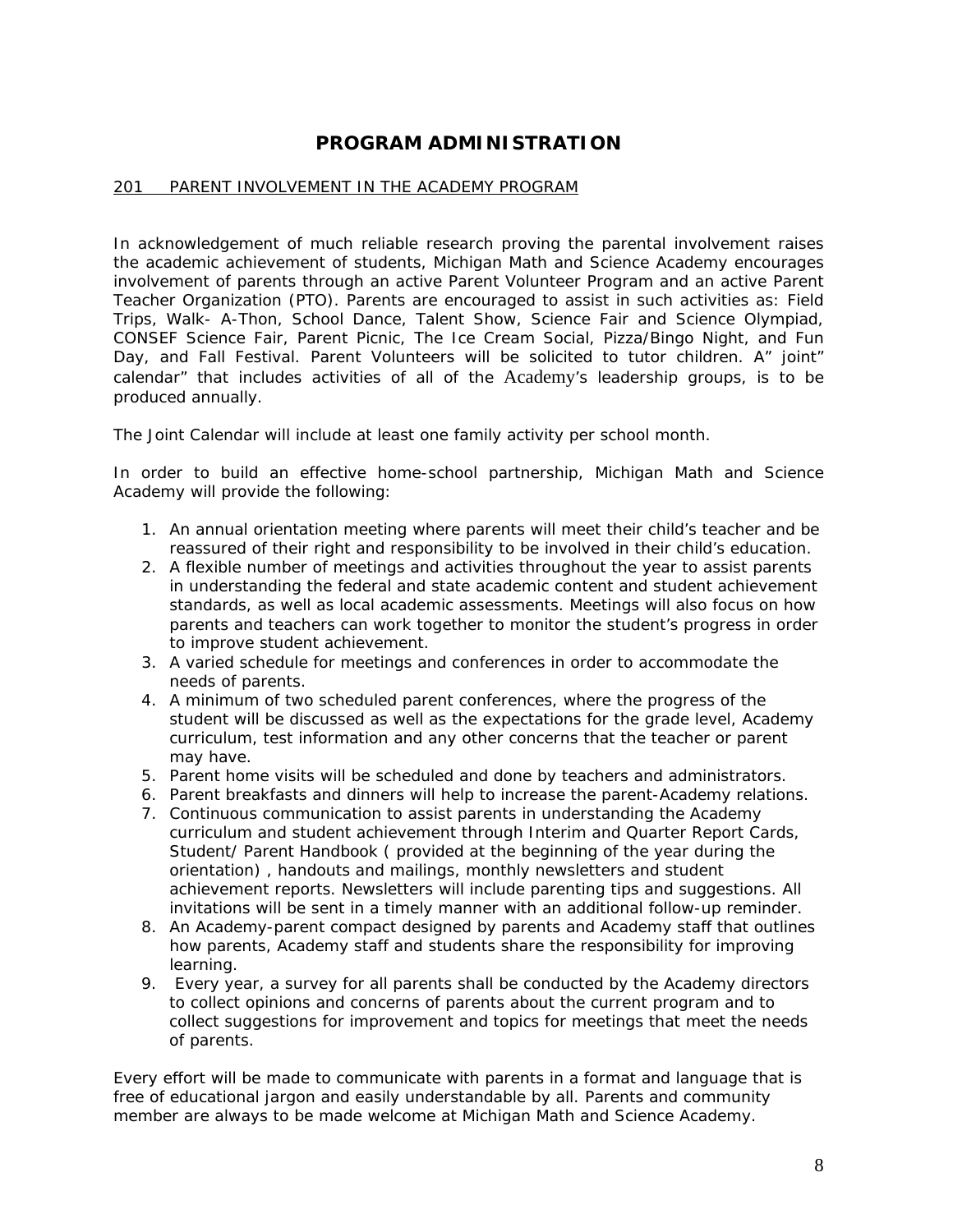# ACADEMY-PARENT COMPACT

The Michigan Math and Science Academy and the parents of the students participating in activities, services, and programs funded by Title I agree that this compact outlines how they will share the responsibility for improved student academic achievement and the means by which the Academy and parents will build and develop a partnership that will help children achieve the State's high standards.

This Academy-Parent Compact is in effect during the 2009-2010 school year.

#### REQUIRED ACADEMY-PARENT COMPACT PROVISIONS

#### Academy Responsibilities

Michigan Math and Science Academy will:

1. Provide high-quality curriculum and instruction in a supportive and effective learning environment that enables the participating children to meet the State's student academic achievement standards via enactment of state standards aligned college prep curriculum in the classes and after school. Help will be provided to students either by their or their parents' request or teacher recommendation as a result of the weekly grade level meetings, monthly practice& review tests and teacher grade books. All of our teachers are providing tutoring at least twice a week in order to support the students.

2. Hold parent-teacher conferences during which this compact will be discussed as it relates to the individual child's achievement. Specifically, these conferences will be held: At least twice per year and when necessary as a result of grade level meeting, or at the request of teacher/administrator, or a parent in the Academy meeting room.

3. Provide parents with frequent reports on their children's progress. Specifically, the Academy will provide reports as follows:

At least twice in each quarter unless otherwise requested by the parent.

4. Provide parents reasonable access to staff. Specifically, staff will be available for consultation with parents as follows:

Staff will be available from 2:53 p.m. to 3:40 p.m. if it does not conflict with the tutoring, club or meeting schedule which is sent every month with the newsletter. (Prior appointments are necessary.)

5. Provide parents opportunities to volunteer and participate in their child's class, and to observe classroom activities, as follows:

Parents are encouraged to participate in the Academy activities and be engaged in their child's education as it is stated in the MMSA Parent Involvement Policy. Parents are required to take appointments prior to class observation.

#### Parent Responsibilities

Parents will support their children's learning in the following ways:

- 1. Monitoring attendance.
- 2. Making sure that homework is completed.
- 3. Monitoring amount of television their child watches.
- 4. Volunteering in their child's classroom.
- 5. Participating, as appropriate, in decisions relating to their child's education.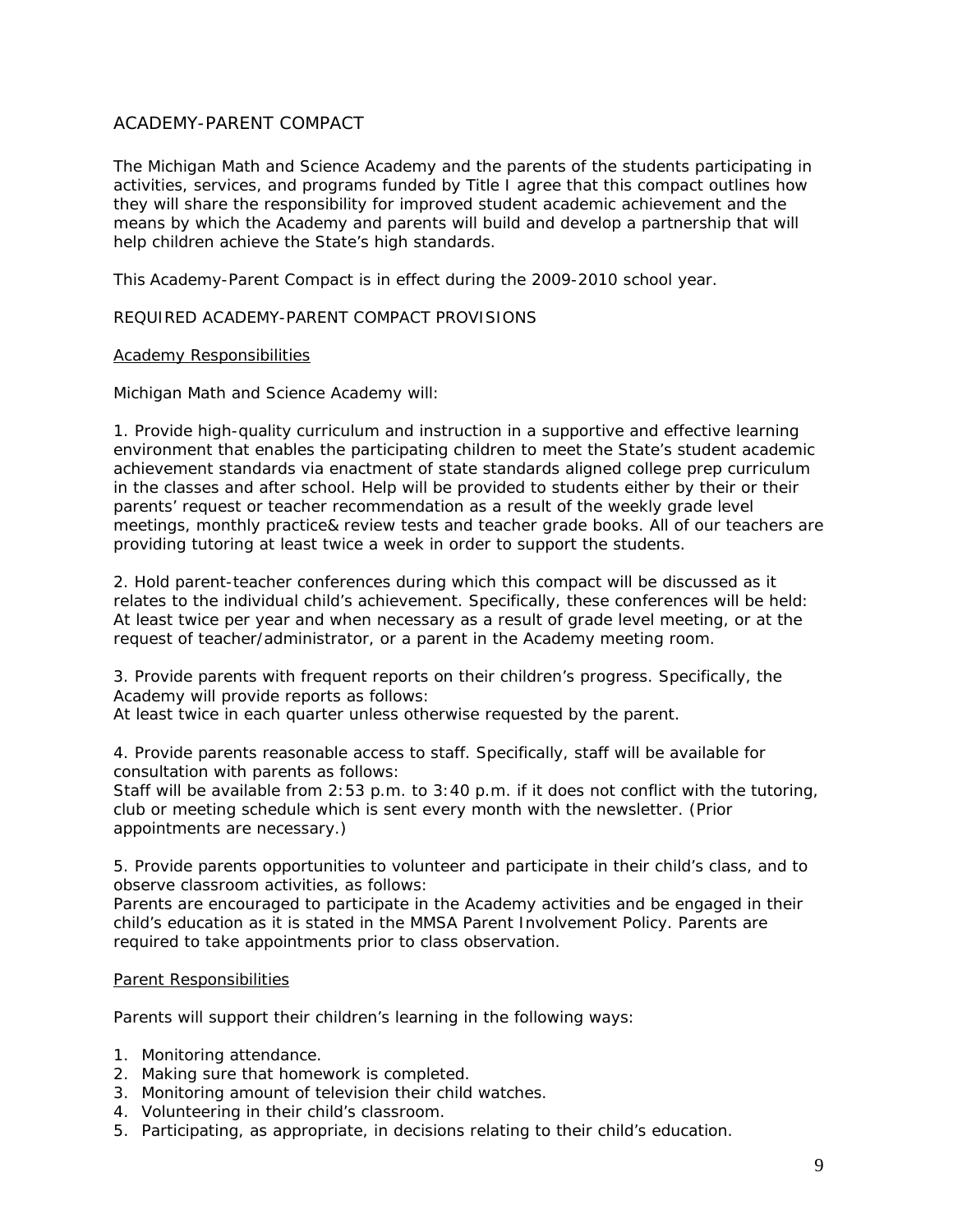- 6. Promoting positive use of their child's extracurricular time.
- 7. Staying informed about their child's education and communicating with the Academy by promptly reading all notices from the Academy either received by their child or by mail and responding, as appropriate.
- 8. Serving, to the extent possible, on policy advisory groups, such as being the Title I parent representative on the Academy's School Improvement Team, the Title I Policy Advisory Committee, the State's Committee of Practitioners, the Academy Support Team or other Academy advisory or policy groups.

#### 202 ACCESS TO EQUAL EDUCATIONAL OPPORTUNITY

The Board of Directors does not discriminate on the basis of race, color, creed, disability, religion, sex, ancestry, national origin, social or economic background, or any other legally protected category.

The Director shall publish proper public notice of nondiscrimination for Titles II, VI and VII of the Civil Rights Act of 1964; Title IX of the Education Amendment Act of 1972 and Section 504 of the Rehabilitation Act of 1973 is provided to students, parents and staff members

The Board appoints the Director to be the Compliance Officer whose responsibility it will be to ensure that Federal and State regulations are complied with and that any complaints are dealt with promptly in accordance with law. S/He shall also ensure that proper notice of nondiscrimination rights under applicable laws is provided to Students, their Parents, staff members, and the general public.

## 203 TITLE IX COORDINATOR

The Academy shall at all times comply with Title IX of the Education Amendments Act of 1972, which states, in part: "No persons in the United States shall on the basis of sex be excluded from participation in, be denied the benefits of, or be subjected to discrimination under any education program or activity receiving financial assistance...."

The Director shall be the Compliance Officer/Title IX Coordinator and is responsible for investigating any complaint alleging noncompliance with Title IX.

A specific procedure for grievances related to Title IX issues is set forth as the "Title IX Grievance Procedure" below.

# 204 TITLE IX GRIEVANCE PROCEDURE

The Title IX Grievance Procedure listed below is meant to provide for prompt and equitable resolution of Student and employee complaints. All attempts should be made to resolve grievances at the lowest level possible.

#### **Level I — Informal Procedure**

If a Student or employee believes there is a basis for a grievance related to Title IX, he/she may present the grievance to the Title IX Coordinator within fifteen (15) calendar days of the conduct alleged to be in violation of Title IX. The Title IX Coordinator shall investigate the alleged grievance. The Title IX Coordinator and the Student or employee shall meet in an effort to resolve the matter informally. The Title IX Coordinator shall make a decision on the grievance and shall give that decision orally to the Student or employee.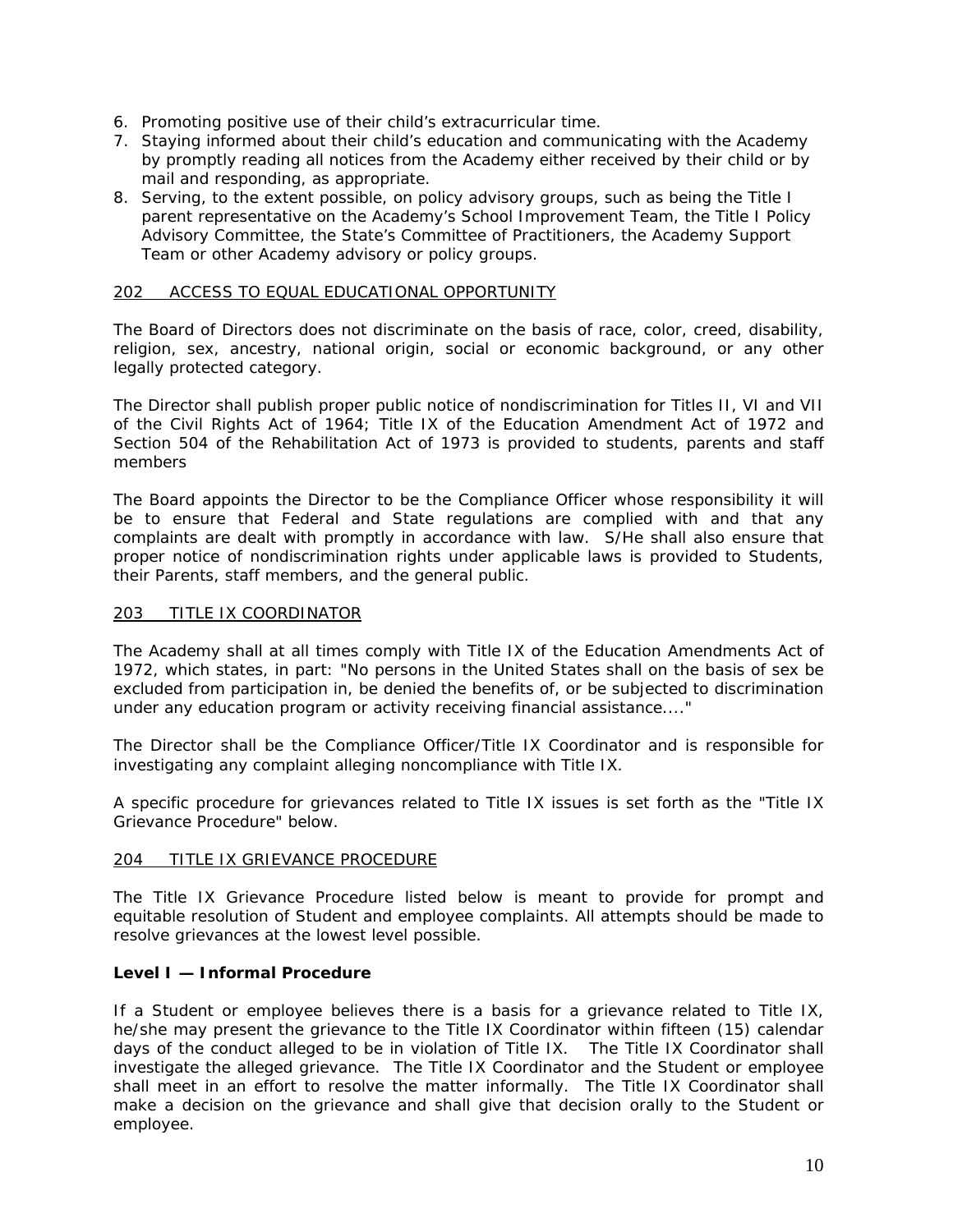# **Level II — Formal Procedure (Executive Committee of the Board of Trustees)**

If the Student or employee believes that there still is a basis for a grievance, he or she may make a written statement of the grievance to the Executive Committee of the Board of Trustees. This written statement must be filed within ten (10) working days of the date of the Title IX Coordinator's decision, and shall state the date and nature of the alleged grievance and the relief sought. If the grievant is a Student, the Title IX Coordinator shall assist in preparing the written statement and assure it is timely filed.

The Executive Committee shall make a decision on the grievance and shall give that decision in writing to the Title IX Coordinator and the Student or employee.

# **Level III — Office for Civil Rights**

If the Student or employee is not satisfied with the Executive Committee's decision, he/she may appeal it to the Office for Civil Rights.

A Student or employee who believes there is a basis for a grievance related to Title IX may file a written complaint with the Office for Civil Rights, U.S. Department of Education, 55 Erieview Plaza, Room 300, Cleveland, Ohio 44114-1816. Any such written complaint must be filed within 180 days from the date of the alleged discrimination.

#### 205 TITLE I SERVICES

The Board elects to augment the educational program of educationally disadvantaged Students by the use of Federal funds and in accordance with Title I of the Amendments in the Elementary and Secondary School Improvement Act of 1965.

The Director shall prepare and present to the Department of Education a plan for the delivery of services which meets the requirements of the law, including those described below. The plan shall be developed by appropriate staff members and Parents of Students who will be served by the plan.

#### A. Assessment

The Academy shall annually assess the educational needs of eligible children, as determined by Federal and State criteria. Such assessment shall include performance measures mandated by the Department of Education, as well as those determined by the Academy professional staff, that will assist in the diagnosis, teaching, and learning of the participating Students.

B. Scope

The Academy shall determine whether the funds will be used to upgrade the educational program of the entire Academy and/or to establish or improve programs that provide services only for eligible Students in greatest need of assistance. The program shall include the components required by law as well as those agreed upon by participating staff and Parents.

#### C. Participation

The Title I program shall be developed and evaluated in consultation with Parents and professional staff members involved in its implementation.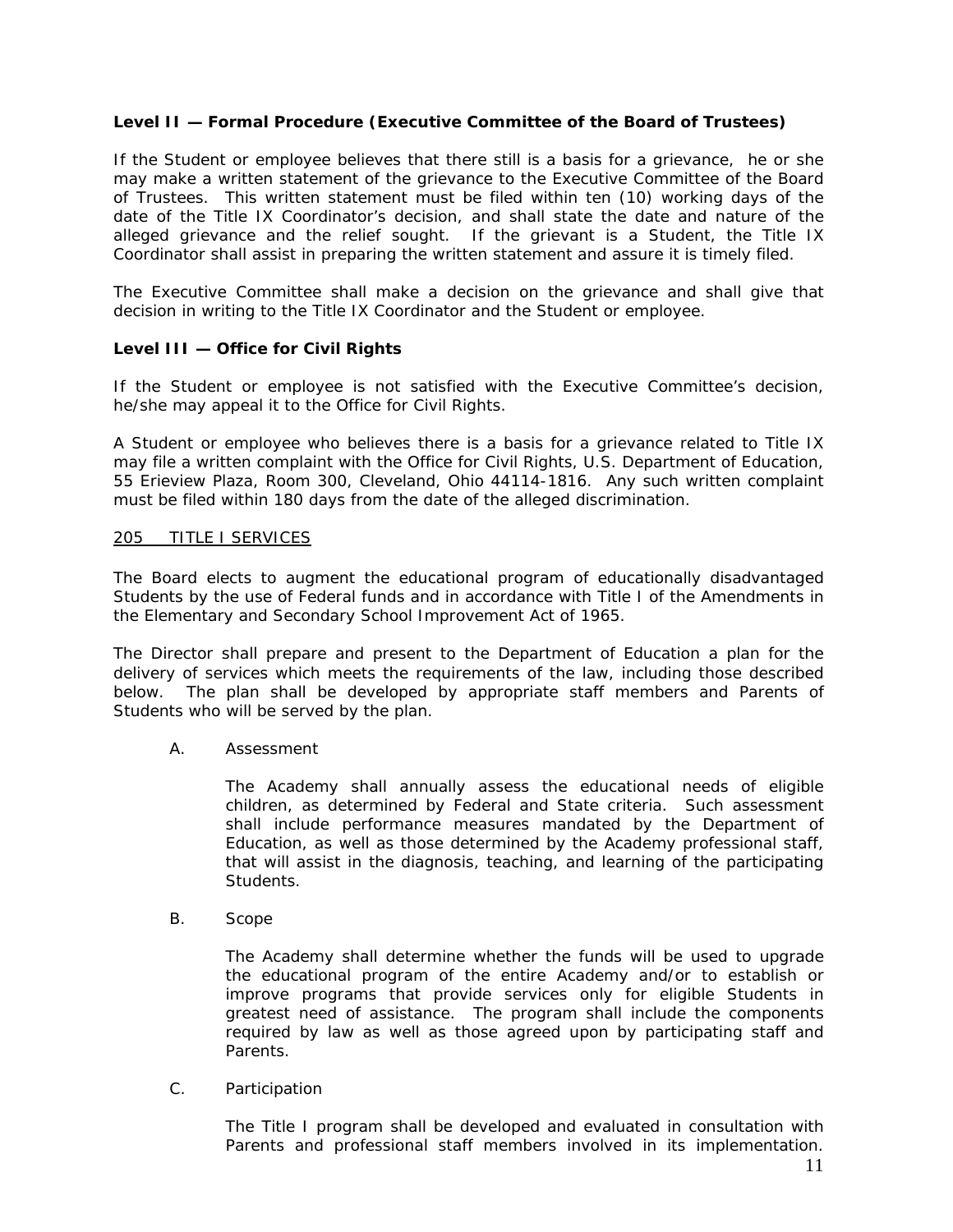Appropriate training will be provided to staff members who provide Title I services. Parent participation shall meet the requirements of Section 1118 of the Act.

D. Comparability of Services

Title I funds will be used only to augment, not to replace, State and local funds. The Director shall take steps as necessary to achieve comparability of services.

The determination of the comparability of services may exclude, in accordance with Federal regulations, State and local funds spent on compensatory education programs, bilingual education programs, and programs for educationally-disabled Students. The determination of comparability will not take into account unpredictable changes in Student enrollments or personnel assignments.

E. Professional Development

The Director shall develop administrative guidelines whereby members of the professional staff participate in the design and implementation of staff development activities that meet the requirements of Section 1119 of the Act and:

1. involve parents in the training, when appropriate;

2. combine and consolidate other available Federal and Academy funds; and

3. foster cooperative training with institutions of higher learning and other educational organizations including other school districts.

F. Simultaneous Services

In accordance with law, a school offering Title I services may also serve other Students with similar needs.

# 206 TITLE I COMPLAINT PROCEDURE

Complaints shall be directed to the Director.

Resolution of a complaint shall not exceed thirty (30) days. In accordance with regulations established by the Commission, the State Education Agency may extend the thirty (30) day limit due to exceptional circumstances.

Responsibilities of the Director:

- A. The Director must review the records, and, if necessary, request additional information within ten (10) working days.
- B. The Director shall clarify the issues and attempt to resolve them.
- C. A complaint that is not resolved to the complainant's satisfaction within fifteen (15) working days shall be referred to the Board.

The Board shall appoint a hearing panel composed of the Director, Board President and another member of the Board.

- A. It shall be the responsibility of the hearing panel to clarify the issues and attempt to resolve the problem.
- B. The hearing panel must keep official records of all proceedings.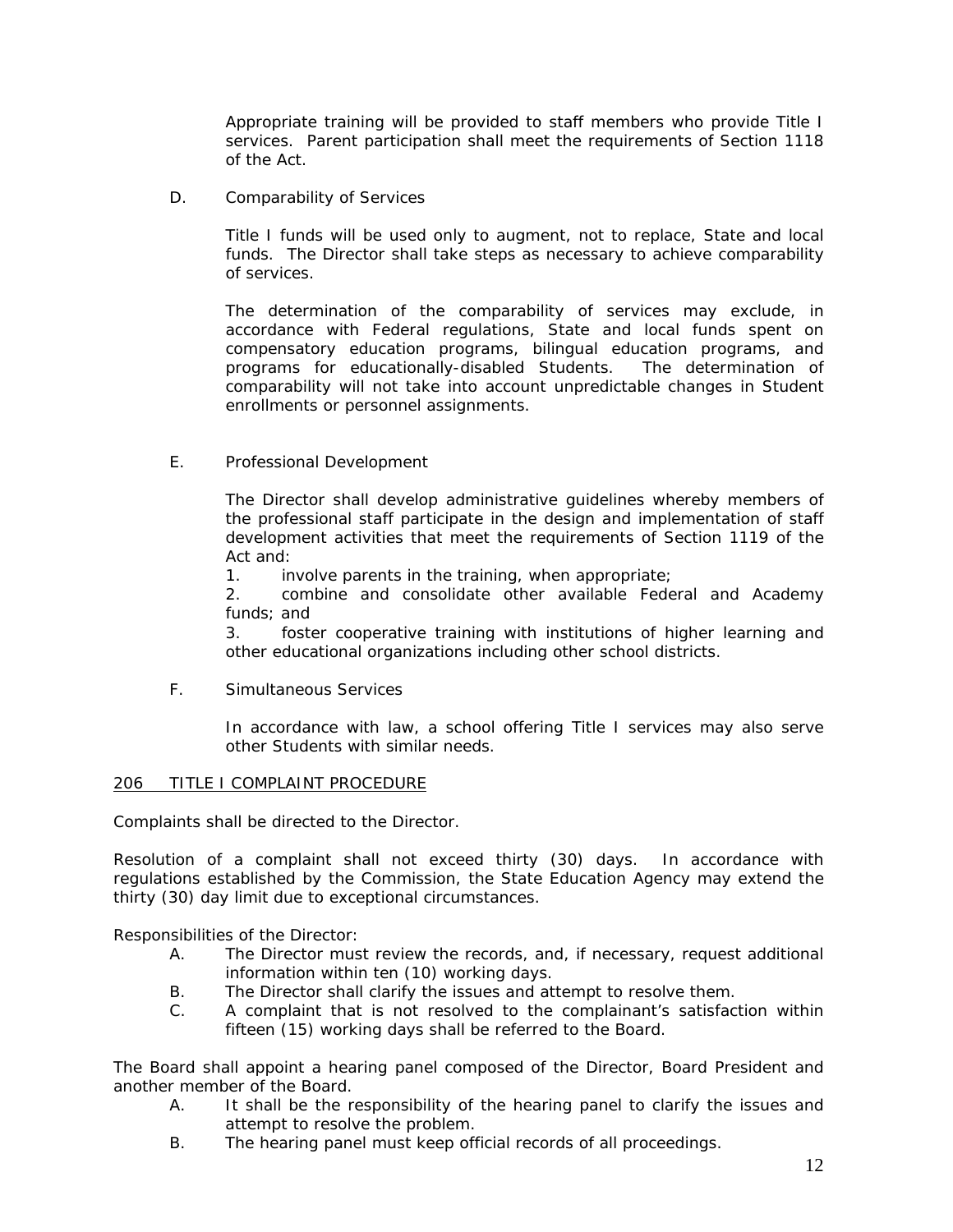- C. The complainant or complainant's representative will be given an opportunity to present evidence and question the parties involved.
- D. The Director shall give written notice to the complainant of the panel's resolution of the complaint.
- E. The complainant has the right to appeal the resolution of the complaint to the State Educational Agency within thirty (30) days after receipt of the written decision.
- F. Actual expenses incurred, in accordance with the Academy's policies, may be a part of the local budget for the Title I program, subject to review and approval by the Board.

# 207 RELIGION IN THE SCHOOLS

An understanding of religions and the contributions that religion has made to the advancement of civilization is essential to the thorough education of young people and to their appreciation of a pluralistic society. To that end, the curriculum shall be developed to include, as appropriate to the various ages and attainments of the Students, instruction about the religions of the world.

The Board and Academy acknowledge the degree to which a religious consciousness has permeated the arts, literature, music, and issues of morality. The instructional and resource materials approved for use frequently contain religious references or concern moral issues that have traditionally been the focus of religious concern. That such materials may be religious in nature shall not, by itself, bar their use by the Academy. The Board directs that teaching staff members employing such materials be neutral in their approach and avoid using them to advance or inhibit religion in any way.

Religious traditions vary in their perceptions and doctrines regarding the natural world and its processes. The curriculum is chosen for its place in the education of the Students of the Academy, not for its conformity to religious principles. Students should receive unbiased instruction in the schools so that they may privately accept or reject the knowledge so gained in accordance with their own religious tenets.

#### 208 RIGHTS OF INDIVIDUALS WITH DISABILITIES

It is the policy of the Academy that no otherwise qualified person shall, by reason of his/her disability, be excluded from participation in, be denied the benefits of, or be subjected to discrimination under any program or activity sponsored by the Academy.

# **Enforcement**

The Director shall be the Section 504 Compliance Officer. A complaint regarding a violation of law and this policy in an employment decision shall be subject to a grievance procedure that provides for the prompt and equitable resolution of disputes.

The due process rights of disabled Students and their Parents will be rigorously enforced.

# 209 REHABILITATION ACT, U.S.C. SECTION 504 GRIEVANCE PROCEDURE

The grievance procedure shall follow these steps:

1. The grievant will file a written complaint, stating the specific facts of his/her grievance and the alleged discriminatory act, with the Section 504 Compliance Officer within fifteen (15) calendar days of the conduct alleged to be in violation of Section 504.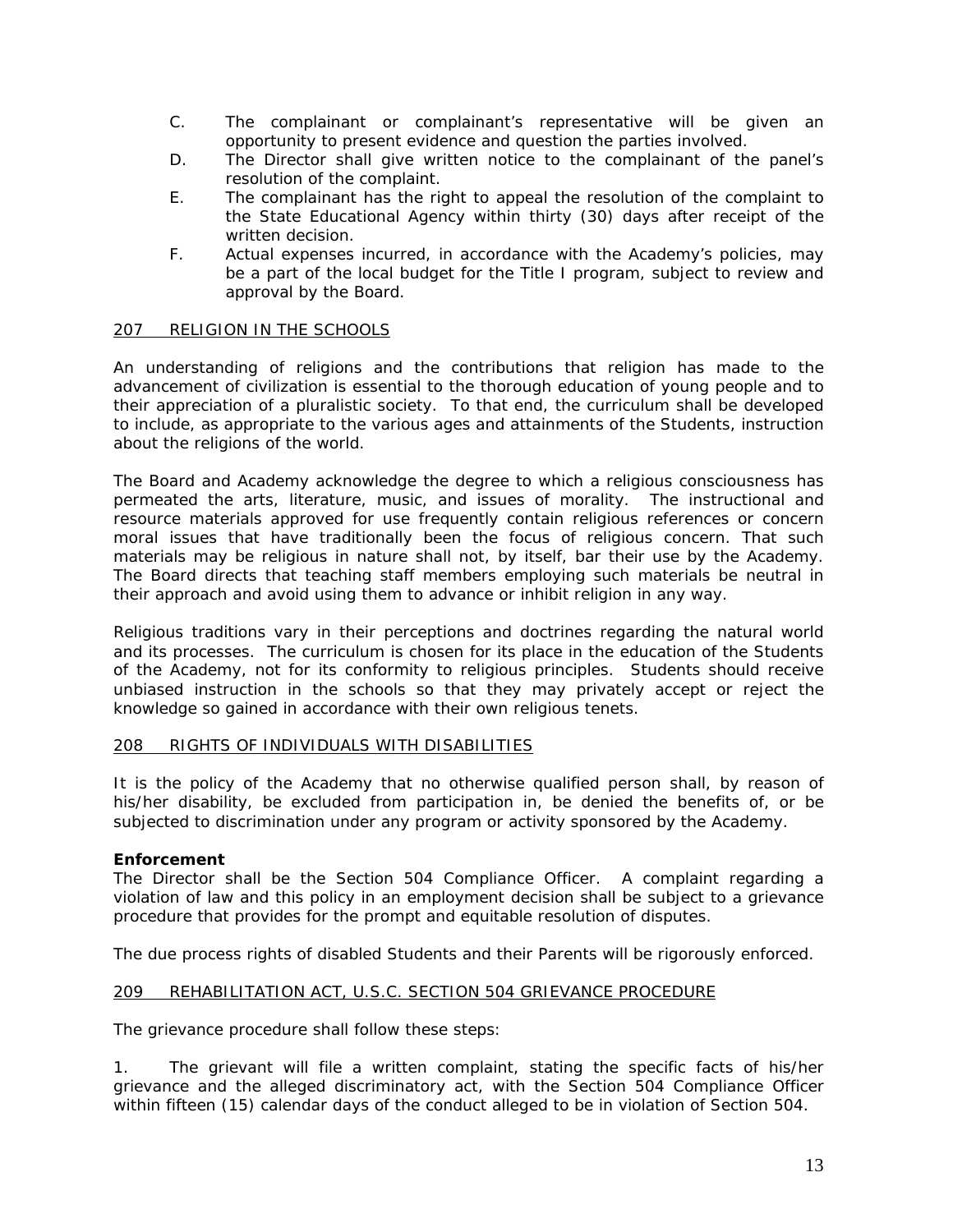2. The compliance officer shall make all reasonable efforts to resolve the matter informally.

3. In the event the complaint cannot be resolved informally, the Compliance Officer will investigate the matter and will provide a written copy of his/her determination to both parties.

4. The grievant may appeal the determination of the compliance officer to the Executive Committee of the Board of Trustees within ten (10) calendar days of the receipt of the Compliance Officer's determination. The appeal shall be in writing and attached to copies of the original complaint and the written determination of the compliance officer. The Executive Committee may, in its discretion, convene a hearing at which the parties may present testimony and argument.

5. The Executive Committee shall provide both parties with a written decision.

Employees of the Academy shall be informed that a complaint may be filed without fear of reprisal from the Board or any of its employees or agents. The grievant shall be notified of his/her rights of appeal at each step of the process, and accommodations to the needs of disabled grievant shall be made. A grievant shall be informed of his/her right to file a formal complaint under Section 504.

A complaint regarding the identification, evaluation, classification, or educational program of an educationally disabled Student shall be reviewed in accordance with the Academy's Special Needs policy.

# **Evaluation and Compliance**

The Director shall evaluate Academy programs and practices on nondiscrimination, in accordance with law, and to report evaluations to the Board. The Director will submit such assurances of compliance as are required by law.

A complainant who believes there is a basis for a grievance related to the Rehabilitation Act may file a written complaint with the Office for Civil Rights, U.S. Department of Education, 55 Erieview Plaza, Room 300, Cleveland, Ohio 44114-1816. Any such written complaint must be filed within the earlier of (i) 30 days from the date of the Executive Committee's decision, or (ii) 90 days from the date the complainant made his or her complaint to the compliance officer.

# 210 CHILD ABUSE AND NEGLECT

Educators play an important role in child protection: School teachers and School authorities are among those professionals mandated by Michigan law to report any suspicion of child abuse and/or neglect. Their personal commitment to the well being of children adds weight to their role in child protection.

# 211 SPECIAL NEEDS

The Academy will comply with all laws governing the provision of services to Students with special needs. The Academy will comply with the building, program and other accessibility requirements of the Americans with Disabilities Act (ADA) and other applicable laws.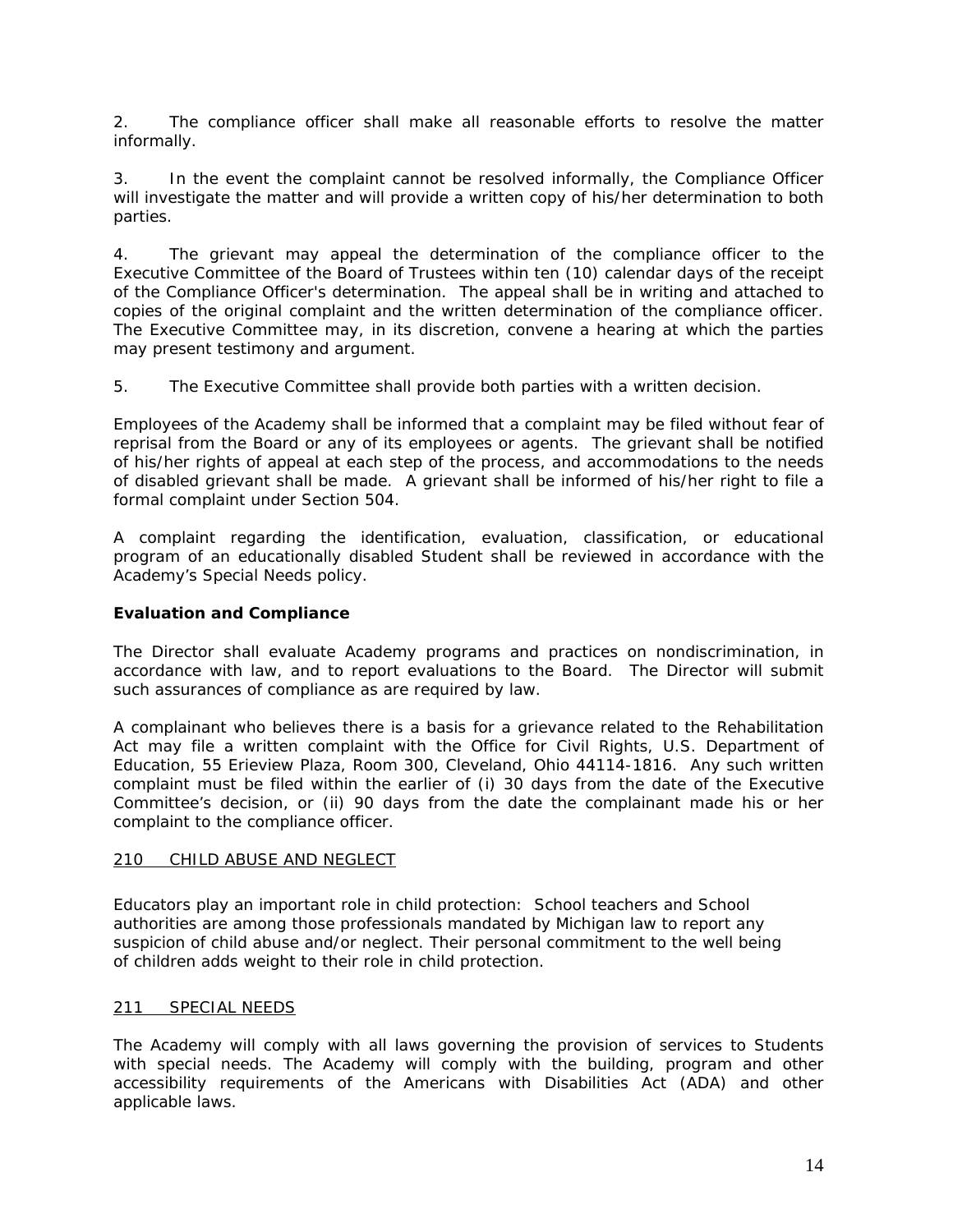# 211.1 504 – NONDISCRIMINATION ON THE BASIS OF HANDICAP

It is the intent of the Michigan Math and Science Academy to ensure that students who are disabled within the definition of Section 504 of the Rehabilitation Act of 1973 are identified, evaluated and provided with appropriate educational services.

#### 212 NOTICE OF POLICY CHANGES

From time to time, policies, rules and regulations may be changed. The Director or the Board will provide notification of changes and/or notice will be posted in the common areas of the Academy's facilities.

#### 213 POLICY MANUAL DISTRIBUTION AND MAINTENANCE

This manual is intended to be a useful guide to all members of the Board, the administration, all personnel employed by the Academy, the Students of the Academy, and to the public.

#### 214 USE OF TOBACCO ON ACADEMY PREMISES

The use of tobacco presents a health hazard which can have serious consequences both for the user and the nonuser and is, therefore, of concern to the Board.

For purposes of this policy, "use of tobacco" shall mean all uses of tobacco, including a cigar, cigarette, pipe, snuff, spit tobacco or any other matter or substances that contain tobacco.

In order to protect Students and staff the Board prohibits the use of tobacco in Academy buildings and Academy vehicles at all times. "Academy buildings" includes buildings owned, leased or used by the Academy, and "Academy vehicles" includes vehicles owned, leased, used or operated by the Academy.

The use of any tobacco product in all school-related situations, by any person, at any time, in any location, and at any event is strictly prohibited.

#### 215 USE OF MEDICATION

The Board of Directors shall not be responsible for the diagnosis and treatment of student illness. The administration of prescribed medication and/or medically-prescribed treatments to a student during school hours will be governed by this policy.

For purposes of this policy, "medication" shall include all medicines including those prescribed by a physician and any non-prescribed (over-the-counter) drugs, preparations, and/or remedies. "Treatment" refers both to the manner in which a medication is administered and to health-care procedures which require special training, such as catheterization.

Before any medication or treatment may be administered to any student during school hours, the Board shall require the written prescription from the child's physician accompanied by the written authorization of the parent. This document shall be kept on file in the administrative offices. No student is allowed to provide or sell any type of overthe-counter medication to another student. Violations of this rule will be considered violations of the Student Code of Conduct.

Only medication in its original container; labeled with the date, if a prescription; student's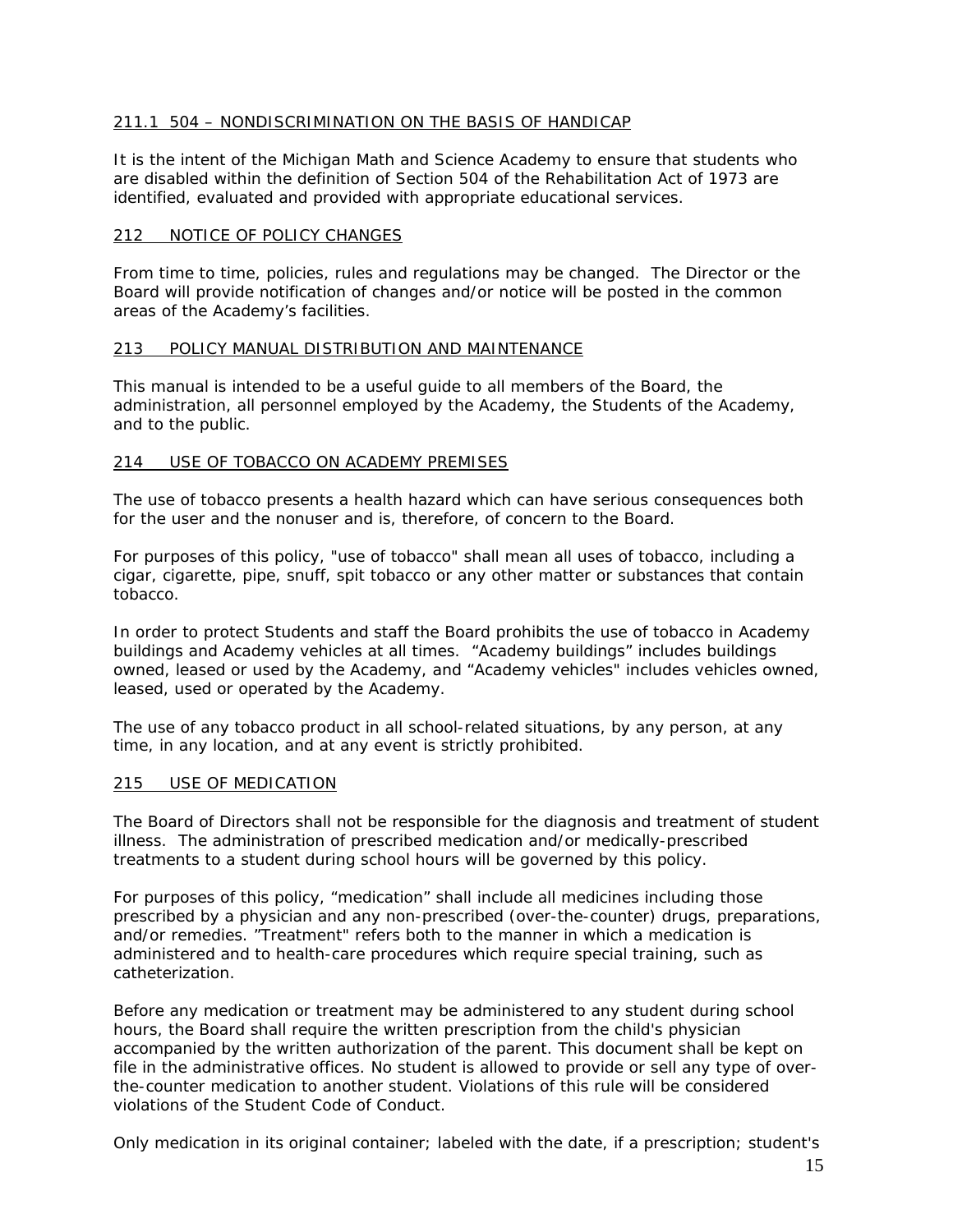name; and exact dosage will be administered. Parents, or students authorized in writing by their physician and parents, may administer medication or treatment.

Staff members are to administer medication or treatment only in the presence of another adult, except in the case of an emergency that threatens the life or health of the student. Staff licensed as professional registered nurses are exempt from this requirement.

All staff authorized to administer medication or treatment will receive training on this policy and the Director's guidelines, as well as appropriate procedures for administering the medication or treatment. This training shall be provided by qualified individuals with both knowledge of the Academy's policy and procedures and the administration of medications or treatment. This training should be provided by a licensed registered nurse, a licensed physician's assistant, or a licensed physician.

Students may possess and self-administer a metered dose or dry powder inhaler for relief of asthma, or before exercise to prevent onset of asthma symptoms, while at school, on school-sponsored transportation, or at any school-sponsored activity in accord with the Director's guidelines, if the following conditions are met:

- A. there is written approval from the student's physician or other health care provider and the student's parent/guardian to possess and use the inhaler; and
- B. the building administrator has received a copy of the written approvals from the physician and the parent/guardian.

Students with a need for emergency medication may also be allowed to self possess and self administer such medication, providing that they meet the same conditions established above.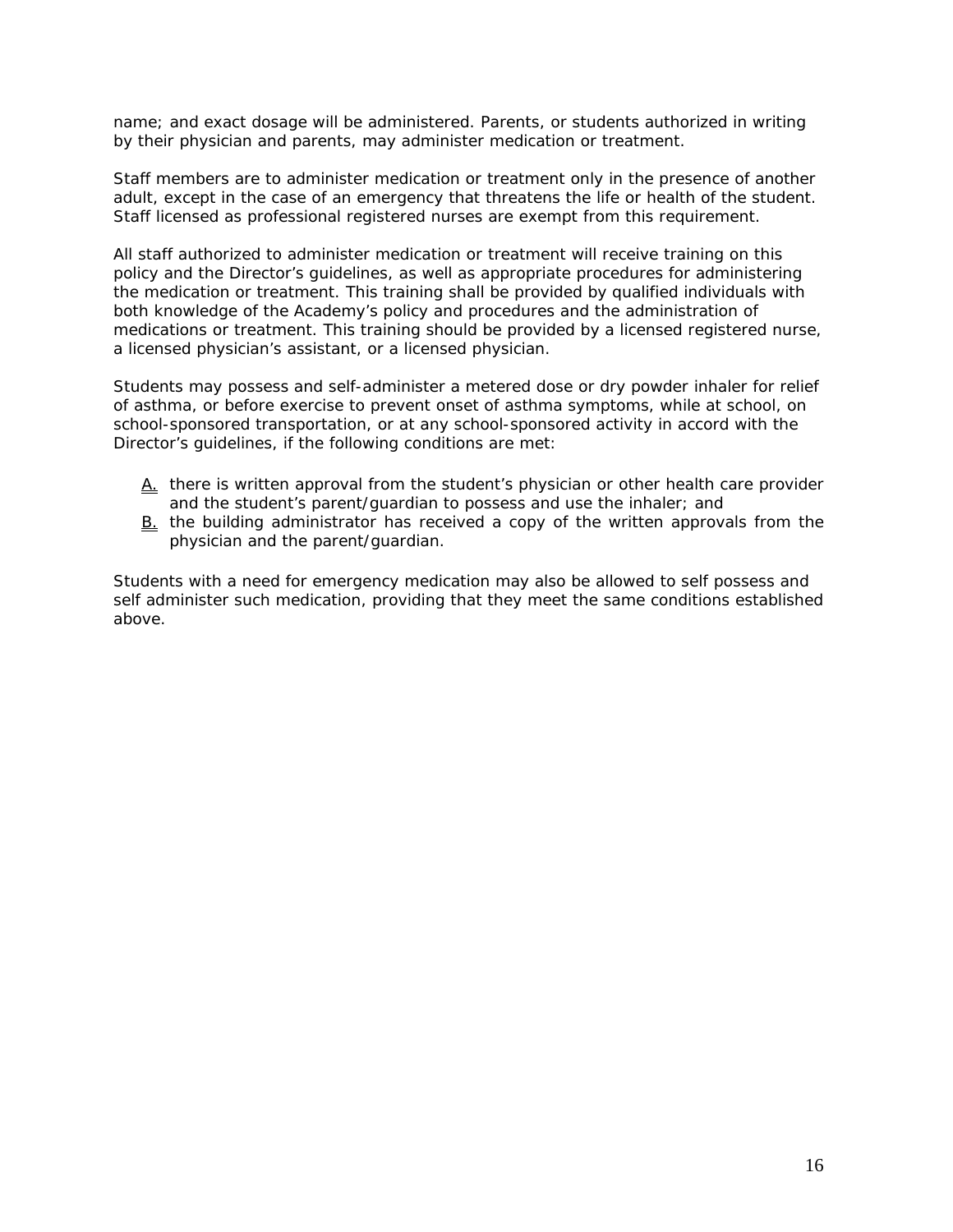# **PROFESSIONAL AND SUPPORT STAFF**

# 301 EMPLOYMENT OF TEACHING STAFF

The Director hires teachers based on their interest in and qualifications to teach the curriculum program and adhere to the Mission.

# 301.1 EMPLOYMENT CATEGORIES

Employees working 20 hours or more in a week are considered full time employees. Employees working less than 20 hours per week are considered part time employees. Exempt and non-exempt employees are determined based on the criteria set forth by the Fair Labor Standards Act and applicable Regulations.

# 302 JOB DESCRIPTIONS/CREATIONS

Job descriptions for professional and operational positions are created by the Director and summarize employee duties so as to promote effectiveness, efficiency, and economy in the operation of the Academy. Each employee should be provided with a copy of his/her job description at the time of employment. Employees may be required to perform additional duties as required by the Director or his/her designee.

# 303 CRIMINAL HISTORY AND UNPROFESSIONAL CONDUCT RECORDS CHECKS

Michigan law requires criminal history and unprofessional conduct records checks for employees. This requirement applies to all applicants for employment, including substitute teachers, part-time employees, such as coaches, artists, actors, performers, or activity supervisors who may have care, custody, or control of students. All applicants must cooperate with the Academy in completing the required forms and being fingerprinted for the criminal history records checks. The applicant is required to pay for the costs of the fingerprinting.

# 303.1 GARNISHMENTS. ATTACHMENTS AND JUDGMENTS

If your wages are legally attached by a creditor, Michigan Math and Science Academy is required by law to withhold a specified amount from your earnings each pay period until the debt is satisfied.

# 303.2 PAY ADVANCES AND LOANS

Michigan Math and Science Academy shall not give pay advances or loans to employees.

# 303.3 WORKER'S COMPENSATION

Michigan Math and Science Academy complies with the Michigan Workers Disability Compensation Act.

#### 304 EQUAL EMPLOYMENT OPPORTUNITY

It is the policy of the Michigan Math and Science Academy to provide an equal opportunity for employment to all qualified individuals regardless of race, religion, sex, age, national origin, disability, military veteran, marital status, height, weight or other legally protected status.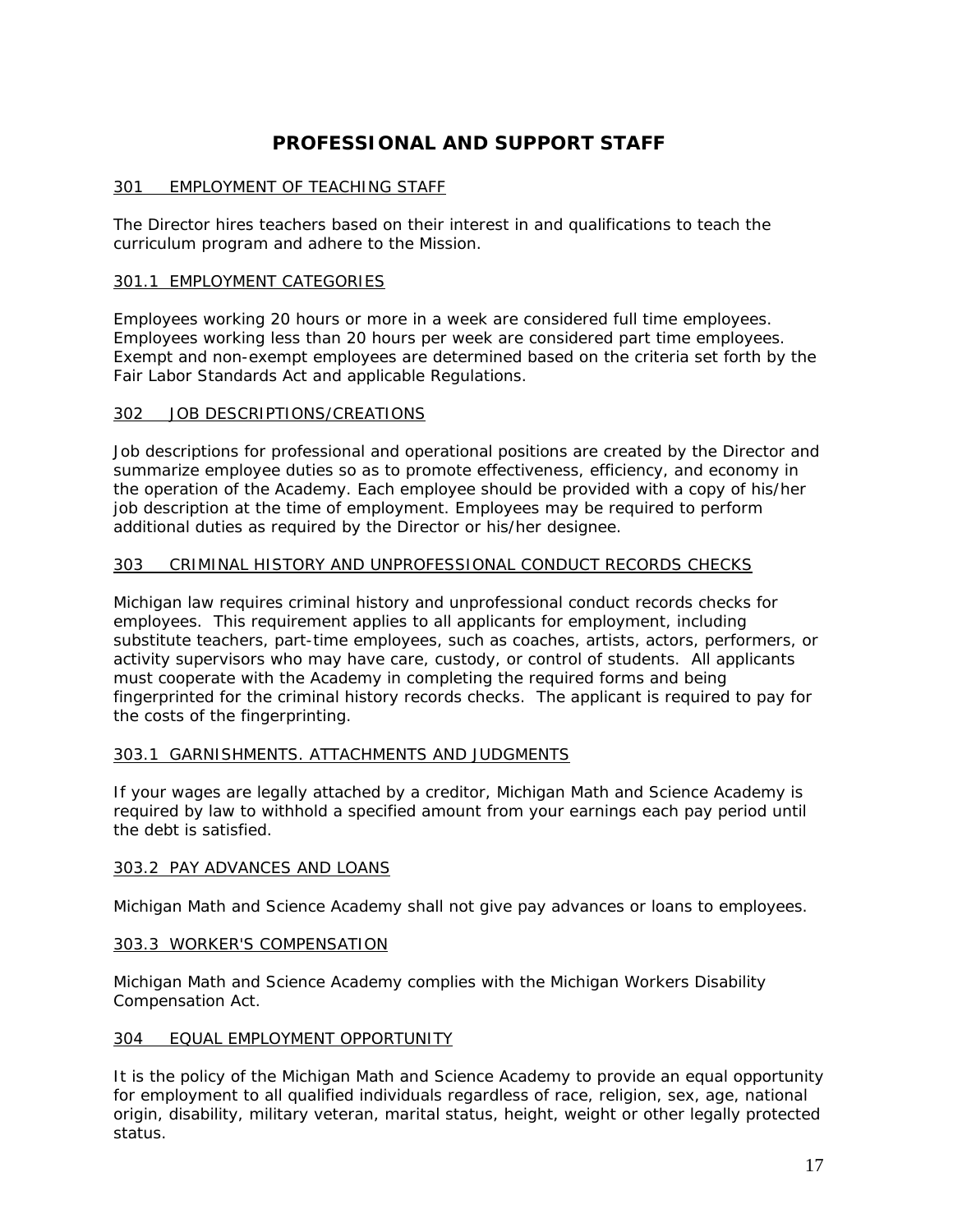The Director is the Compliance Officer whose responsibility it will be to ensure that Federal and State regulations are complied with and that any complaints are dealt with promptly in accordance with law. The Director shall also ensure that proper notice of nondiscrimination rights under applicable state and federal laws is provided to applicants and employees.

See specific procedures for complaints or grievances as set forth in §§204, 206 and 209 and 306.

### 305 SEXUAL/UNLAWFUL HARASSMENT

It is the policy of the Michigan Math and Science Academy to maintain a work and educational environment that is free from discrimination and sexual and other unlawful harassment. In keeping with this policy, the Academy prohibits any form of unlawful harassment based on race, religion, sex, age, national origin, disability, military veteran, marital status, height, weight or other legally protected status, by any of its employees, supervisors, managers, visitors, third party vendors or others in the work and educational environment.

#### A. Harassment

As part of the Academy's commitment to an environment free of harassment, the Academy prohibits abusing the dignity of anyone through derogatory comments, slurs, statements, jokes or other objectionable conduct related to an individual's ethnicity, race, gender, religion, age, disability, height, weight, military veteran, or marital status. No Board member, staff member, or student of the Academy shall be subjected to any form of harassment or intimidation on these bases. Such harassment is a serious violation of the Academy's policies and will subject the individual to discipline, up to and including discharge from employment, or suspension or expulsion from the Academy.

#### B. Sexual Harassment

The Academy prohibits sexual harassment of Board members, staff members or students by any of the same, or by a third party. All staff members must refrain from any sexual harassment, and must be alert to stop any such conduct from occurring in the Academy. (For purposes of this policy, staff members include Board members, Academy employees and agents). Sexual harassment is a serious violation of the Academy's policies, and will subject the staff member to discipline, up to and including discharge from employment, or suspension or expulsion from the Academy.

Sexual harassment is defined as unwelcome sexual advances, requests for sexual favors, and other verbal or physical conduct or communication of a sexual nature when:

- 1) Submission to such conduct is made either explicitly or implicitly a term or condition of an individual's employment or advancement of a student's education or participation in school programs or activities, or
- 2) Submission to or rejection of such conduct by an individual is used as the basis for academic or employment decisions affecting that individual, or
- 3) Such conduct or communication has the purpose or effect of substantially interfering with an individual's employment or creating an intimidating, hostile or offensive educational or employment environment.

Sexual harassment includes, but is not limited to, the following: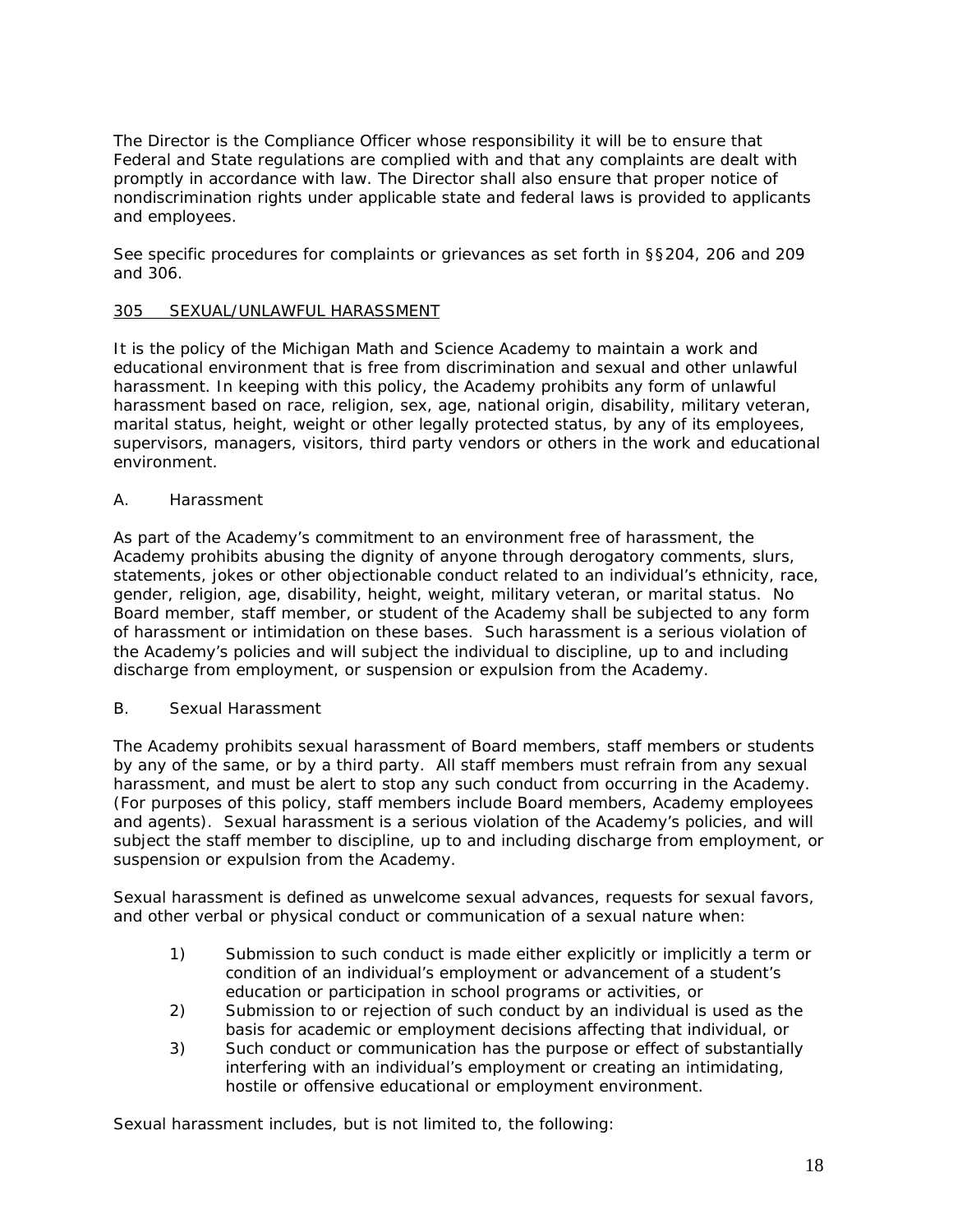- 1) Physical assaults (e.g., intentional physical conduct that is sexual in nature, such as touching, pinching, or brushing against another individual's body);
- 2) Unwelcome sexual advances, comments, requests for sex, sexual activities concerning one's employment or advancement, regardless of whether they are accompanied by promises or threats concerning one's grades, safety, job or performance of duties;
- 3) Sexual displays or publications such as calendars, screen savers, sexual jokes, posters, cartoons, verbal or written harassment or abuse, or graffiti; and
- 4) Other verbal or physical conduct of a sexual nature which has the purpose or effect of interfering with an individual's work or academic performance, or creating an intimidating, hostile or offensive work environment.

If you believe you have been discriminated against or harassed, you should immediately report your concern to the Director, EEO Compliance Officer or a member of the Academy Executive Committee.

No form of reprisal will be taken or permitted against any person who reports an incident of harassment or provides information during the investigation of a complaint. The Director, Compliance Officer or his/her designee will conduct a prompt and thorough investigation of the allegations, document the findings, and make recommendations to the Board, or its designee, regarding appropriate action. If the Board or its designee determines that unlawful discrimination or harassment occurred, it will take prompt remedial action.

#### 306 EMPLOYEE DRUG AND ALCOHOL POLICY

It is the policy of the Academy to maintain a workplace that is free of illegal drugs and alcohol.

The use, sale, purchase, manufacture, distribution, dispensation, possession, and/or transfer of an illegal drug and/or alcohol, or being under the influence of an illegal drug and/or alcohol, during work time or at any time while on property owned, leased or utilized by the Academy, is prohibited.

An "illegal drug" means any narcotic, depressant, stimulant, hallucinogen, cannabinoid, or other substance subject to the federal Controlled Substance Act, which is not lawfully prescribed to or lawfully obtained by an employee. "Alcohol" includes, but is not limited to, distilled spirits, liquor, beer, wine, malt liquor, or any other intoxicant used as a beverage. The "property of the Academy" includes, but is not limited to, premises owned, leased, or used by the Academy and vehicles or equipment owned, leased, or operated by the Academy.

Any employee who violates this policy will be subject to disciplinary action, up to and including discharge.

Employees who may need assistance with drug or alcohol use or dependency are encouraged to contact the Director.

Employees must comply with the Drug Free Workplace Act of 1988 and the reporting requirements of MCL 380.1230d regarding reporting criminal convictions and employees charged with a listed offense.

The Director, the Academy or the Board may condition any offer of employment upon the applicant passing a drug/alcohol test. Any applicant subjected to drug/alcohol testing shall complete a consent form upon request. The Board shall reject for hire any applicant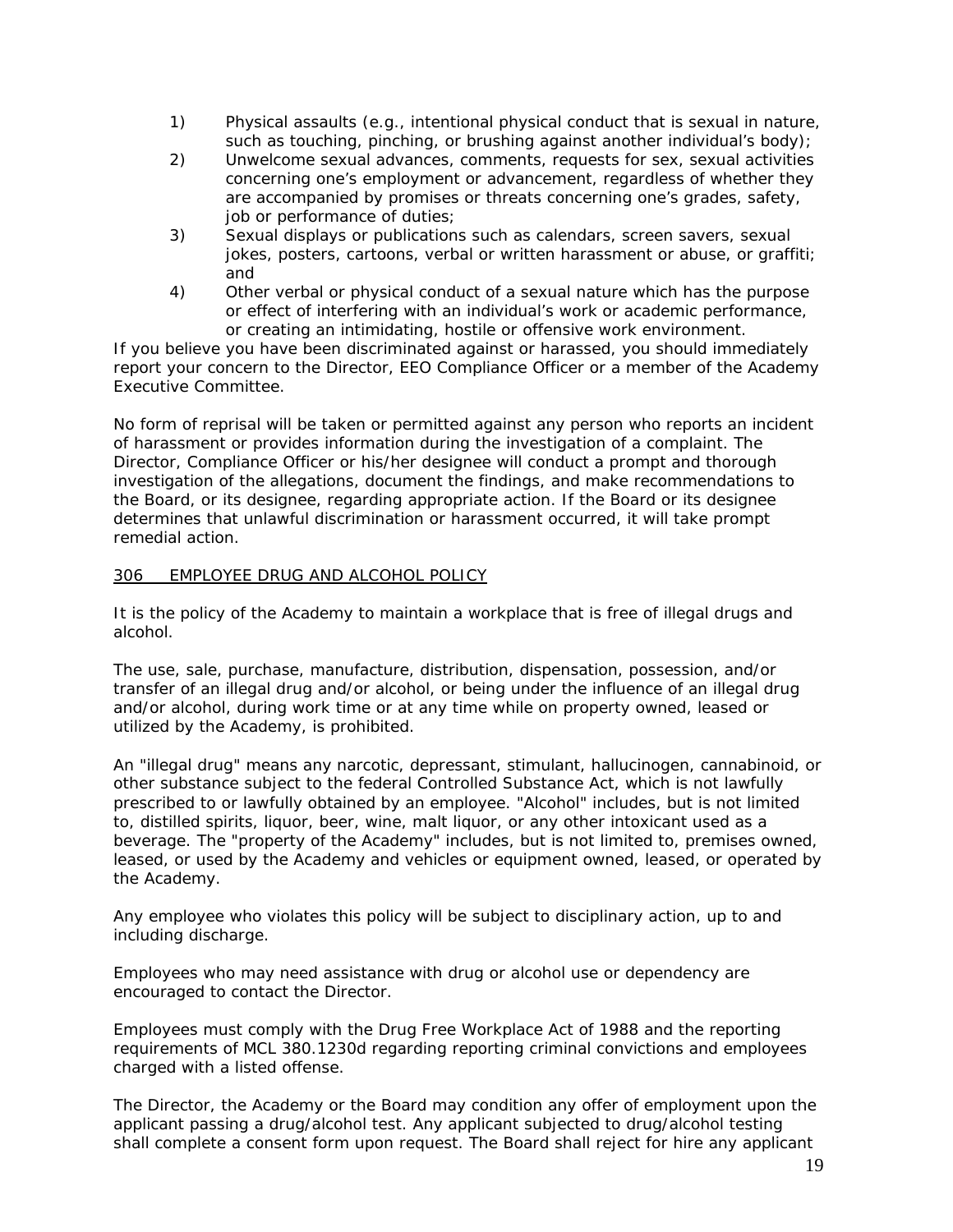who fails or refuses to complete a consent form or submit to drug/alcohol testing upon request, or who fails to pass a post-offer drug/alcohol test when such a test has been requested by the Academy.

# 307 IMMIGRATION REFORM AND CONTROL ACT OF 1986

The Board shall hire only those persons lawfully authorized to work in the United States. Any person hired will be required to provide documentation of identification and employment authorization as required by applicable law.

# 308 PHYSICAL EXAMINATION

The Academy reserves the right to require, after a conditional offer of employment, that candidates submit to an examination in order to determine their physical and/or mental capacity to perform essential functions of their job.

New employees of the Academy may be required to pass a physical examination administered by a medical physician of their own choice and at their own expense, and must provide proof of satisfactory completion of the employee's health examination to the Director. The employee's health examination form must be completed prior to the first day of school or date of hire. The examination form shall be sent from the examining physician to the office of the Director for placement in a separate medical file.

For purposes of this policy a "physical examination" shall mean a general examination by a doctor licensed to practice in the State of Michigan.

Any applicant for employment who is found ineligible for service by the health examiner may be refused employment. The Academy will comply with applicable state and federal disability laws.

The Director may require fitness for duty or other medical examinations of employees in accordance with applicable laws.

Tuberculin Testing - All Employees

- A. Newly employed teachers to work at the School shall:
	- 1. present documented evidence of having a negative tuberculin test (Mantoux Test 5 TU PPD preferred) within ninety (90) days before the first day of work;
	- 2. if a known positive reactor, have a chest X-ray and other appropriate examinations revealing the absence of tuberculosis in a communicable state within ninety (90) days before the first day of work.
- B. Currently employed teachers, administration or staff shall:
	- 1. present documented evidence of having a negative tuberculin test (Mantoux 5 TU PPD preferred);
	- 2. if a known positive reactor, have a chest X-ray annually or if the person has completed a course of preventative therapy or adequate chemotherapy in accordance with guidelines prescribed by the Director of the Michigan Department of Health, have a chest X-ray at three (3) year intervals;
	- 3. have additional tuberculosis screening at more frequent intervals at the discretion of the Board of Health.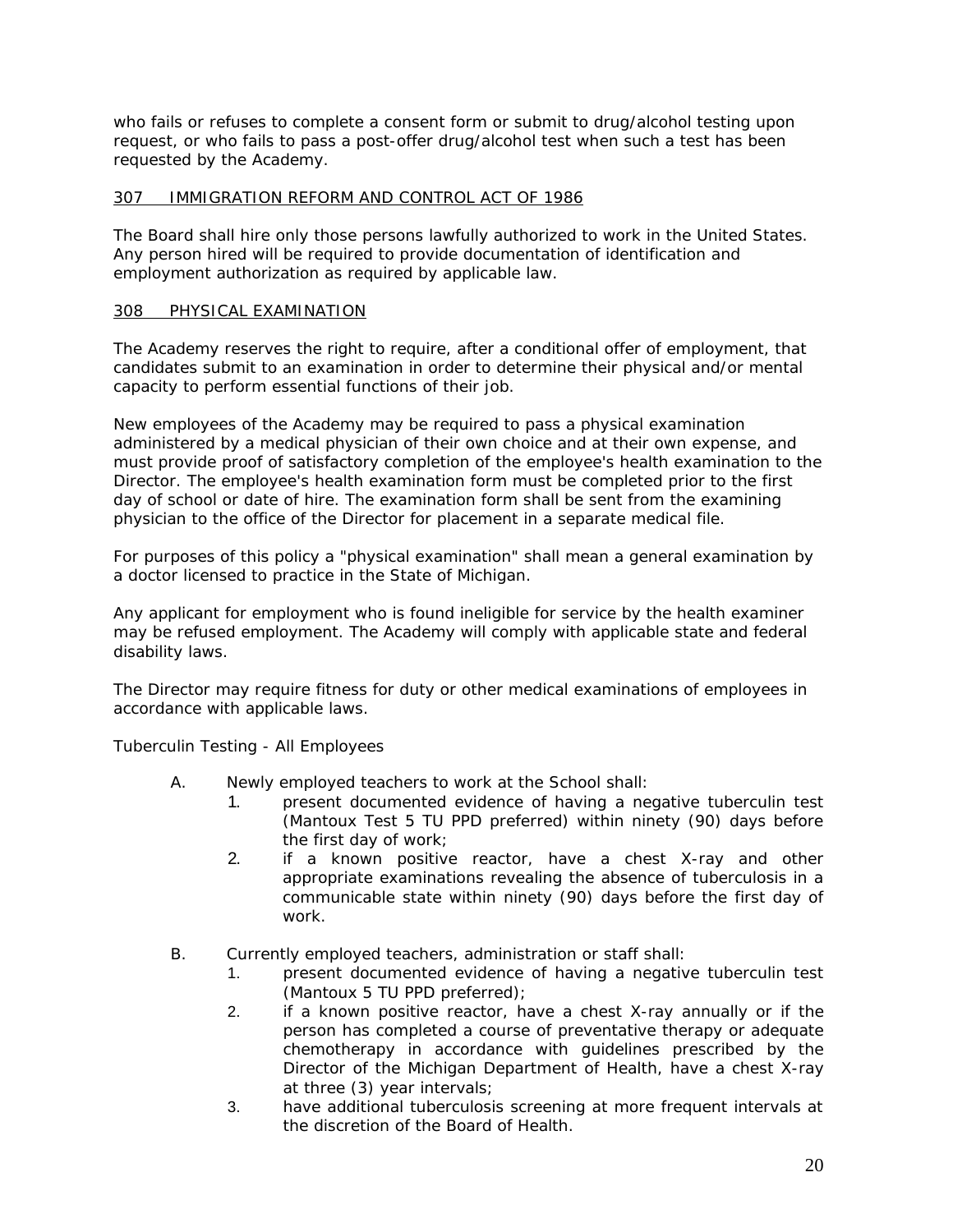# 309 HIV/AIDS AND CONTAGIOUS COMMUNICABLE DISEASE POLICY

The Academy will not discriminate with respect to compensation, terms, conditions, benefits, or privileges of employment against applicants and employees because they have Acquired Immune Deficiency Syndrome (AIDS), Human Immunodeficiency Virus (HIV), as long as the applicant or employee is able to perform essential job functions.

The Academy will take steps necessary to maintain confidentiality and to address student and employee safety issues, and will comply with all applicable laws regarding persons with AIDS, HIV or contagious communicable diseases.

# 310 CHILD PROTECTION LAW

Each staff member shall comply with the Michigan Child Protection Law, MCL 722.621, and shall immediately report, orally or otherwise, suspected child abuse or neglect to the Family Independence Agency. Within 72 hours after making the oral report, the reporting person shall file a written report as required by the Act.

#### 311 EVALUATIONS OF ADMINISTRATORS. SUPPORT STAFF AND TEACHERS

Administrators, teachers, and support staff will be assessed by the Director or the Director's designee regarding their job performance, including their level of adherence to the Academy Mission and attainment of Academy goals. Additional methods of professional assessment may be developed by the Board or its designee. Evaluations will be conducted annually. Periodic observation(s) of the teacher's professional services may be made prior to formal evaluation. The formal evaluation shall cover all aspects of the teacher's professional behavior, including but not limited to classroom observation reports and consistent performance of responsibilities listed in the job description.

#### 312 EMPLOYMENT AT WILL

Employees of Michigan Math and Science Academy are employed on an at-will basis. Atwill employment means that you may terminate your employment at any time. Likewise, the Academy may, at its discretion, terminate the employment of an employee for any reason or no reason, with or without cause, at any time, with or without advance notice or warning, and without any right of review outside the Academy.

This policy manual supersedes and negates any prior statements, agreements, practices, policies, and representations, oral or written, that the Academy would employ any employee on other than at at-will basis.

None of the policies or practices described in this policy manual constitutes or may be construed as a contractual obligation of the Academy to employ an individual for any specific term or to discharge an employee only for cause. Nothing in this policy manual limits or modifies the right of the Academy to terminate, at its will, its employment relationship with any employee.

Only an agreement in writing signed by the Director of the Academy can alter employment, implied or expressed, for the purpose of changing the at-will employment relationship. No other employee, manager, supervisor, client, officer, agent, or other representative has the authority to change at-will employment.

#### 313 BENEFITS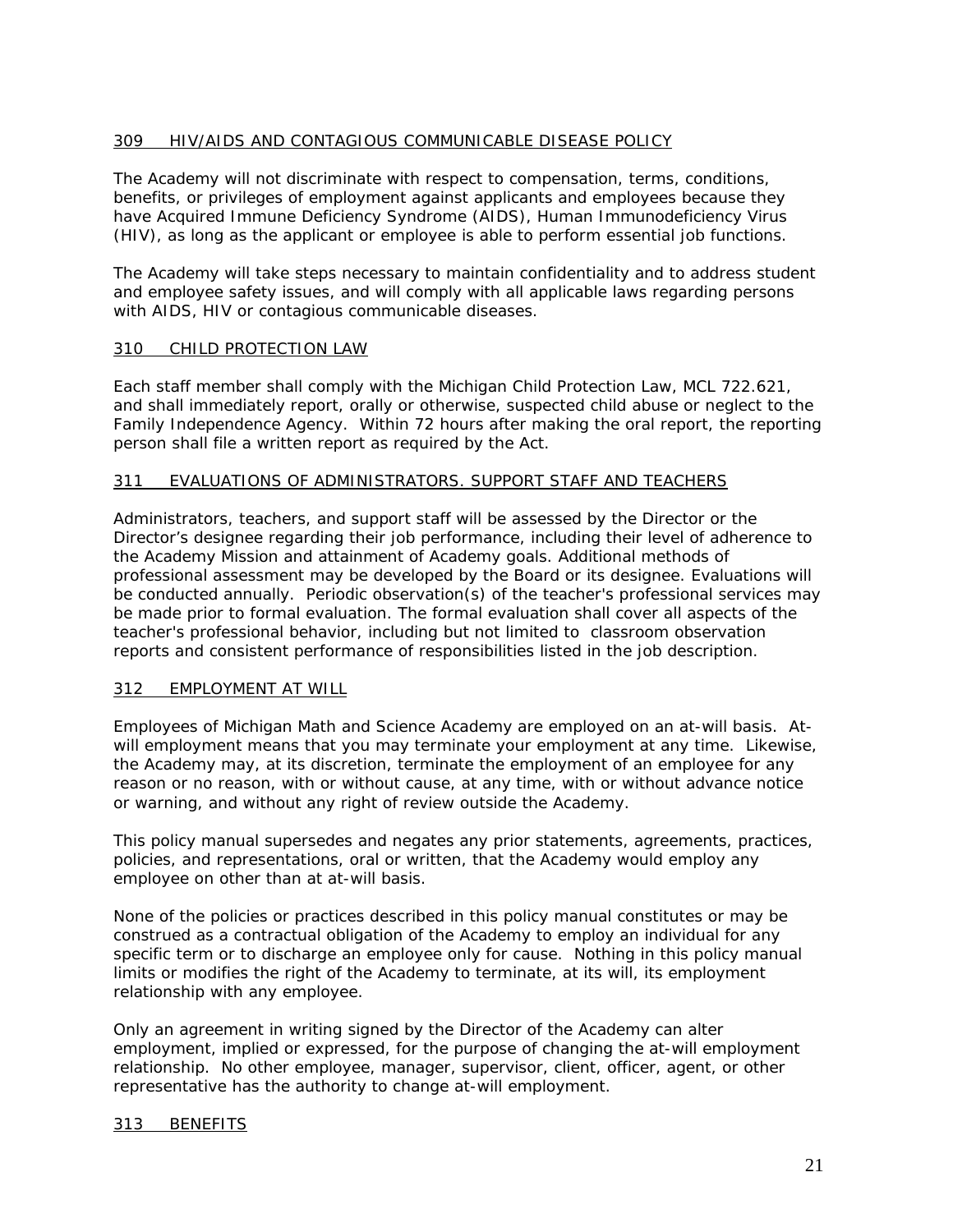Employee benefits are set forth below. The Board reserves the right to modify or terminate benefits as provided by plan terms and/or by law, and this Policy Manual is not intended to create an express or implied contract relative to the benefits or other provisions contained in this policy manual.

# **Pension**

Employees who enter the Academy as members of the Michigan Public School Employee Retirement System (MPSERS) or become members of MPSERS by virtue of employment directly by the Academy may participate in MPSERS until such time as the Academy enters into an employee leasing arrangement, at which time they will be ineligible to participate. The Academy will make the employer contributions required by MPSERS so long as employees are directly employed by the Academy.

# **Health Insurance**

All employees who work twenty hours or more per week for a minimum of 180 days, or its equivalent, will be eligible for medical and dental insurance benefits offered by the Academy. The Academy will pay 60% of the medical and dental insurance premium for each employee. The employee is responsible for paying the remaining 40% of the premium through payroll deduction with a form signed by the employee authorizing the payroll deduction. If the employee discontinues the payroll deduction for the medical and dental insurance premiums, the Academy will cease its contribution towards the medical and dental insurance premiums. Details regarding insurance coverage are set forth in the medical and dental information distributed regarding each Plan.

# **Continuing Health Care Coverage (COBRA)**

The Academy will comply with the COBRA benefit requirements. For information regarding COBRA benefits, please contact the Director or COBRA designee.

# **Overtime**

Non-exempt employees must receive advance approval from a supervisor for overtime work. If the overtime is the result of an unforeseeable event or emergency circumstances, written approval may be obtained within one working day following the event which necessitated the overtime.

Hours worked in excess of 40 hours per week will be paid at a rate equal to time and one half. If the employee's regularly scheduled workweek is less than 40 hours per week, hours worked up to 40 will be paid at the regular rate of pay.

# **Authorized Trips**

The Director shall authorize all trips involving travel by Academy employees or official Academy groups. Any employee or group expecting reimbursement of travel expenses must have approval of the Academy Director prior to incurring travel expenses.

# **Travel Reimbursement**

Michigan Math and Science Academy will reimburse an employee for gasoline expenses incurred while traveling to and from an Academy-sponsored or Academy-related event. MMSA will also reimburse an employee for the vehicle rental expenses incurred for an Academy-sponsored or Academy related event.

An employee who uses his or her own vehicle for a school-sponsored event will be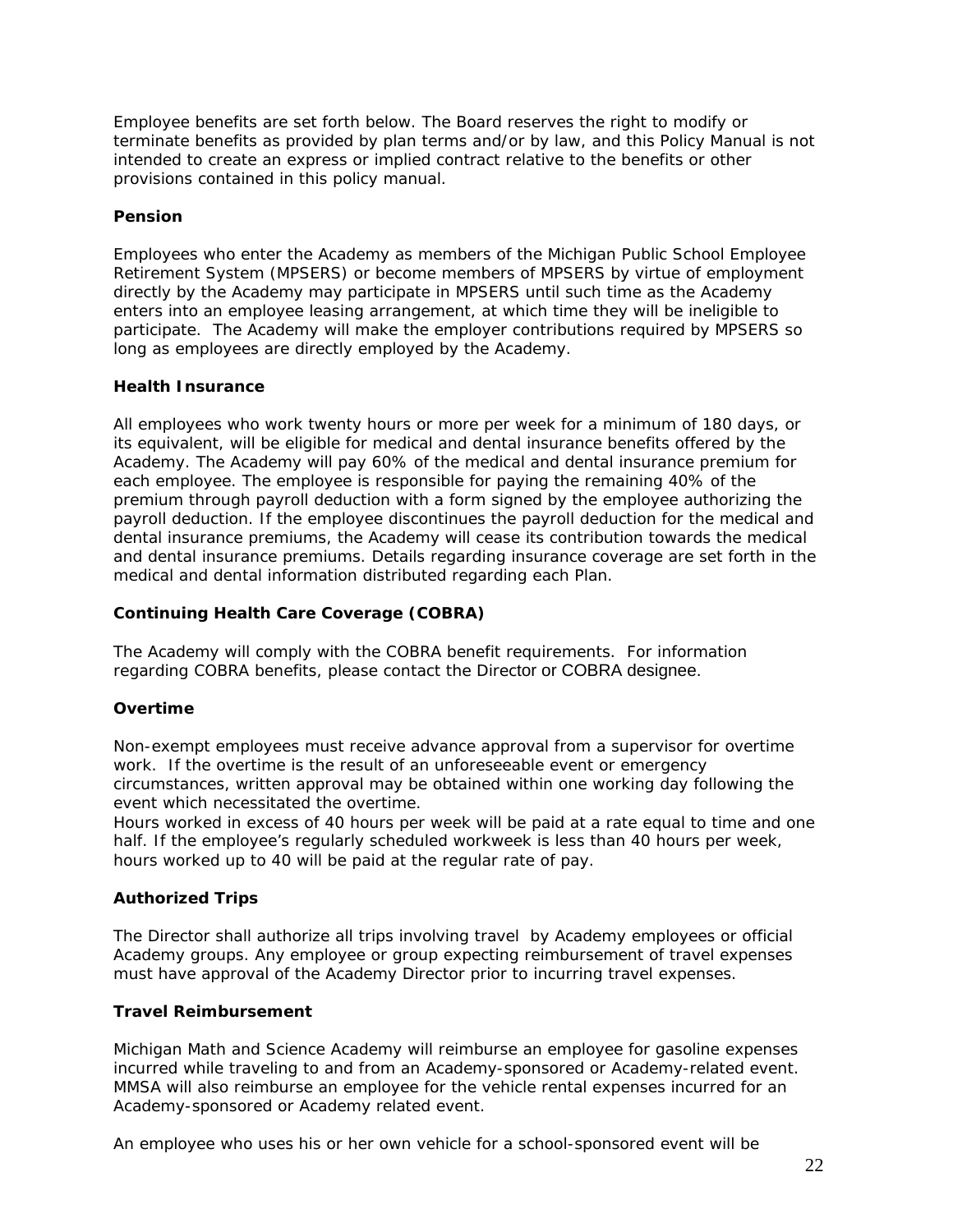reimbursed for gasoline expenses. MMSA will reimburse IRS standard mileage rate for travels with personal vehicles.

Staff members must receive approval from the Director for travel and/or for renting a vehicle in advance of the Academy-sponsored or Academy related event.

Whenever feasible, rental vehicles or air travel should be preferred for trips. If the staff member has frequent flyer advantage card, it is required to return all gained benefits from that card to the Academy. In addition to transportation expenses, the Academy will also reimburse the employees for accommodation within reasonable limits.

To receive reimbursement for gas and travel related expenses, employees must complete a Reimbursement Form and submit it to the Business Manager. No employee shall be reimbursed for travel and related expenses without prior written approval of the Director.

# **Professional Development Reimbursement**

Michigan Math and Science Academy is aware of the fact that improving quality of the education is highly related to continuous professional development of its faculty members. The Academy, therefore, encourages its employees to continue their education towards Masters Degree or PhD, and attend as many seminars, workshops, and lectures as possible to extend their professional knowledge. In order to support professional development of its employees, the Academy adopts the following rules as its Reimbursement Policy for Professional Development:

- 1) If an employee is required/approved to take a college course or a seminar for professional development by the Director, then the Academy will pay or reimburse the employee for the full tuition or fee up to \$1,500.
- 2) The Academy will pay or reimburse the Director, Dean of Academics, and Dean of Students for the full tuition if he/she pursues a Masters Degree, a certification, or a PhD in job related areas.
- 3) If a full-time teacher wants to pursue a Masters Degree, a certification, or a PhD in job related areas and take classes for that purpose then the Academy will reimburse the teacher 75% of the tuition up to \$3000 (per school year) with the condition that the teacher completes the course (or courses) with a grade of B or above.
- 4) Employees must have the Director's approval prior to signing up for the classes. The Director will approve the reimbursement subject to availability of the funds.
- 5) In order to receive reimbursement, employees are supposed to fill out a Reimbursement Form prior to signing up for the classes. After the courses are completed employees will also provide the proof of payment and grades for the credits earned.
- 6) The credits/courses need to be job and career related.
- 7) Employees need to be employed at School during the course term in order to earn the reimbursement. If a reimbursement is requested for a summer course, the employees must have signed a contract for the next school year. If an employee terminates the contract for the next school year after he/she gets reimbursed, the reimbursement amount will be deducted from the remaining wages or otherwise the employee will have to return the reimbursement.
- 8) Any exceptions to this policy must be approved by the governing board of the Academy.

# 314 EMPLOYEE LEAVE

Whenever teachers or other school employees are going to be absent, they are to notify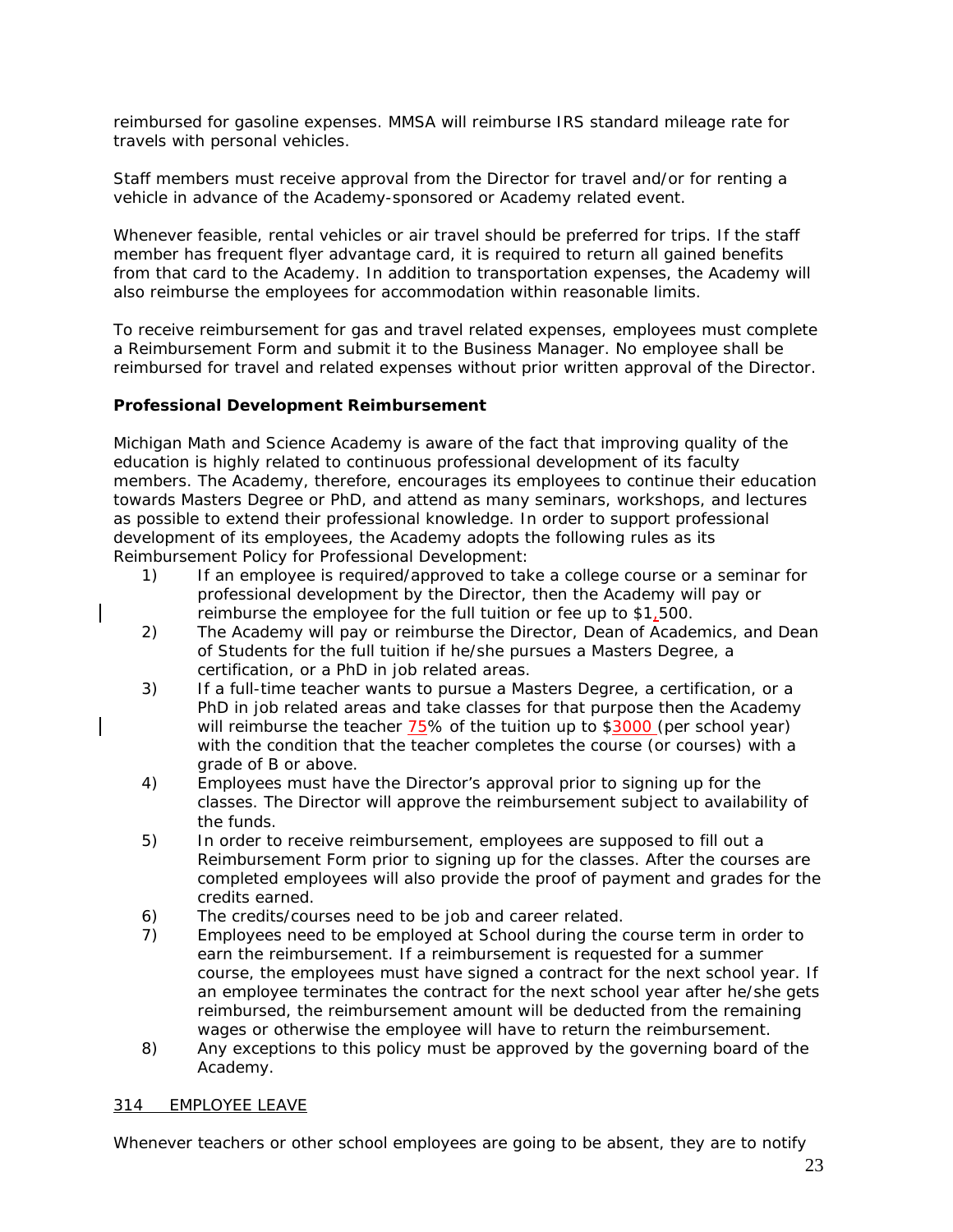their supervisor as soon as possible so that appropriate substitute arrangements can be made.

# **Absence For Jury Duty**

An employee summoned to serve as a juror shall give notice to the Director as soon as the employee receives notice of jury duty. Any Academy employee who is officially called to serve on a jury will be compensated for the difference between his/her regular pay and the stipend paid for jury duty.

# **Military Leave**

The Academy will comply with applicable Michigan and Federal law regarding leaves for employees in the Uniformed Services, including employment and re-employment.

# **Professional Meetings**

An Academy employee may be granted permission by the Director to attend educational meetings. Teacher's requests to attend workshops and conferences at Academy expense, and during the regular Academy hours should be planned with the Director. The Director has complete discretion to determine whether a teacher may attend an educational meeting, conference or workshop. Teachers and/or other staff members who attend education workshops, conferences or professional meetings will be paid their regular pay.

# **Sick and Personal Leave**

Full-time salaried employees will receive eight days per year of paid sick or personal leave. Any sick and personal time taken beyond eight days will be deducted in the employee's next appropriate paycheck, or if the Director chooses at the end of the year, at a rate of employee's daily salary for each extra day. Full time salaried employees who do not use all of their sick and personal days will receive \$100.00 for each unused day at the conclusion of the school year. The Academy will not permit unused sick or personal leave to be carried over to the next school year. Sick and personal time may be used in increments of 2 hour or more. The Director may consider special requests for time off outside of these parameters. Full time salaried employees terminating employment during the benefit year will be paid for vacation days accrued since the first of the year but not taken.

Part-time employees and full-time hourly employees do not receive paid sick or personal leave.

Full-time employees must request time off from work at least two working days in advance, using the Employee Leave Form, except in cases of an emergency. The Director reserves the right to deny requests for personal leave.

# **Funeral Leave**

The Academy will provide full-time employees with 3 days for funeral leave for the death and burial of an immediate relative. Immediate relative is defined as husband, wife, child, stepchild, mother, father, grandfather, grandmother, grandchild, brother, sister, mother-in-law, father-in-law, brother-in-law and sister-in-law. Remaining sick and/or personal leave may be used for additional funeral leave. Any additional time off will be without pay.

# **Family Medical Leave Act (FMLA)**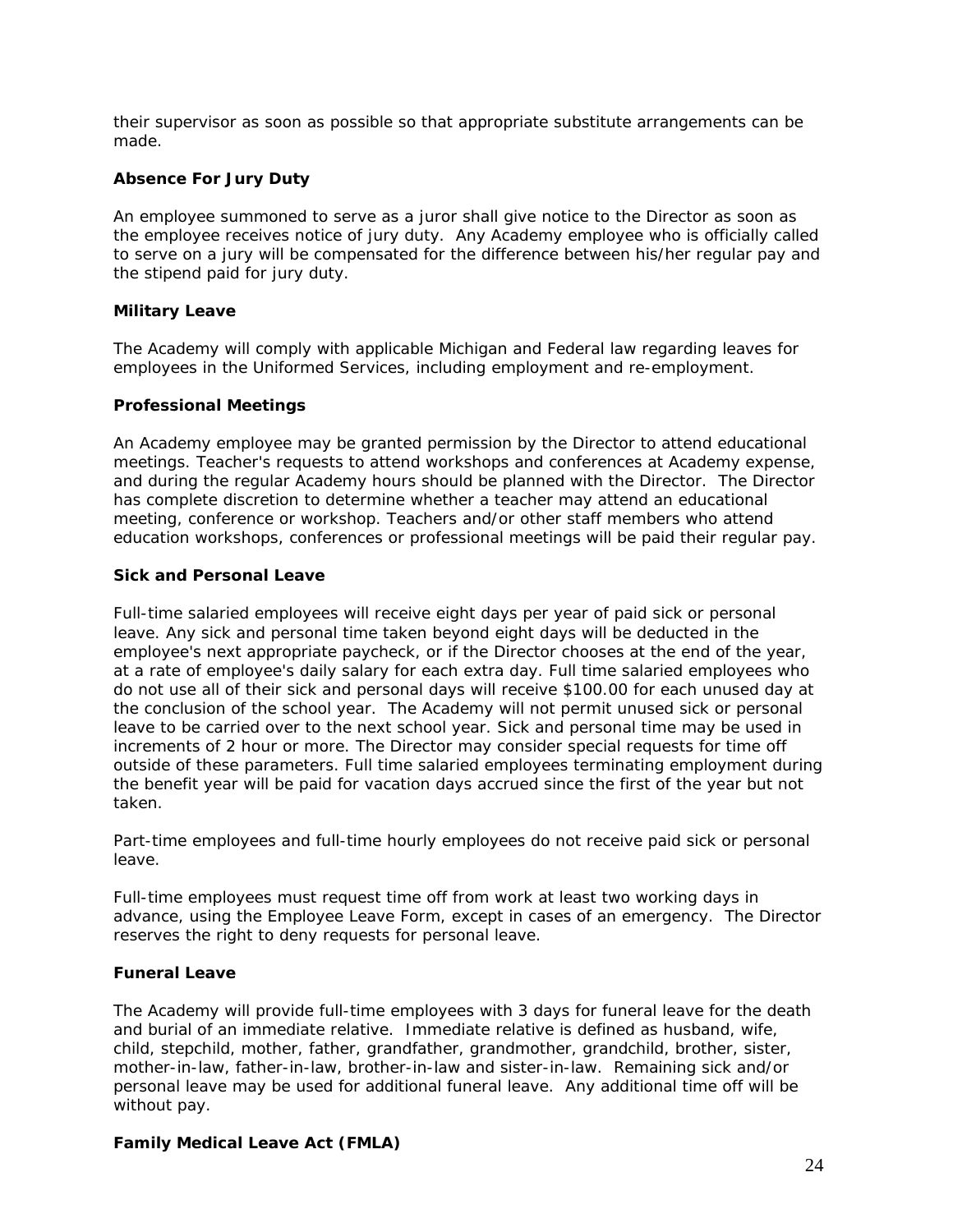All rights and obligations under the FMLA, as amended by the National Defense Authorization Act of 2008 (the "NDAA") and this policy will be interpreted according to applicable law.

# **A. Leave Allowed**

MMSA will grant eligible employees up to twelve (12) weeks of unpaid leave during any rolling twelve (12) month period measured backward from the first day of the employee's FMLA leave for the following reasons:

- because of the birth of and to care for the employee's newborn child;
- because a child is placed with the employee for adoption or foster care;
- to care for the employee's spouse, child or parent with a serious health condition;
- because of an employee's own serious health condition that prevents performance of his or her job functions; or
- because of a qualifying exigency that arises when a spouse, parent, or child is on or has been called to Federal active duty in the National Guard or Reserves in support of a contingency operation.

Eligibility for FMLA leave for the birth of and to care for a newborn child or placement of a child for adoption or foster care shall expire twelve (12) months after birth or placement.

A **serious health condition** may include a condition that requires inpatient care at a hospital, hospice, or residential medical care facility, a condition that results in a period of incapacity of more than three consecutive calendar days that also involves treatment two or more times by a health care provider or, treatment by a health care provider at least once with an ongoing regimen of treatment, pregnancy or prenatal care, chronic conditions that cause incapacity or require treatment, or a long-term health condition which, if left untreated, would result in a period of incapacity of more than three days, or any other qualifying condition. Questions about whether a condition is covered should be directed to Human Resources.

A **qualifying exigency** may include attending certain military events, arranging for alternative childcare, addressing certain financial and legal arrangements, attending certain counseling sessions and/or attending post-deployment reintegration briefings.

In addition, a qualified family member who is the spouse, son, daughter, parent, or next of kin of a covered servicemember may be eligible for leave for up to 26 weeks during a single 12 month period to care for a covered servicemember. A **covered servicemember** is defined as a current member of the Armed Forces, National Guard or Reserves, who is undergoing medical treatment, recuperation, or therapy, is otherwise in outpatient status, or is otherwise on the temporary disability retired list, for a serious injury or illness. A **serious illness or injury** is one that is incurred by the member in the line of active duty that may render the member medically unfit for active duty. The 26 work weeks of leave in the single 12 month leave period to which an employee is entitled shall be a combined 26 weeks for all available FMLA leave. Nothing shall limit the availability of leave for other reasons to a single 12 month period.

Whether a covered servicemember's serious injury or illness qualifies and what is required to qualify, for such leave, should be discussed with Human Resources. The following rules apply:

# **B. Eligible Employees**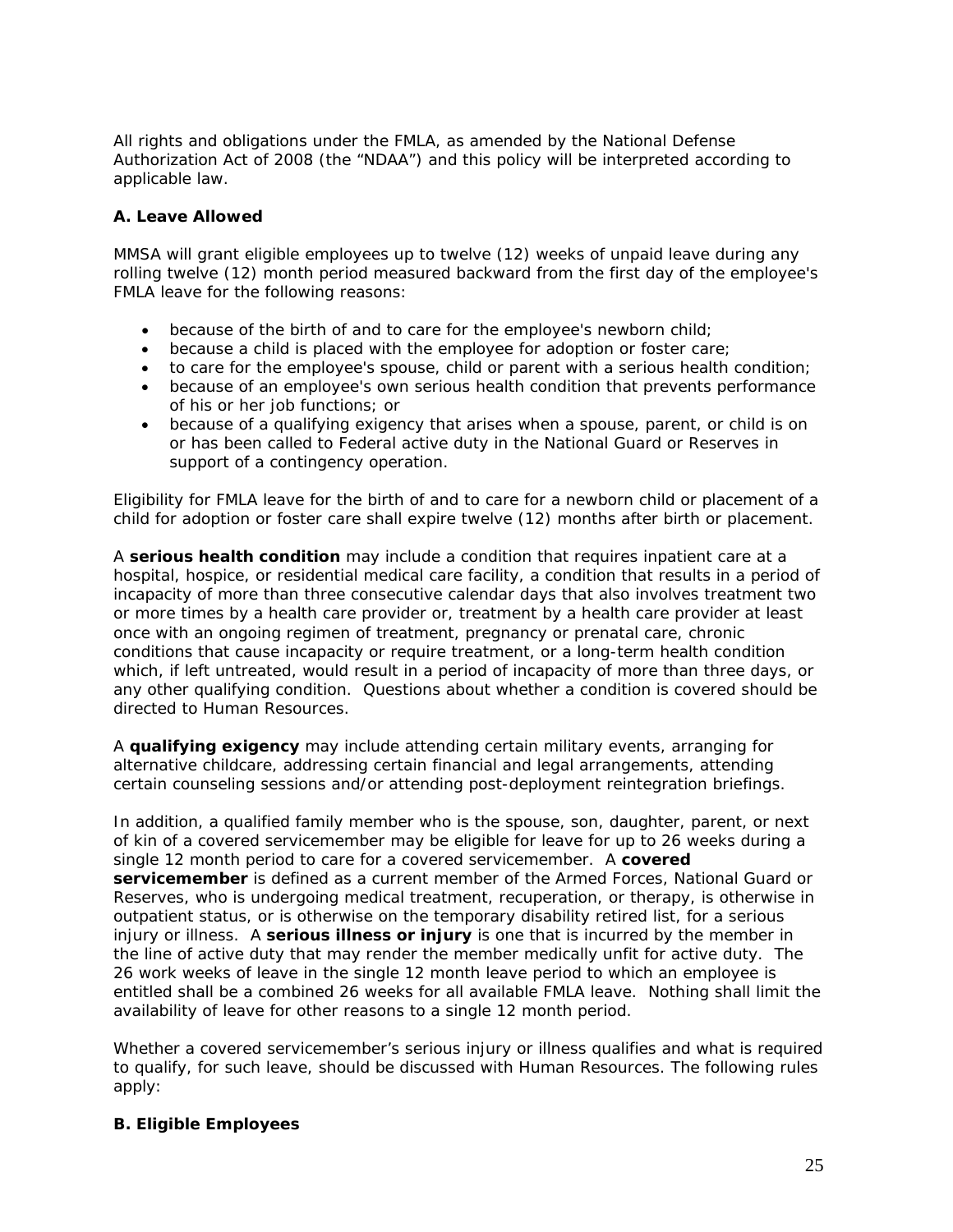To be eligible for a leave, an employee must be employed by MMSA for at least twelve (12) months, whether or not consecutive. However, a break-in-service of seven years or more may disqualify the previous period of service. An employee must also have had at least 1,250 hours of service during the twelve (12) month period before the requested leave and must be employed at a worksite within 75 miles of which 50 or more employees are employed by MMSA.

# **C. Notice and Documentation Requirements**

When possible, the employee must give thirty (30) days advance notice of the need for leave. If not possible, the employee must give as much notice as is **practicable**. If the request for leave is due to a previously qualifying reason for which FMLA was provided, the employee must specifically reference the qualifying reason or the need for FMLA in the request.

In addition, when the requested leave is for planned medical treatment for the employee or the spouse, son, daughter, next of kin, or parent of the employee, the employee must make a reasonable effort to schedule the treatment so as not to unduly disrupt the operations of MMSA.

An employee must have the family's health care provider complete the proper certification form setting forth the reason for the leave.

The employee has fifteen (15) days to return the appropriate form to Human Resources. If the Certification Form is not returned within 15 days, the request for leave may be delayed or denied. The failure of an employee to return the medical certification form, provide requested clarifications, completions, and/or re-certifications can result in absences being disciplined, up to and including termination. If the employee needs an extension of time to submit the form, it is the employee's responsibility to contact MMSA prior to the expiration of the 15 day period to return the form and obtain a written extension of time. An extension may be given if there are extenuating circumstances.

MMSA reserves the right to request authentication, clarification, or completion of any of the submitted forms. Upon written notice, the employee must provide the additional information within seven days.

In the case of a medical certification for an employee's spouse, child or parent with a serious health condition or for the employee's own serious health condition, MMSA reserves the right to request certification by another physician specified by MMSA at the MMSA's expense. In the case of a conflict between two physicians, MMSA, at its own expense, may obtain a third certification by a physician approved jointly by MMSA and the employee. The third physician's opinion will be binding on both MMSA and the employee.

If the absence exceeds 5 work days, before an employee may return to work from a medical leave occasioned by the employee's serious health condition, the employee is required to provide a certification from his or her doctor that the employee is able to resume work, with or without accommodations.

Any additional documentation or requirements required by any other applicable MMSA policy are still effective for periods in which the employee is seeking paid leave or leave which extends beyond the FMLA period pursuant to that policy.

# **D. Use of Paid Time**

Employees may use paid time to which they are entitled during FMLA leave, but they are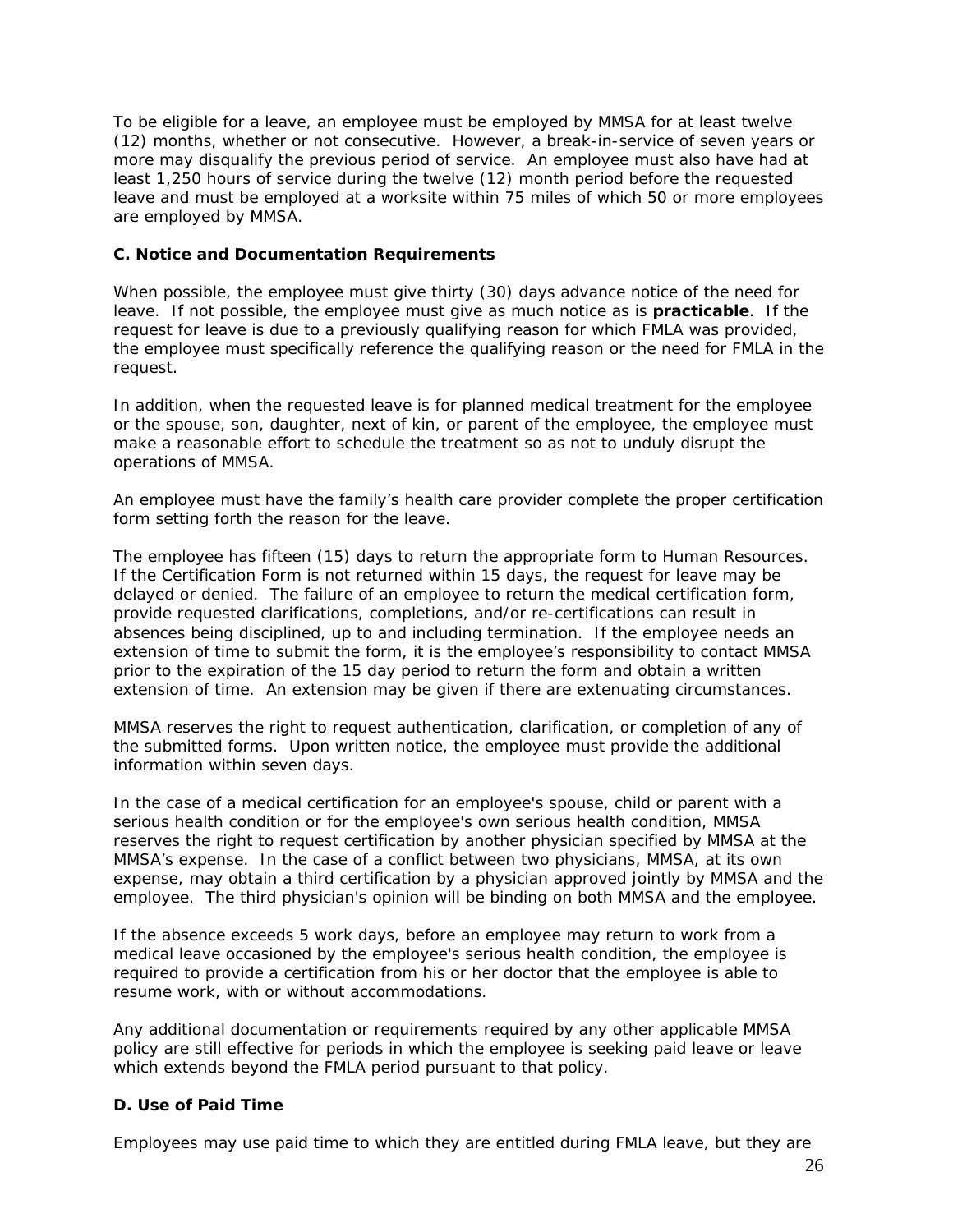not required to do so. Paid time will be credited against the employee's FMLA leave period. Employees on FMLA leave will not be paid by MMSA.

# **E. Intermittent or Reduced Schedule Leave**

If the reason for a requested leave is due to the serious health condition of either the employee or a spouse, child, or parent, if the leave is for a qualifying exigency due to a call to active duty of a qualified family member or if the leave is to care for a covered servicemember, the employee may be entitled to leave on an intermittent or reduced schedule basis. Such leaves are permitted only where necessity is established by written documentation subject to verification, and the employee makes every reasonable effort to schedule the treatment and/or leave so as not to disrupt the Academy's business operation. Leave on an intermittent or reduced schedule basis must be used in minimum increments of 1 hour. MMSA may temporarily transfer an employee who requests intermittent leave or leave on a reduced schedule to an available alternative position with equivalent pay and benefits that better accommodates recurring periods of leave than the employee's regular position. The leave may not exceed a total of twelve (12) weeks in a twelve (12) month period, except in the case of leave to care for a covered servicemember, which may not exceed 26 work weeks of leave in the single 12 month leave period.

# **F. Spouses Working for the Same Employer**

There are a few situations in which both spouses work for the Company. If each spouse seeks FMLA leave to care for his/her own sick parent, because of the birth of and to care for a child, or because of the placement of a child for adoption or foster care, the combined allowable leave of each spouse is twelve (12) weeks during any consecutive twelve (12) month period. However, if each spouse requests an unpaid leave because of the serious health condition of a child or the other spouse, then each spouse is entitled to the full twelve (12) weeks of leave. In addition, if each spouse seeks FMLA leave to care for a covered servicemember, the combined allowable leave shall be 26 weeks during the single 12 month period if the leave is for a covered servicemember or, a combination of leave for a covered servicemember and the leaves described above in this policy. However, in all cases, leave to care for a sick parent, because of the employee's own serious health condition, because of the birth of and to care for a child, or because of the placement of a child for adoption or foster care, is limited to 12 weeks regardless of its combination with other leaves.

# **G. Benefits**

Employees are not eligible to accrue benefits during the leave period. Employees must pay the full cost of medical and dental coverage during FMLA leave.

Whether an employee is eligible to continue to participate in the MMSA insurance programs while on an FMLA leave of absence, shall be determined by the terms of the applicable plan.

Employees are prohibited from performing work for other business entities or engaging in self-employment during a leave of absence, unless written authorization from the Director is obtained by the employee. Violation of this provision may result in termination of employment.

# **H. Restoration to Position**

Upon return from an approved FMLA leave, the employee will be restored to their former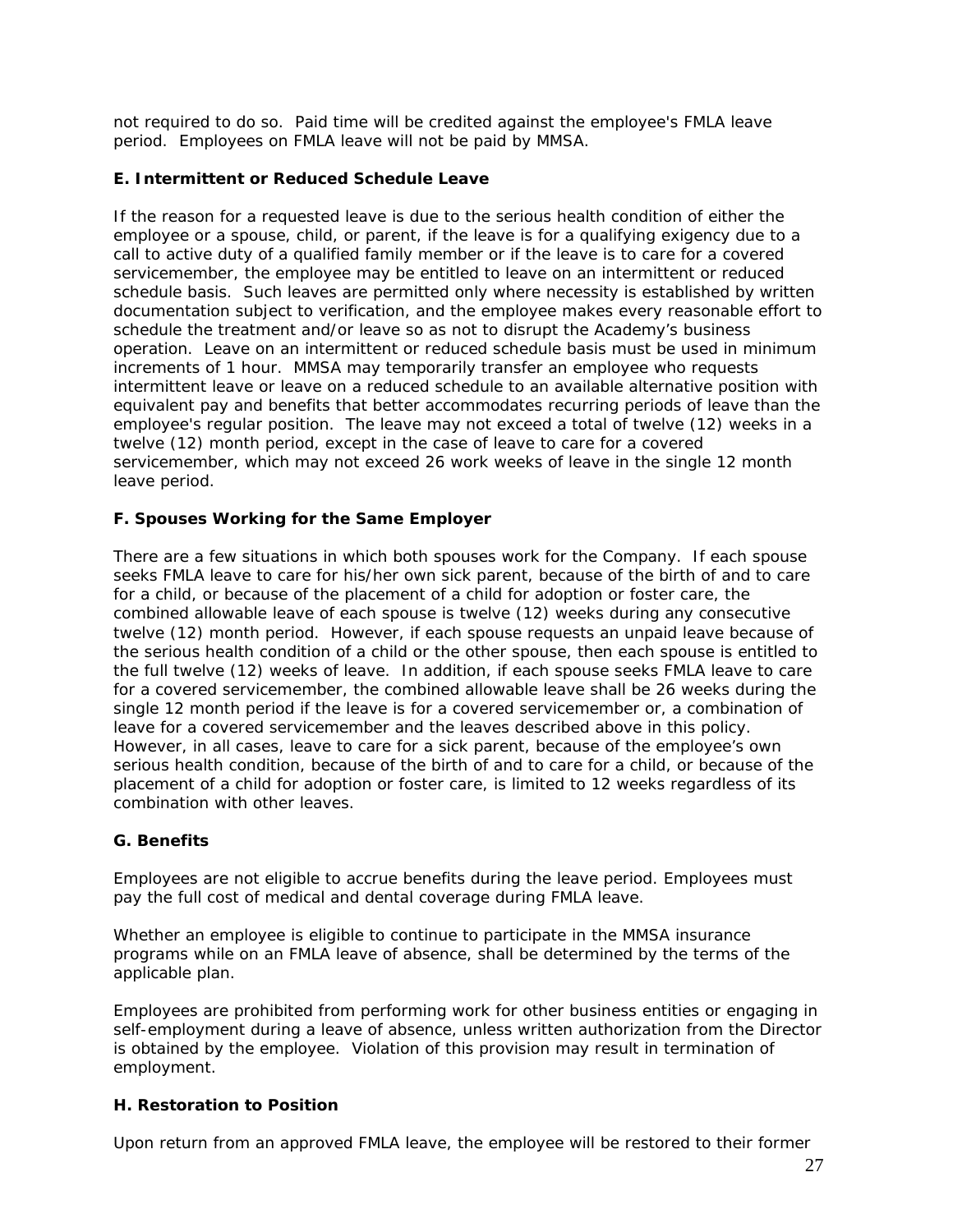position or equivalent position with equivalent pay, benefits, and other terms and conditions of employment, except as otherwise provided by the FMLA. Key Employees may be denied restoration if MMSA determines that restoration to employment will cause substantial and grievous economic injury to its operation, and, employees are not entitled to greater job rights than they would have if continuously working. A written request for additional unpaid leave of absence, after expiration of FMLA leave, may be granted at the sole discretion of the Board.

MMSA may require an instructional employee to continue a leave until the end of the school term as permitted by FMLA regulations.

Notwithstanding the foregoing, an employee has no greater right to reinstatement or to other benefits and conditions of employment than if the employee had been continuously and actively employed during the FMLA leave period. See, Department of Labor regulation 825.216.

An employee who fraudulently obtains leave under this policy is not protected by the Family and Medial Leave Act of 1993, including the Act's provisions regarding job restoration and maintenance of health benefits.

See also Appendix A – Employee Rights & Responsibilities Under the Family & Medical Leave Act.

#### 315 COPYING COPYRIGHTED MATERIALS

The Board encourages teachers and staff assigned to the Academy to make judicious use of appropriate printed materials, sound recordings, and electronic programs in the curriculum. However, the Academy recognizes that Federal law, applicable to public school districts, protects authors and composers from the unauthorized use of their copyrighted work.

#### 316 WORKPLACE VIOLENCE

Violence or threats of violence will not be tolerated. If you feel such conduct has occurred on Academy property, in an Academy vehicle or at an Academy-sponsored event, please report it immediately to the Director.

The Director or his/her designee will immediately investigate the complaint. Any employee engaging in violent or threatening behavior, as determined by the Academy, will be subject to disciplinary action, up to and including discharge.

MMSA will not tolerate the possession of weapons or any other device designed to inflict serious bodily harm by any employee of MMSA while on Academy property, in an Academyvehicle or at an Academy sponsored event.

Any employee found in possession of such a weapon or device on Academy property, in an Academy vehicle, or at an Academy-sponsored event, will be disciplined,up to and including termination, and will be reported to the appropriate law enforcement agency.

The following are examples of prohibited conduct under this policy:

- Injuring another person physically
- Engaging in behavior that creates reasonable fear of injury to another person
- Possessing, brandishing, or using a weapon on Academy premises or while engaged in Academy business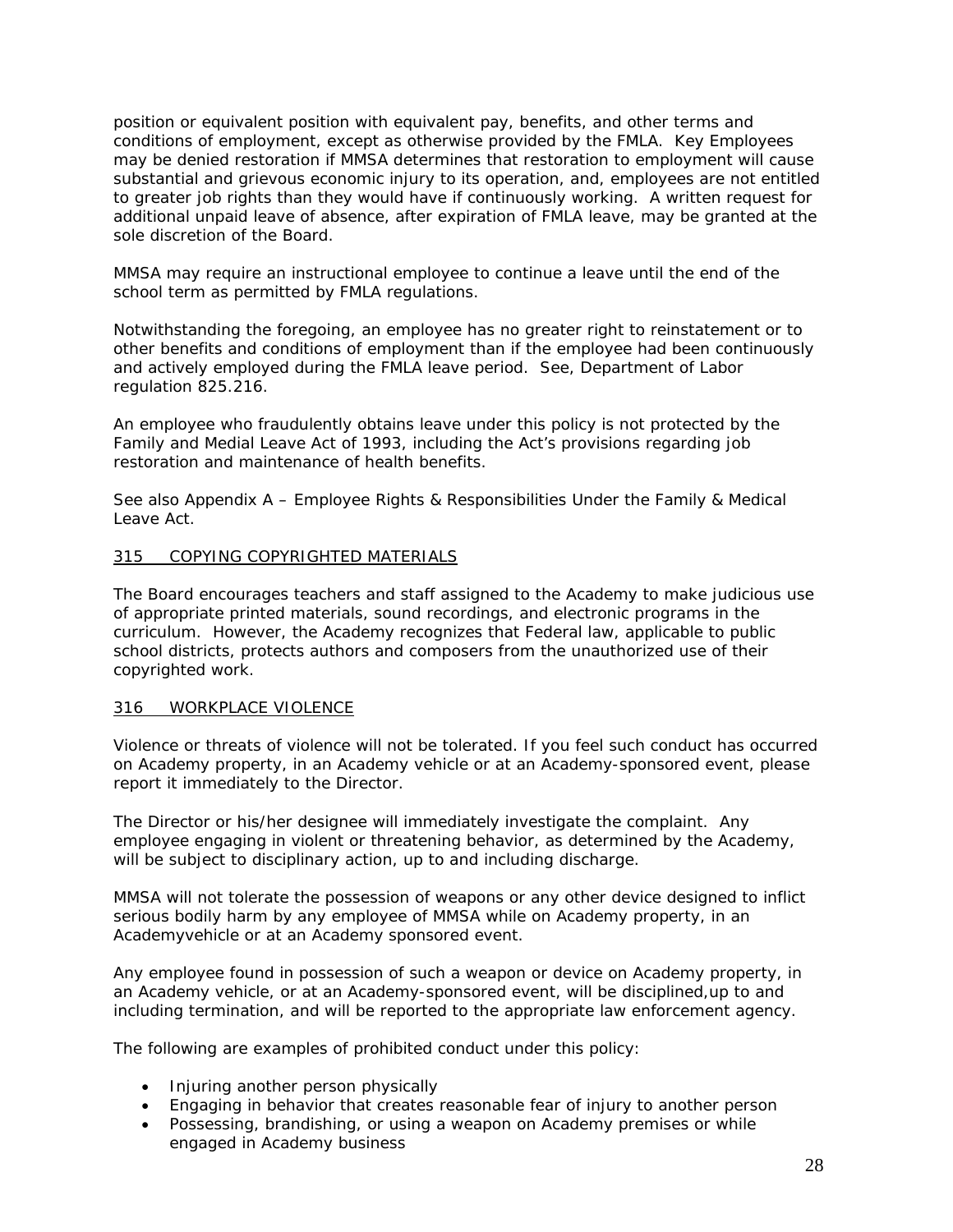- Damaging property intentionally
- Threatening to injure an individual or damage property
- Committing injurious acts motivated by or related to domestic violence or sexual harassment

Every employee has an obligation to report potential workplace violence to the Director. This includes hearing or observing anyone exhibiting one or more of the following behaviors:

- Discussing weapons or bringing weapons into the workplace
- Displaying overt signs of hostility or anger
- Making threatening remarks
- Sudden or significant deterioration of performance
- Displaying irrational or inappropriate behavior

It is extremely important that an employee report any knowledge of actual or potential acts of violence to the Director so that the Academy may provide a safe working and learning environment.

# 317 STAFF DRESS AND GROOMING

The Board believes that all staff members set an example for students regarding proper dress and grooming. Appropriate dress and grooming instills professionalism and dignity, and encourages respect for authority. These factors positively impact student behavior.

The Board retains the authority to specify the following dress and grooming guidelines for staff that will encourage professionalism in the educational process. All staff members shall:

- be clean, neat, and well groomed;
- dress in a manner consistent with their professional responsibilities;
- dress in a manner that communicates to students pride in personal appearance;

Specifically, the following rules apply:

- Modest clothing—business casual.
- Clothing must have at least short sleeves and cover the midriff and back including no cutouts or see through elements.
- No clothing which reveals undergarments.
- No clothing that is tight fitting.
- No jewelry affixed to the nose, tongue, cheek, lip, or eyebrow.
- No pants must be worn below the waist.
- No shorts.
- No ieans.
- Skirts must fall at least to the knee.
- Clothing may not be provocative, revealing, indecent, vulgar, obscene, or profane.
- Clothes may not be ripped, torn, slit, or contain holes.

# 318 INTELLECTUAL PROPERTY RIGHTS

Any materials created by staff members for use by MMSA, or produced using the staff or resources of the Academy, are works-for-hire and all intellectual property rights are vested in the Academy.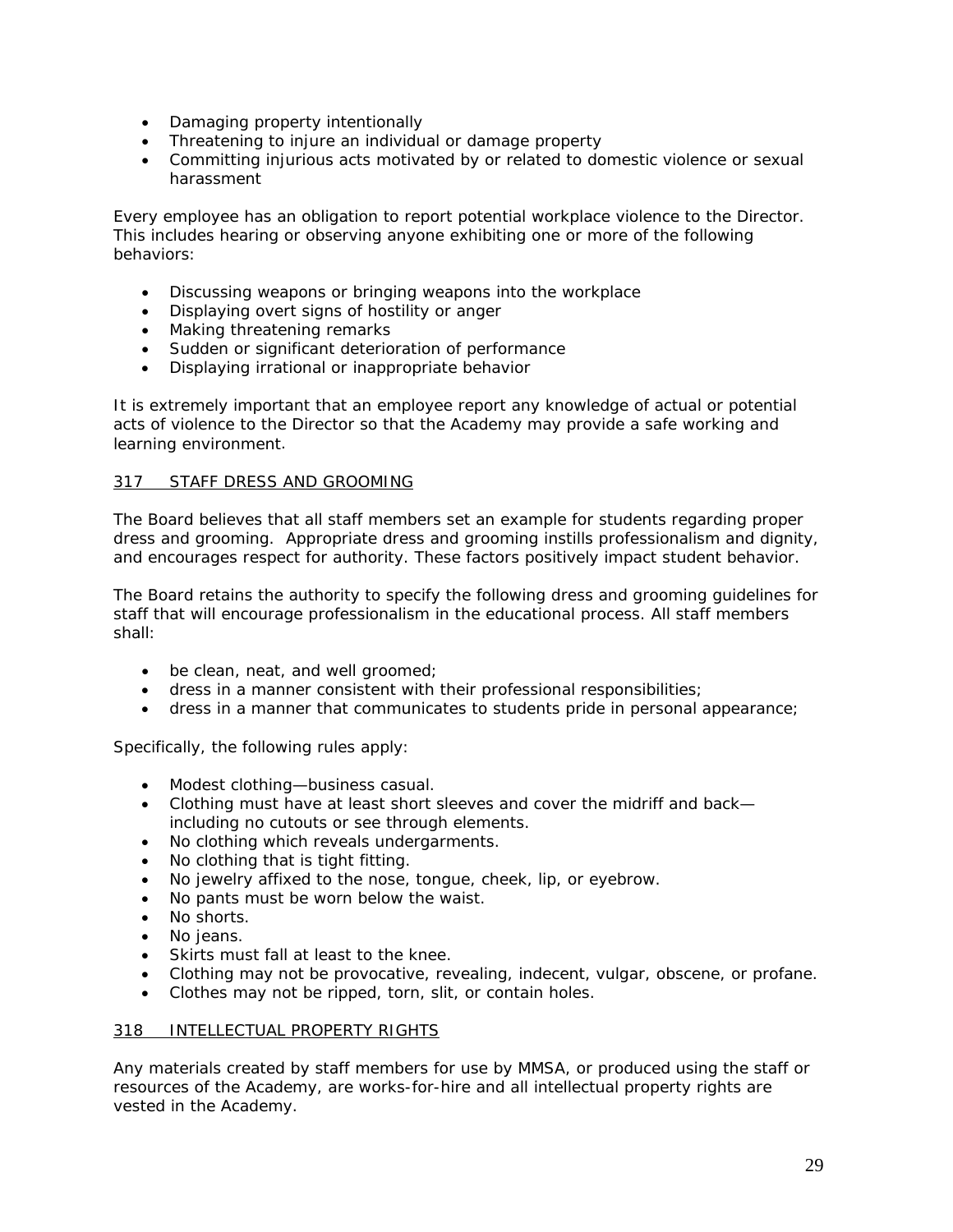# 319 WORKPLACE SEARCHES

To protect property and ensure the safety of all employees, students and visitors, the Academy reserves the right to conduct personal searches consistent with applicable law. Employees have no expectation of privacy in any Academy-owned or provided desk, drawers, locker, filing cabinet, computer or other technological device.

#### 320 INTERNET USE AND TECHNOLOGY PRIVACY

The Internet is a powerful communication tool and a valuable source of information. However, an employee's improper use of Internet services can waste time and resources and potentially create legal liability and embarrassment for both the Academy and the employee.

An Internet service includes, but is not limited to: e-mail, web browsing and newsgroups. This policy applies to any Internet service that is:

- Accessed on or from Michigan Math and Science Academy's premises; and/or
- Accessed using office computer equipment or via Academy-paid access methods.
- Internet services are provided by the Academy for Academy use. .

Employees should not expect privacy with respect to any of their activities using Academy-provided Internet access or services. The Academy reserves the right to search, review, or monitor any files, messages, or communications sent, received or stored on the Academy's computer systems, without advance notice, and the Academy may limit the use of the Internet service.

Employees violating this policy may be subject to discipline, up to and including termination of employment. Employees using the computer system for defamatory, illegal, or fraudulent purposes may be subject to civil liability and/or criminal prosecution. All computer resources, including content, are the property of the Academy. Employees will be held personally responsible for their activities.

Employees are strictly prohibited from using Internet services in connection with any of the following prohibited activities:

- Engaging in illegal, fraudulent or malicious conduct;
- Working on behalf of outside organizations;
- Sending or receiving offensive, obscene or defamatory material;
- Annoying or harassing other individuals;
- Sending uninvited e-mail of a non-work-related nature;
- Monitoring or intercepting the files or electronic communications of employees or third parties;
- Obtaining unauthorized access to any computer system (including but not limited to unauthorized use of codes or passwords);
- Using another individual's account or identity without explicit authorization;
- Attempting to test, circumvent, or defeat security or auditing systems of Michigan Math and Science Academy or any other organization without prior authorization; or
- Distributing chain letters, jokes, solicitations, offers to buy or sell goods, or other non-business material of a trivial or frivolous nature.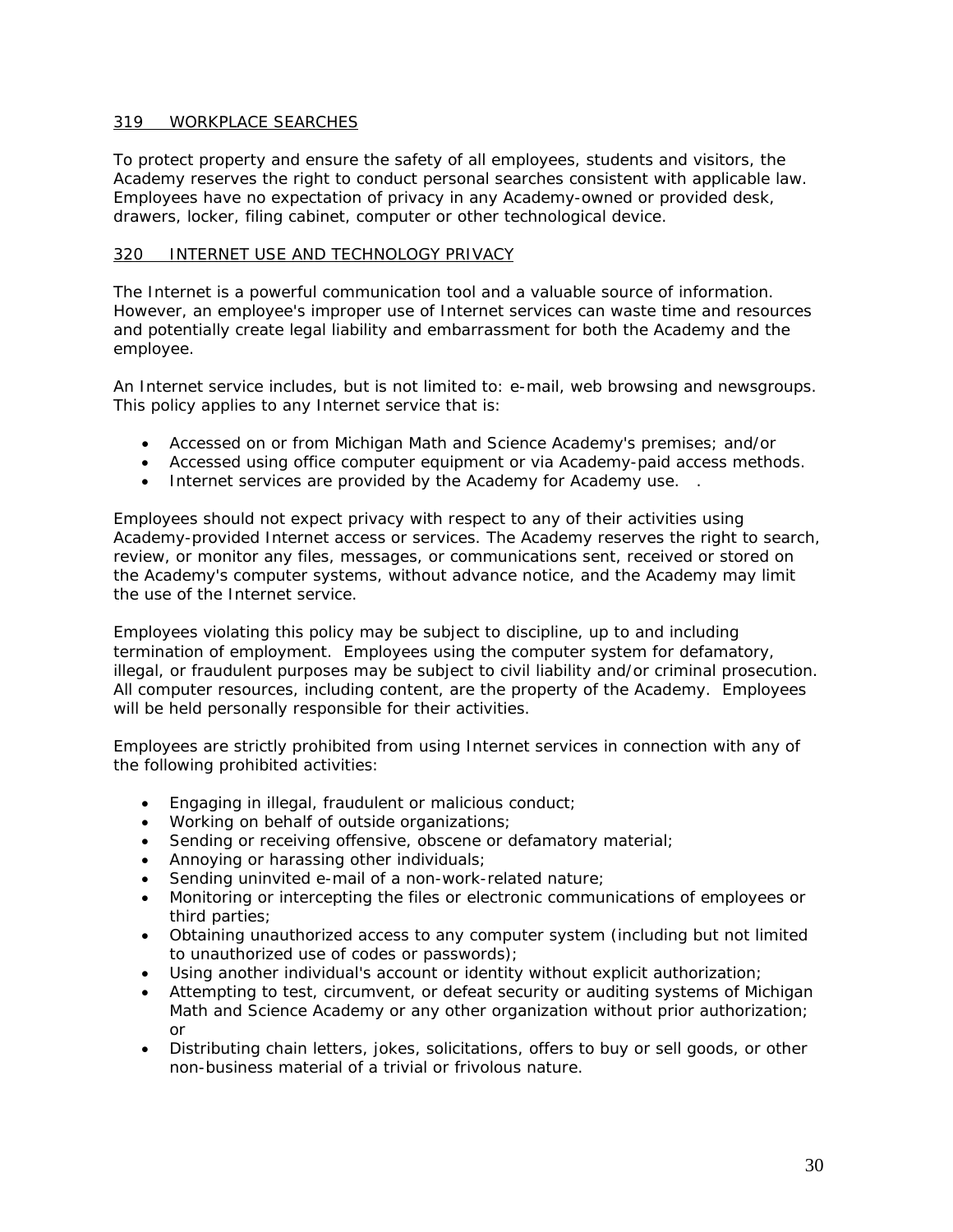# **STUDENTS**

## 401 STUDENT ASSESSMENT

The Academy shall comply with all Michigan testing procedures and administer all necessary and required tests to students.

#### 402 ADMISSION AND LOTTERY STANDARDS

The Admissions Policy of Michigan Math and Science Academy, MMSA, is developed based on the language of the state law, which refers to a charter school as a "public school academy" hence the following statutory provisions apply:

For a public school academy authorized by a state public university, enrollment shall be open to all pupils who reside in this state who meet the admission policy. If there are more applications to enroll in the public school academy than there are spaces available, pupils shall be selected to attend using a random selection process. However, a public school academy may give enrollment priority to a sibling of a pupil enrolled in the public school academy. A public school academy shall allow any student who was enrolled in the public school academy in the immediately preceding school year to enroll in the public school academy in the appropriate grade...." [Michigan Revised School Code, 1976 PA451, MCL 380.504(3)]

# **EQUAL EDUCATIONAL OPPORTUNITY**

MMSA does not charge tuition and does not discriminate in its pupil admissions policies or practices on the basis of intellectual or athletic ability, measures of achievement or aptitude, status as a handicapped person, or any other basis not permitted by Michigan's public schools. Diagnostic tests may be required to determine the proper placement in a subject. Such diagnostic tests are done to determine academic background of our students in a particular subject. Such tests are administered after a student has been accepted for admission.

# **OPEN ENROLLMENT PERIOD**

Spaces in each grade for the following school year will not be officially assigned until a particular deadline set up and publicized by the board of directors of MMSA each year at which time Open Enrollment closes.

#### **ADMISSION PRIORITY**

To identify which applicants may be admitted for the following school year, an Admissions Meeting will be held at the school shortly after the close of open enrollment at a publicized date and time to be announced via the School calendar. At that time, other applicants, if necessary, may be placed on a prioritized wait list

If more students apply than we can accommodate, there will be a random selection from new applicants. Once a student is accepted, all applicants from the same family will also be admitted by grade based on the results of a random selection process.

# **Priority Groups**

The order of priority in which spaces for each grade will be filled is as follows: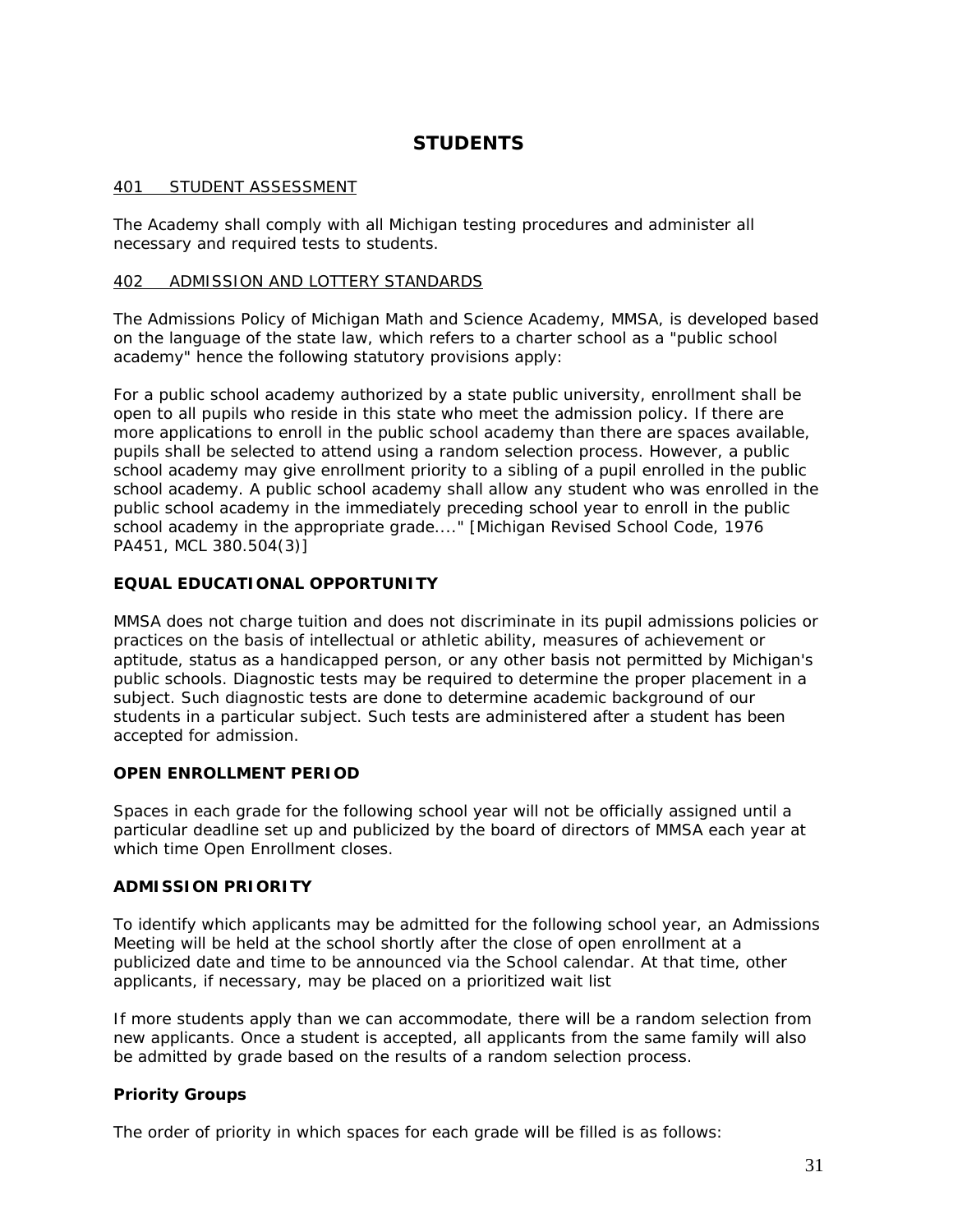- 1. Students enrolled for the current school years who re-enroll on or before the application deadline set up by the board of directors each year. (Re-enrollment by the deadline applies to all students who enrolled for the current school years)
- 2. Siblings of students currently enrolled, if the sibling applies on or before the application deadline.
- 3. Siblings of newly enrolled students. When, at the close of open enrollment, one sibling is accepted into a grade that is not oversubscribed, or is accepted by lottery, any of their siblings are immediately accepted.
- 4. New students that enroll on or before the close of open enrollment who do not have a sibling that was accepted, subject to space availability, which may be determined by random selection process.
- 5. Any applicant that applies after the application deadline. Such students would be accepted in wait list order only if space is available.

**Priority Group 1 - Current Students:** If a student is enrolled at MMSA for the current school year, that student shall be allowed to enroll for the next school year if a Reenrollment Application Form is completed and returned on or before the re-enrollment deadline.

**Priority Group 2 - Brothers/Sisters of Current Students:** If a student is currently enrolled and has one or more siblings that wish to attend MMSA for next school year, the currently-enrolled student's siblings will be given enrollment priority if an Enrollment Application Form for each sibling is completed and returned on or before the last application deadline.

**Priority Group 3 - Brothers/Sisters of Newly-enrolled Students:** MMSA strives to allow brothers and sisters to attend the same school and tries to give all preference allowed by law to accomplish this during the Open Enrollment and, if necessary, the random selection process. However, if a family has two or more children that apply to MMSA, when one child is validly accepted and enrolled at the Admissions Meeting, all of that child's siblings who have applied are accepted and may enroll as long as space is available in that grade. If space is not available, they advance to the sibling wait list. This preference is not available after the Admissions Meeting has been held and Open Enrollment is closed.

**Priority Group 4 - New Applicants:** If the number of applicants for a grade is less than or equal to the number of spaces available for that grade, all new applicants for that grade are accepted and are enrolled at the Admissions Meeting. If there are more applicants than spaces available, a random selection process will be used. Applicant families are encouraged to attend the Admissions Meeting, but are not required to attend or have representation.

**Priority Group 5 -Applicants:** After the Close of Open Enrollment. For grades that are not oversubscribed at the end of Open Enrollment, applicants will be accepted on a firstcome, first-served basis until the grade is full, at which time further applicants are placed on a wait list. The wait list will be kept by grades.

The Wait List has two parts:

- Sibling Wait List
- General Wait List

For the purposes of enrollment priority, a parent's children, step-children, adopted children, and foster children are all considered to be each other's siblings. The sibling wait list is given priority over the general wait list.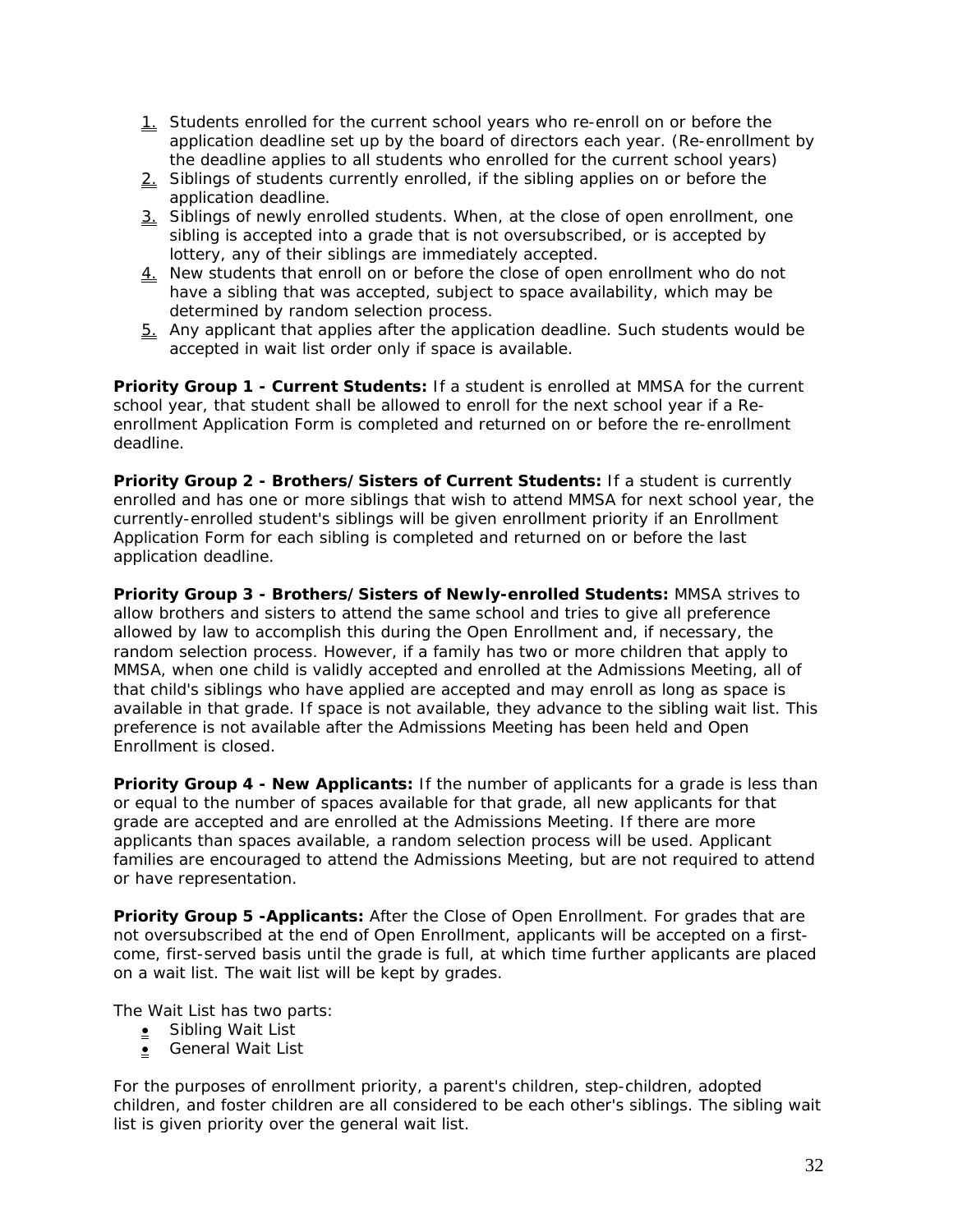# **RANDOM SELECTION PROCESS (LOTTERY)**

For each grade that has more applicants than spaces available at the close of Open Enrollment a random selection process will be performed to create a preference order for the applicants in Priority Group 4. Each applicant selected by lottery has a numerical "lottery priority" ahead of each student subsequently selected by Lottery for that particular grade. If there are lotteries for multiple grades, the lotteries will be performed from the lowest grade to the highest grade.

After the lottery has been held for each grade that needed to hold one and siblings are accepted based on the policies above the remaining applicants are placed on a wait list in the order they were selected by lottery.

# **SELECTION FROM WAIT LIST**

If a space in a grade with a wait list becomes available for any reason, the space will be offered to the next available applicant on that grade's sibling wait list. If there are no remaining applicants on a grade's sibling wait list, an available space will be offered to the next available applicant on that grade's general wait list.

#### **ADMISSION IS CONDITIONAL**

Applicants are required to fully complete all required enrollment materials and provide all necessary information. This includes, but is not limited to, the enrollment application form, emergency contact card, copy of birth certificate, and immunization information. Making an omission of a material fact or a false statement in enrollment application materials may be sufficient cause for denying an applicant consideration for enrollment before or after enrollment.

#### **COMPLIANCE WITH CODE OF CONDUCT**

All students and prospective students must abide by the MMSA Discipline Policy and are subject to disciplinary action for violations thereof, up to and including expulsion. In other words, a prospective student is subject to the all school policies, practices and procedures (and consequences for violations), even before their first day of class. MMSA also accepts students in an approved foreign exchange program based on the state law.

#### 403 ATTENDANCE

Students enrolled in the Academy must attend Academy regularly in accordance with the laws of the State. The educational program offered by the Academy is predicated upon the presence of the Student and requires continuity of instruction and classroom participation.

Attendance shall be required of all Students enrolled at the Academy during the days and hours that the Academy is in session unless exempted by the Director or pursuant to state law.

# **Excused Absences**

An excuse for absence from school may be approved for one (1) or more of the following reasons or conditions:

• Personal Illness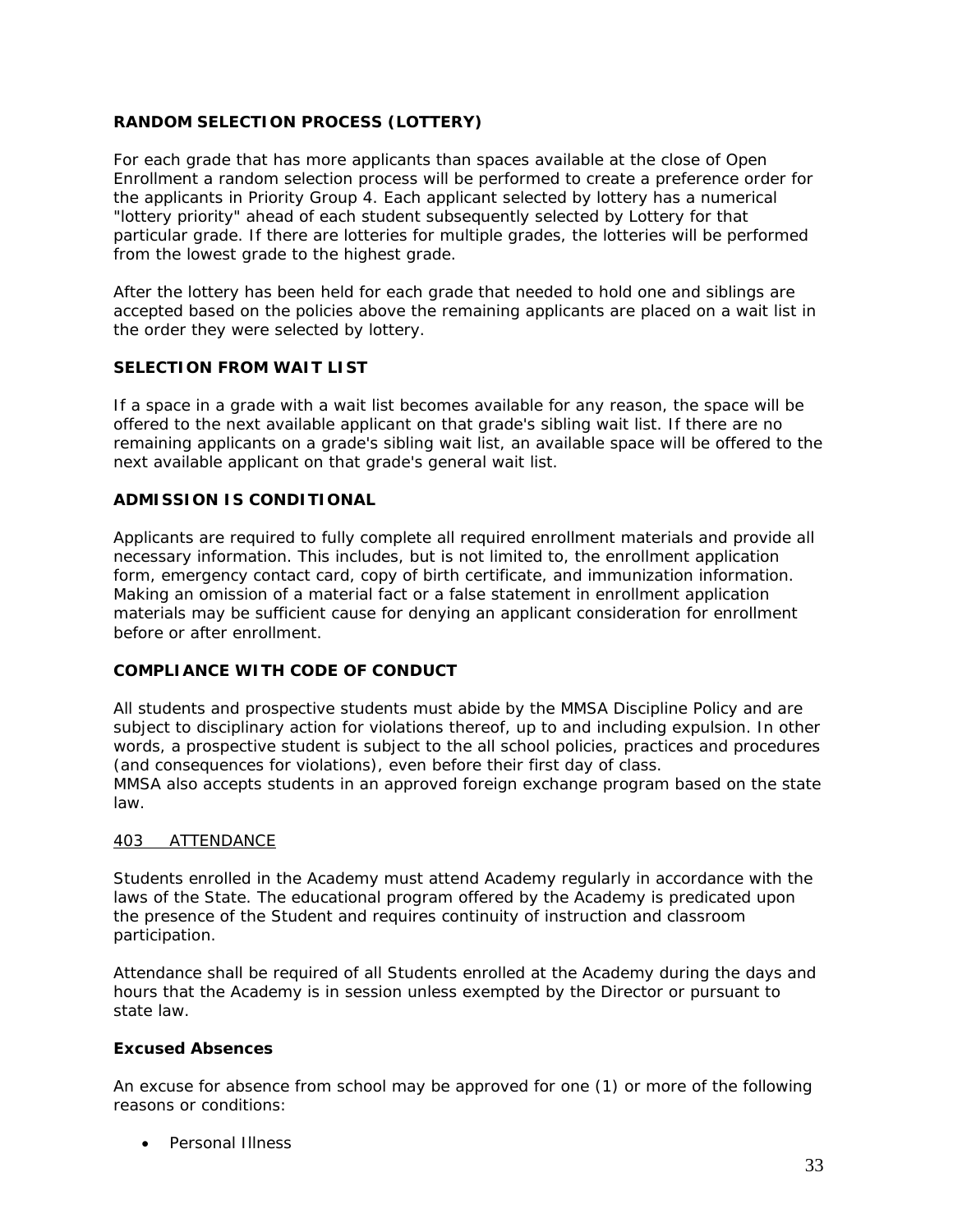- Illness in the Family
- Quarantine of the Home
- Death of a Relative
- Observance of Religious Holidays
- Professional Appointments

# **Unexcused Absences**

An unexcused absence does become part of a student's Academy record. You will be marked for an unexcused absence if you:

- fail to bring a written note within two school days following an absence,
- leave school without signing out of school at the office,
- are absent from class without permission including walking out of class,
- are absent from school without parental permission,
- get a pass to go to a certain place but do not report there, and/or
- are absent for reasons not acceptable to the administration.

If applicable, the Director may require from the Parent of a Student, or from an adult Student who has been absent from school or from class for any reason, a written statement of the cause for such absence. The Director reserves the right to verify such statements and to investigate the cause of each single absence.

The Board may report to appropriate authorities infractions of the law regarding the attendance of Students below the age of sixteen (16). Repeated infractions of Board policy requiring the attendance of enrolled Students may result in the suspension or expulsion of the Student from the regular Academy program.

Any Student who, due to a medically-documented physical or mental impairment, exceeds or may exceed the required limit on excused absence shall be referred for evaluation of eligibility either under the Individuals with Disabilities Education Act (IDEA) or Section 504 of the Rehabilitation Act of 1973 for appropriate accommodation.

# **Make-up Work for Excused Absences**

An absence from school, even for several days, does not excuse you from responsibilities in the classroom on the day you return. If you have an excused absence, you will be given the same number of days that you were absent to make up missed work.

On the day you return to school, it is your responsibility to find out what work is required and when the work needs to be completed.

If you are absent for school-related reasons or for an anticipated or planned absence, make arrangements with your teacher(s) for assignments prior to your absence. For students with excused absences, make-up tests will be scheduled at a time designated by the teacher. It is the students' responsibility to take the test at that time. If you fail to do this, the teacher is not obligated to set another time for the make-up. If you fail to make up a test without making other arrangements, the teacher may decide not to give you the test.

# **Make-up Work for Unexcused Absences**

If you have an unexcused absence, your grade(s) in a class or classes will be affected in one of these ways.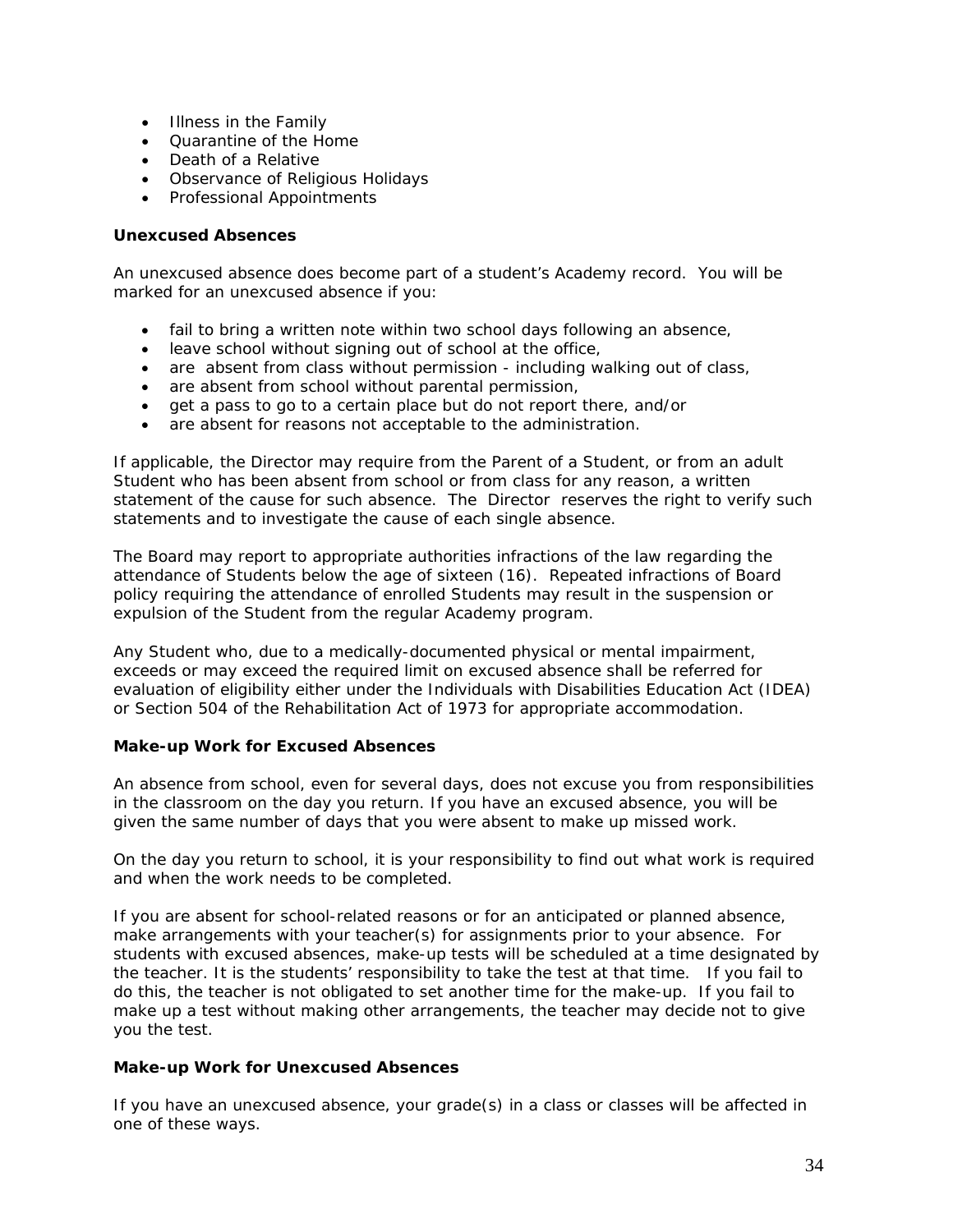- You may not make up work following an unexcused absence.
- Unexcused absence may result in a "F" or "zero" for the day in each class missed.
- Teachers are not obligated to allow you to make up quizzes or tests.

# 404 HEALTH EXAMINATIONS AND IMMUNIZATIONS

The Academy may make and enforce rules to secure the immunization of, and to prevent the spread of communicable diseases among the pupils attending or eligible to attend the Academy, as in its opinion the safety and interest of the public require. The Board of Health, on application of the Academy, at the public expense, without delay, shall provide the means of immunization to Students who are not so provided by their Parents or guardians.

The Director may exempt a Student from being immunized against either or both rubeola and mumps if the Student presents a signed statement from a Parent or physician indicating s/he has had natural rubeola or mumps and does not need to be immunized. The Student will be allowed to attend Academy only if a physician's statement indicates there is no danger of contagiousness.

The Director may also exempt a Student from immunization if a physician certifies in writing that immunization from a particular disease is medically contra-indicated. The Director may prohibit the Student from attending Academy, however, if the immunization would have been for mumps, poliomyelitis, rubeola, rubella, diphtheria, pertussis, or tetanus.

A Student may also be exempted from immunization if a Parent or guardian objects in writing for good cause, including religious conviction. The Board shall allow a Student to attend Academy who has not been immunized because of such objection.

The State of Michigan, and the Academy, will honor the above objection(s); however, it must be understood that the Academy may immediately and automatically exclude such children from Academy in the event of any outbreak of disease for which such children are not properly immunized.

#### 405 HOMELESS POLICY

The Board of Directors is dedicated to meeting the needs of students and families in our Academy. The purpose of this policy is to ensure that homeless children and youth are identified according to the criteria as established in the McKinney-Vento Homeless Assistance Act and receive the support needed to succeed in school.

- 1) The Director shall designate a homeless assistance liaison for the Academy.
- 2) The liaison will be responsible for ensuring that homeless children are identified, communicate the referral process to school personnel, and serve as a link to the homeless liaison at the Academy.
- 3) The liaison will be responsible for ensuring that appropriate funds from the Title l-Part A budget are set-aside for homeless children.

# **Procedure**

- 1) The Education Project for Homeless Children and Youth Student Referral form will be completed by school personnel.
- 2) One copy will be faxed to the Homeless Education Liaison at the Academy, and one copy will be retained in school records.
- 3) As soon as the Homeless Education Liaison at the Academy receives the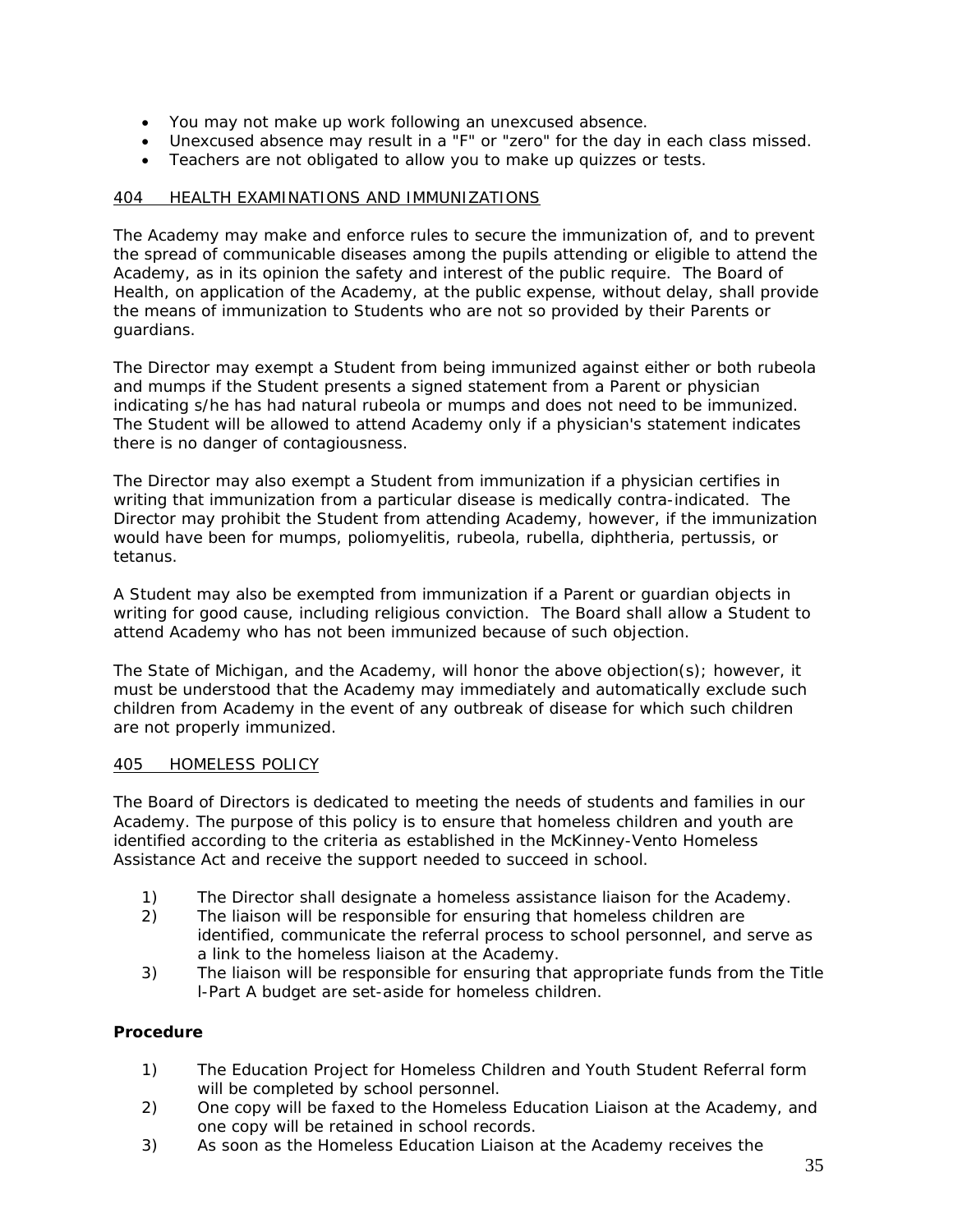referral form, he/she will follow up with the family and Academy.

# 406 EMERGENCY MEDICAL AUTHORIZATION

The Academy will annually distribute to Parents or guardians of all Students the "Emergency Medical Authorization Form." In the event emergency medical treatment for a Student is necessary, the Academy will adhere to the instructions on the authorization form.

Emergency Medical Authorizations will be kept in a separate, easily accessible file in the care of the Director during the school year. At the end of the school year, the authorizations will be stored until being replaced the following school year.

Any time a Student or a group of Students are taken away from the Academy's facilities as participants in an Academy event, the staff in charge of the event must take the Emergency Medical Authorizations for those Students. This includes, and is not limited to, music trips, athletic trips, field trips, and academic contest participants. This does not include Student spectators at events.

Whenever it is necessary for staff members to use emergency procedures in order to care properly for a Student, they are to take standard safety precautions, follow the procedures described in the Emergency Medical Procedures policy, and are not to abide by any "Do Not Resuscitate" (DNR) agreement that may exist for a Student, unless ordered to do so by a court of law.

# 407 BLOOD BORNE PATHOGENS

The Academy shall implement administrative guidelines which will:

- A. identify those categories of employees whose duties create a reasonable anticipation of exposure to blood and other infectious materials;
- B. provide for inoculation of the Hepatitis B vaccine at no cost to the staff member and in accordance with Federally-mandated scheduling;
- C. ensure proper training in the universal precautions against exposure and/or contamination including the provision of appropriate protective supplies and equipment;
- D. establish appropriate procedures for the reporting, evaluation, and follow-up to any and all incidents of exposure;
- E. provide for record-keeping of all of the above which complies with both Federal and State laws;
- F. develop an exposure control plan.

# 408 REPORTING STUDENT PROGRESS

Periodic reports of student progress will be made consistent with the requirements of applicable law.

# 409 GRADUATION AND DIPLOMA REQUIREMENTS

It shall be the policy of the Board to acknowledge each Student's successful completion of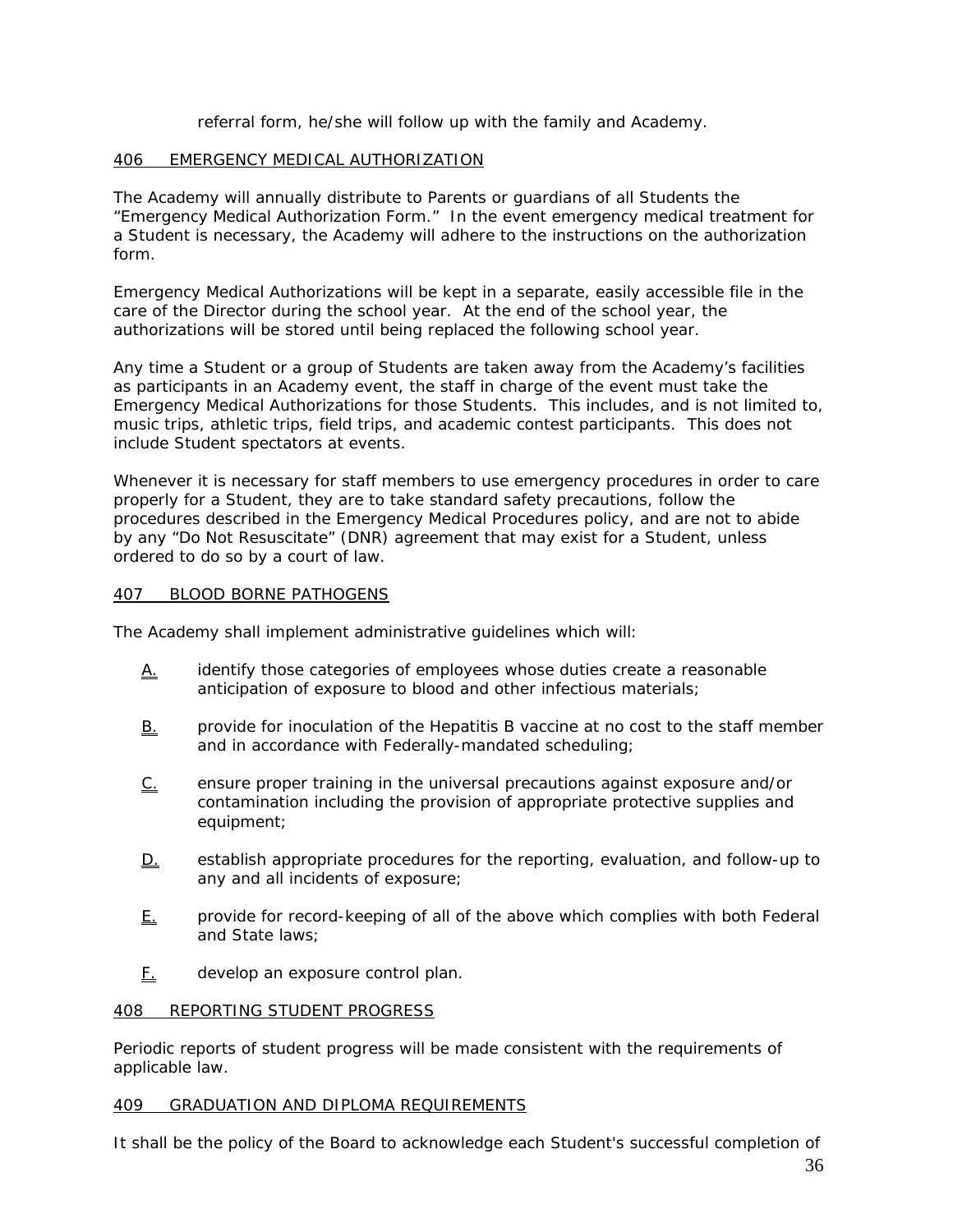the instructional program by the award of a diploma at graduation ceremonies.

Students receiving a diploma shall have:

- successfully completed the curriculum of the Academy;
- completed specified units of credit;
- passed statutory state tests;
- met all of the Academy's and the State's requirements for graduation.

All Students will be required to be enrolled in a minimum of number of classes per semester.

The Director shall establish administrative guidelines necessary to ensure compliance with State rules and regulations.

### 410 STATE SCHOOL CHOICE POLICY

1. As used in this Policy, all references to Michigan school districts include elementary or secondary public schools and public school academies (charter schools).

2. As used in this Policy, "school board" means a school board, intermediate school board, or the board of directors of a public school academy.

3. Any pupil enrolled in a school identified as a Persistently Dangerous School shall be allowed to attend a safe school within the school district. The school board shall offer the pupils attending a school identified as a Persistently Dangerous School with the opportunity to transfer to a safe school within the school district. For those pupils who accept the offer, the school board shall complete the transfer in a timely manner.

4. Any pupil who becomes the victim of a violent criminal offense at the school in which the pupil is enrolled shall be allowed to attend a safe public school within the school district. The school board shall offer the pupil the opportunity to transfer to a safe public school within the school district within ten days of receiving the official complaint described herein.

# **DEFINITION OF A PERSISTENTLY DANGEROUS SCHOOL**

A public elementary school or secondary school shall be identified as a Persistently Dangerous School if for each school year, for three consecutive years, more than 2.5 percent of pupils, or five pupils enrolled in the school, whichever is greater, have been expelled by the school board or its designee, as described in MCL 1311(1) of the Revised School Code, for more than ten consecutive days, for committing at school any of the following offenses, as defined by the Revised School Code:

- Arson;
- Physical Assault;
- Bomb Threat or Similar Threat:
- Criminal Sexual Conduct;
- Possession of a Dangerous Weapon; or

If, for each school year, for three consecutive years, more than 2.5 percent of pupils or five pupils enrolled in the school, whichever is greater, have been victims of a violent criminal offense as defined herein.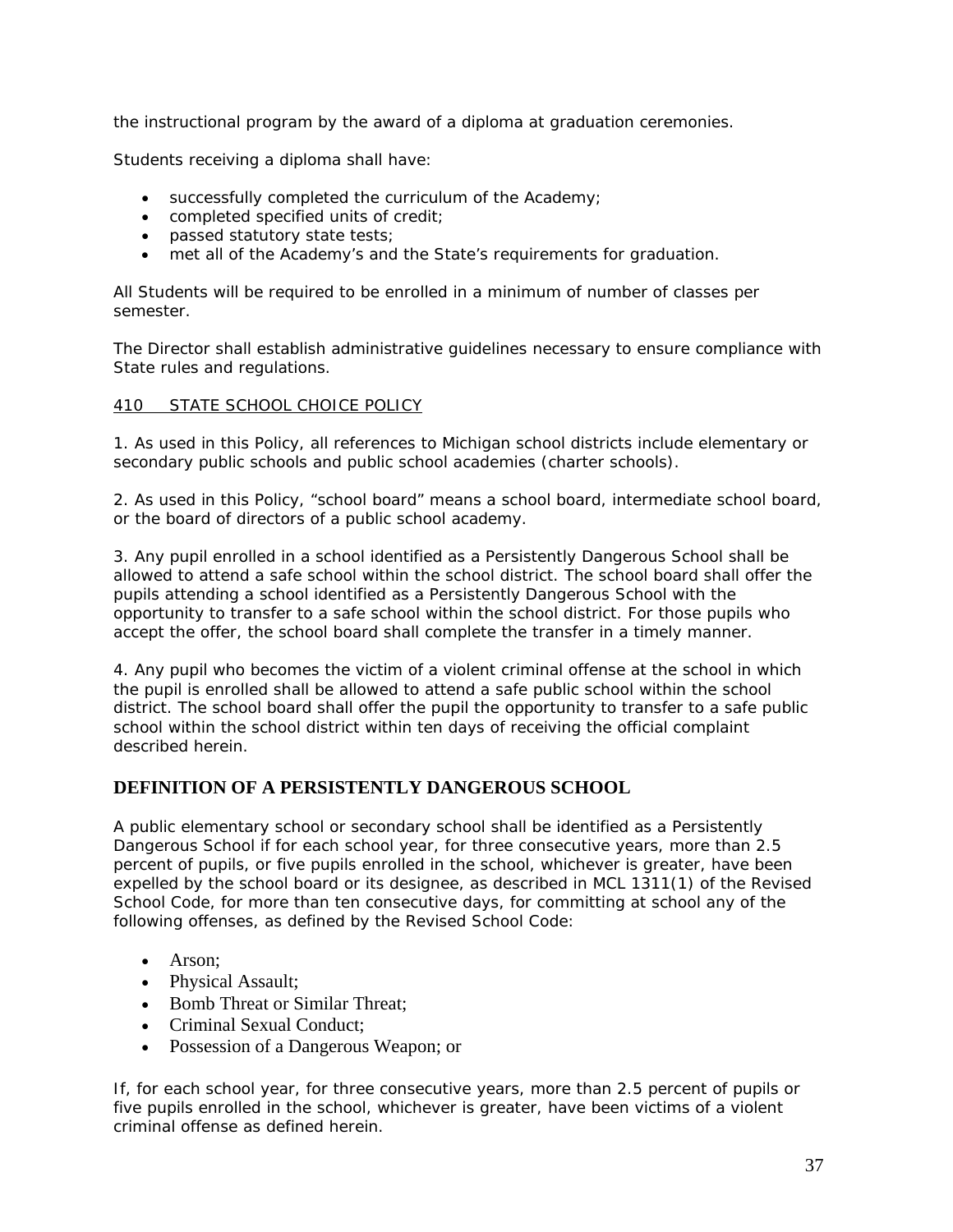Alternative education programs and strict discipline academies that are appropriate for expelled individuals are exempt from this Policy, and the pupils attending these facilities are not allowed the right to transfer to another school.

Juvenile detention facilities are exempt from this Policy.

As used in this Policy, "at school" means in a classroom, elsewhere on school premises, on a school bus or other school-related vehicle, or at a school-sponsored activity or event, whether or not it is held on school premises. For offenses that occur on a school bus, other school-related vehicle, or at a school-sponsored activity or event, whether or not it is held on school premises, the offense need only be reported by the offender's district of residence.

The Michigan State Board of Education does not imply that a pupil must be convicted of an offense before he or she can be expelled. All definitions referred to in this Policy are to be construed according to the fair import of their terms, to promote justice, and to effect objects of the law. Whether a pupil has committed an offense warranting expulsion for more than ten consecutive days is a determination to be made by the school board or its designee, at its discretion and as permitted by law. Moreover, this Policy does not limit the reasons a school board may suspend or expel a pupil.

# **DEFINITION OF VICTIM OF VIOLENT CRIMINAL OFFENSE**

A pupil shall be considered to be a victim of a violent criminal offense when the pupil, or his or her parent or legal guardian:

- Has made an official written complaint to law enforcement officials and to school officials of the pupil's district residence, that the pupil has been the victim of a violent criminal offense at school; and
- If the official complaint indicates that the violent criminal offense occurred at school.

As used in this Policy, "violent criminal offense" means an act that constitutes criminal sexual conduct as defined by the Revised School Code, constituting a felony violation of MCL 750.81 to 750.90g; or that constitutes an assault and infliction of serious or aggravated injury under MCL 750.81a.

# **REPORTING REQUIRED BY THE MICHIGAN STATEWIDE SAFE SCHOOL CHOICE POLICY**

Each school board with a school within its jurisdiction falling within the state criteria described below shall prepare and submit a report on each Persistently Dangerous School in the school district. The report shall be simultaneously submitted to the State of Public Instruction (SPI) and intermediate school district no later than 30 days after the close of the school year, commencing with the 2002-03 school year. Each school board shall report as follows:

### WHOLE SCHOOL REPORTING

If more than 2.5 percent of the pupils enrolled in a school have been expelled for offenses identified in this Policy, then the school board, or the Center for Educational Performance and Information, upon completion of the MEIS data collection, identifies a school as a Persistently Dangerous School, shall identify the school, report on how many pupils are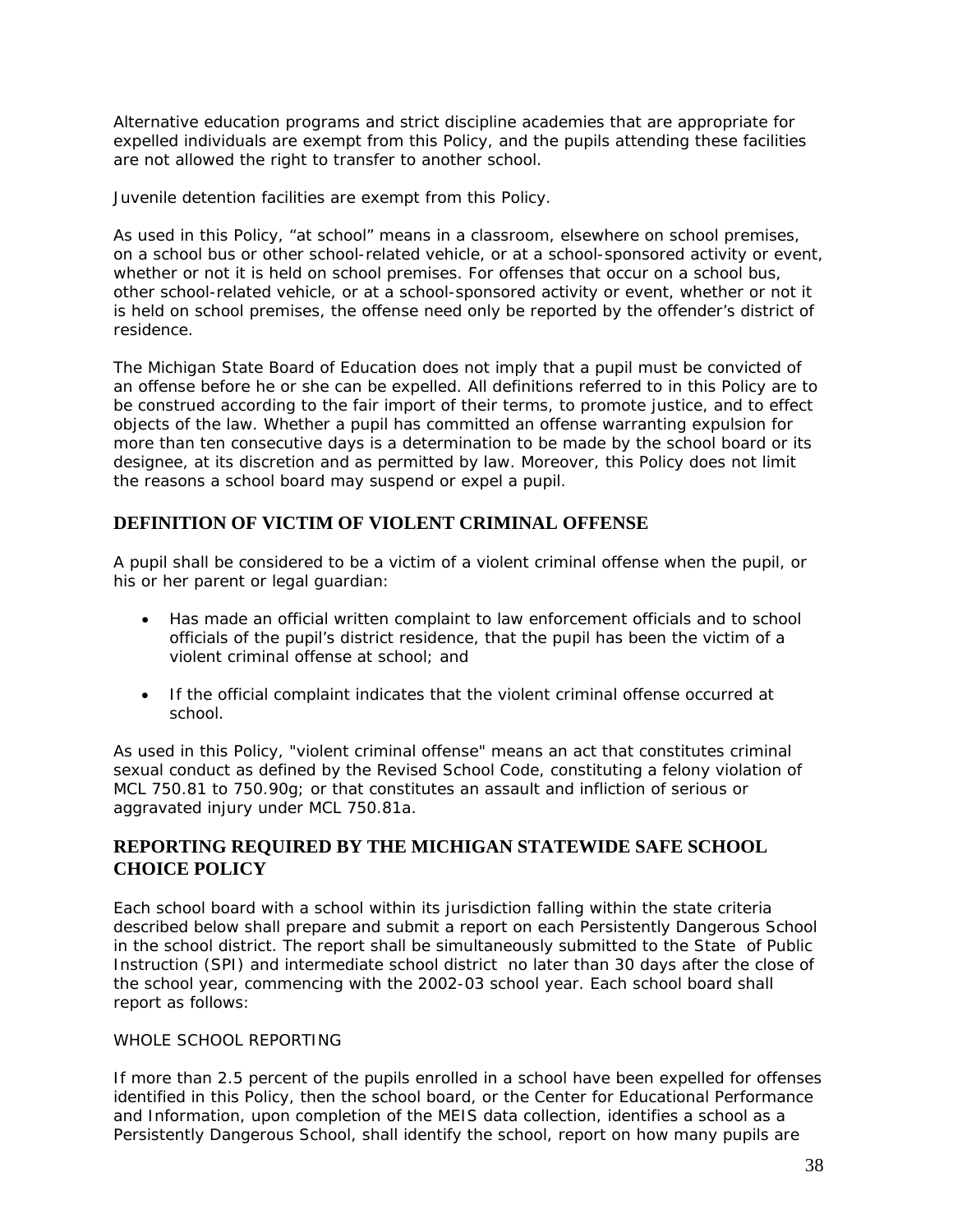enrolled in the school, and the nature and number of offenses committed by pupils identified in this Policy. At the time the report is submitted, the school board shall notify the SPI and intermediate school district , and the parents of each pupil attending the school, that the school has been identified as a Persistently Dangerous School.

### INDIVIDUAL PUPIL OPTION REPORTING

If a pupil who has been the victim of a violent criminal offense, as defined in this Policy, elects to transfer to a safe school within the school district, then the school board shall identify in the report the pupil's original school and the school to which the pupil is transferred, as well as the offense of which the pupil was a victim.

# **CORRECTIVE ACTION PLAN REQUIRED BY THE MICHIGAN STATEWIDE SAFE SCHOOL CHOICE POLICY**

Each school board, with a school within its jurisdiction that has been identified as a Persistently Dangerous School, shall submit a Corrective Action Plan to the SPI for approval. The Corrective Action Plan must be submitted to the SPI within 30 days of the school board's report and notification to the SPI that the school has been identified as a Persistently Dangerous School.

The Corrective Action Plan shall address the issues that resulted in the school being identified as Persistently Dangerous. Upon completion of its Corrective Action Plan, a school board may apply to the SPI to have the school removed from the list of Persistently Dangerous Schools.

This Policy may be reviewed periodically by the State Board of Education.

### 411 STUDENT CODE OF CONDUCT

Students shall comply with all Academy rules and policies. Respect for law and for those persons in authority shall be expected of all Students. This includes conformity to Academy rules as well as general provisions of law affecting Students. Respect for real and personal property, pride in one's work, achievement within the range of one's ability, and exemplary personal standards of courtesy, decency, and honesty shall be maintained at the Academy and shall also be expected of all members of the Academy community. Academy personnel, Students, and Parents are responsible for the conduct of Students in the Academy, on property used by the Academy, on vehicles used by the Academy and at Academy-related events.

The Board's primary concern is that Students learn in an environment conducive to learning. Students in the Academy have the responsibility to act in such a way as not to interfere with the rights of others to the proper educational opportunity. By accepting the right to participate in Academy programs on or off Academy property, the Students shall also accept the responsibility to conduct themselves according to the rules, regulations, and provisions governing the operation of these programs.

Student conduct and discipline for violations of Academy rules or policies shall be governed by the rules and provisions of the Student Code of Conduct, Student Bill of Rights/Responsibilities, Student Discipline and Expulsion and Suspension Policies.

These policies describe: (1) the types of conduct that will lead to certain disciplinary action; and (2) the procedures to be employed in removals, suspensions, and expulsions of Students. The Student Code of Conduct and Student Discipline policies shall be made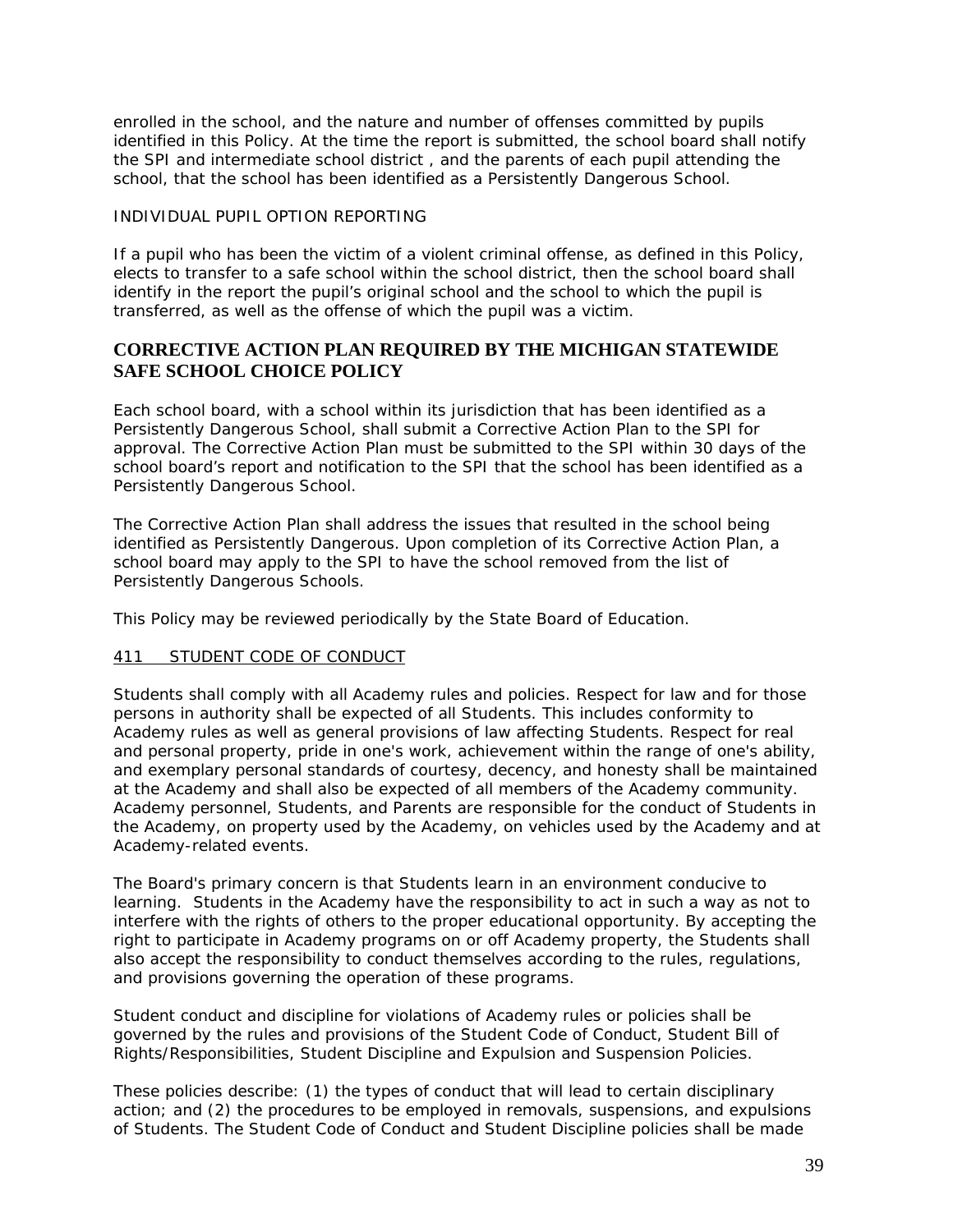available to Students and Parents and posted within the Academy.

Students accused of violating a Academy rule or committing an act of misbehavior shall be so informed and shall have an opportunity to express their viewpoint before a decision is made about the type of disciplinary action to be taken.

The Academy will not tolerate any form of violence, disruptive or inappropriate behavior, nor excessive truancy which it defines as more than five (5) consecutive days or a total of ten (10) days of unexcused absence during any semester. In addition to disciplinary action, the Academy may take steps or develop strategies that will help prevent Students from demonstrating any of these unacceptable behaviors.

Serious misconduct or rules violations, or other just cause, may result in Student suspension or expulsion. "Other just cause" means any behavior deemed by the Director to warrant Student suspension or expulsion, and may include conduct of a serious or unsafe nature or may include repeated lesser infractions. The Director may promulgate more specific guidelines consistent with this policy to explain this policy to the general public.

### 412 STUDENT BILL OF RIGHTS/RESPONSIBILITIES

The Board recognizes that Students possess not only the right to an education but the rights of citizenship as well.

Attendant upon the rights guaranteed to each Student are certain responsibilities, which include respect for the rights of others, obedience to properly constituted Academy authority, and compliance with the rules and regulations of the Academy.

The Board realizes that as Students differ in age and maturity, so they differ in ability to handle both the rights of citizens and the concomitant responsibilities. The exercise of each right shall be granted, therefore, with due regard for the degree of responsibility possessed by the Student and the Student's need for the continuing guidance and control of those responsible for his/her education.

A Student who has reached the age of majority possesses the full rights of an adult and may authorize those Academy matters previously handled by his/her Parents. Each Student who has reached the age of majority shall assume the full responsibility for his/her performance in Academy, attendance and compliance with Academy rules and regulations.

As members of the Academy community, Students have both rights and responsibilities described in part below.

1. All individuals are deserving of respect and acceptance. Both adults and youth at the Academy will exhibit respectful behavior in their speech and actions. All individuals are expected to set positive examples.

2. Students have a right to a learning environment free from physical and verbal threats and harassment, including harassment on the basis of such characteristics as sex, race, national origin, and/or religion. Individuals must not threaten or harass others. Neither must they cause or encourage threatening or harassment of others.

3. Students have a right to learn free from excessive distractions. Individuals must maintain behavior, including dress, vocalization, and other actions, which is conducive to the Academy's educational environment.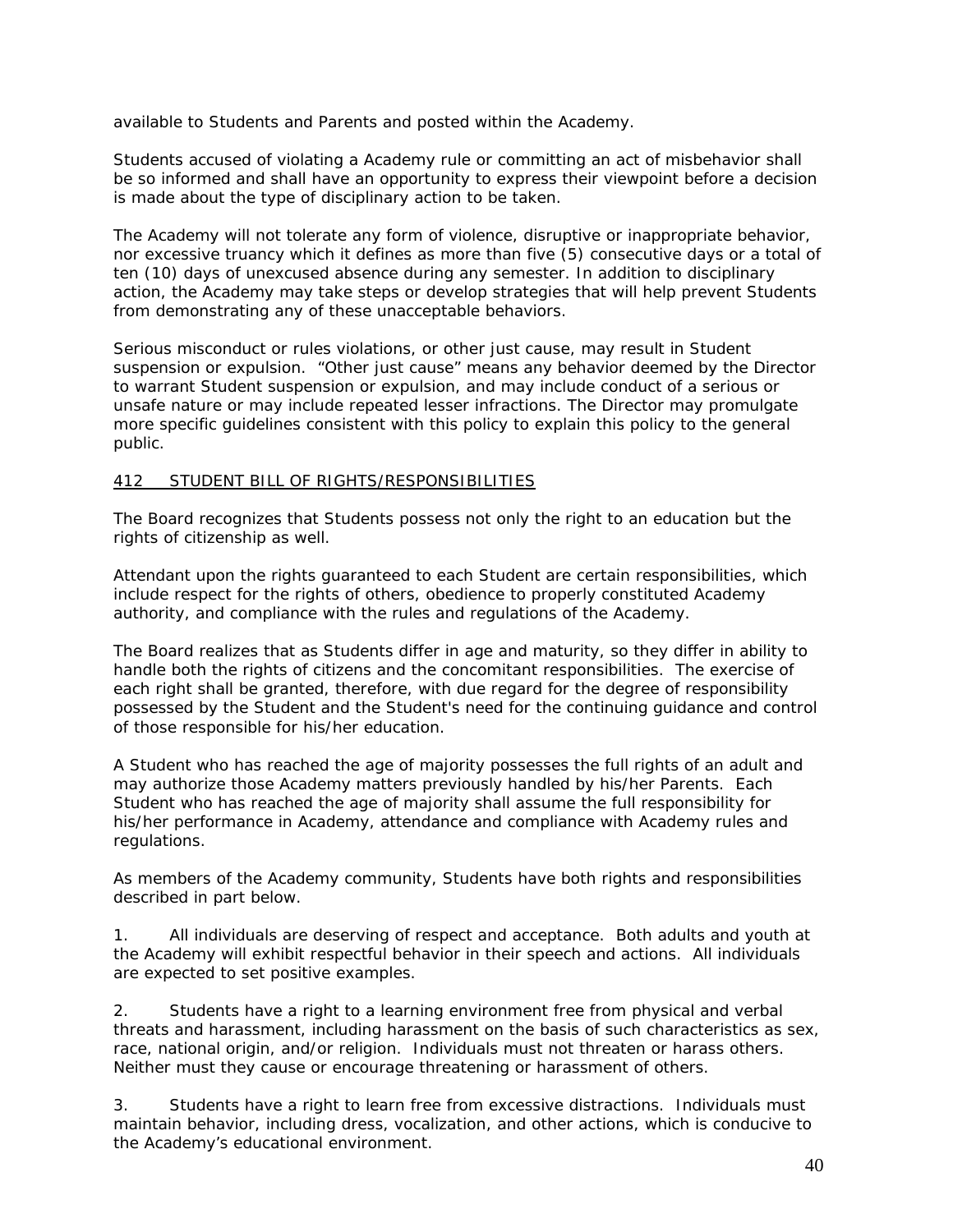4. Students have a right to the ownership, possession, and respect of their property. Individuals must obtain permission before taking and/or utilizing the property of others. (For exceptions, see Search and Seizure below.) Property must be treated with care and respect.

5. Students have a right and are encouraged to ask questions when they do not understand, as long as the questions are presented respectfully and are appropriate for the setting. At times, questions may need to be deferred.

6. Students have a right to disagree with statements and policies affecting them as long as the Students' positions are stated respectfully and in a way which does not disrupt the functioning of the class. Disagreement does not mean that statements and policies affecting Students will be changed.

### 413 STUDENT DISCIPLINE

At MMSA, discipline is the joint responsibility of Students, Parents, teachers, and administrators. Each member of the Academy is required to conduct him or herself in a way which respects the dignity, welfare, and property of each other member. Adult members will understand that their most effective means of shaping good behavior in Students is through teaching good behavior, modeling good behavior, and rewarding good behavior and the progress toward it. These actions on the part of adults create a nurturing environment that enables Students to be full members of a mutually respectful social structure.

Likewise, communication between Academy faculty and Parents regarding consistency in expectations between home and Academy, are central to enabling Students to develop sociable behavior. Communication and modeling are teachers', volunteers', and Parents' first responsibilities. Their second responsibilities are conferences and mediation. Corrective disciplinary measures are a last, not first, resort.

All actions with regard to special education Students will comply with the Individuals with Disabilities Education Act (IDEA).

Discipline on Academy, city or county vehicles shall be the responsibility of the driver on regular bus runs. When such vehicles are used for field trips and other Academy activities, however, the teacher, coach, or advisor shall be responsible for Student discipline. If a Student becomes a serious discipline problem on the vehicle, the Director may suspend the transportation privileges of the Student.

The Director may come up with more specific guidelines to explain this policy to the general public.

### 414 DRESS AND GROOMING

The Board recognizes that each Student's mode of dress and grooming is a manifestation of personal style and individual preference. The Board will not interfere with the right of Students and their Parents to make decisions regarding their appearance, except when their choices interfere with the educational program of the Academy. The Board authorizes the Director to establish a reasonable dress code and grooming guidelines to promote discipline, maintain order, secure the safety of Students, and provide a healthy environment conducive to academic purposes. Prohibited Student dress or grooming practices include those which: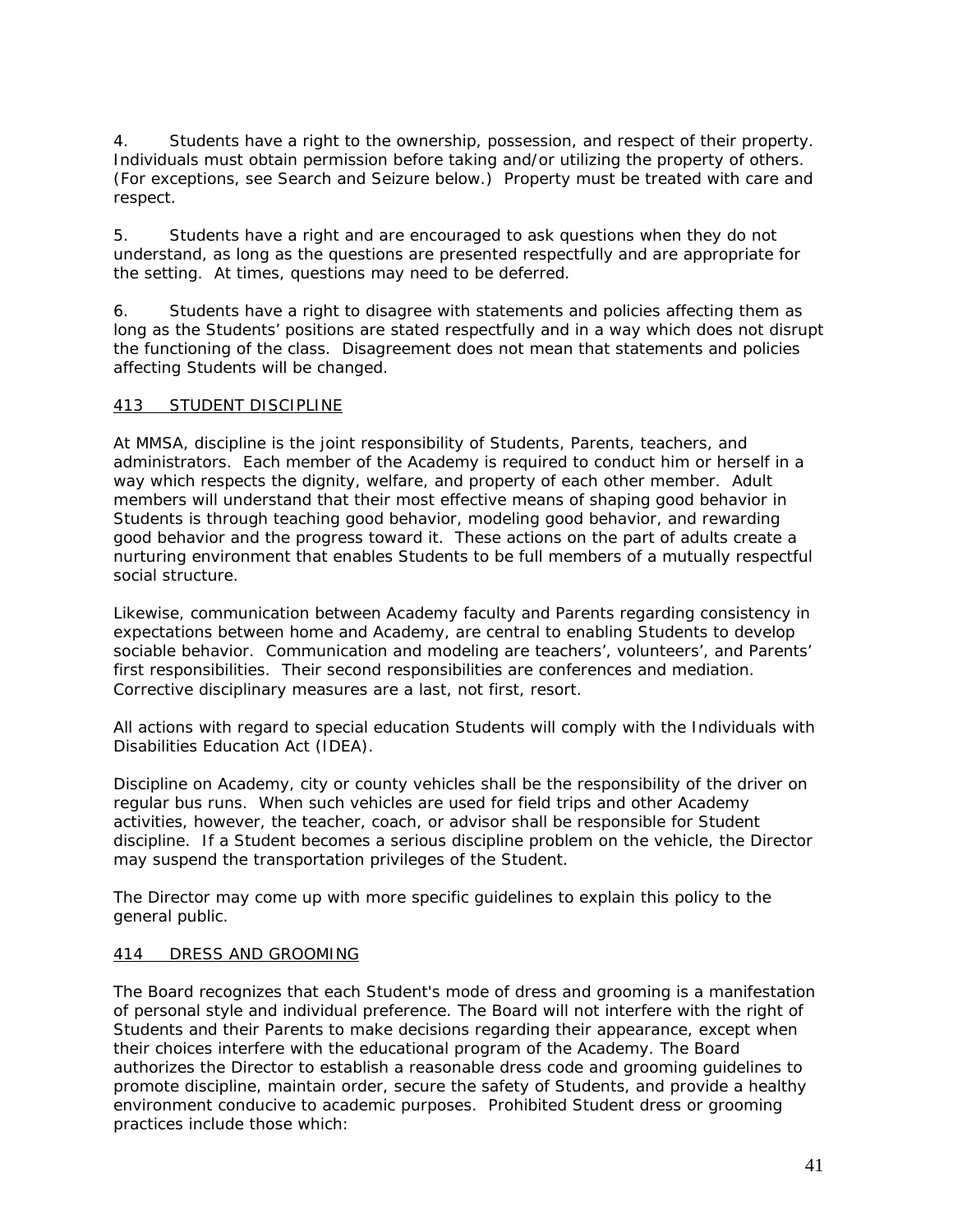- present a hazard to the health or safety of the Student himself/herself or to others in the Academy;
- materially interfere with school work, create disorder, or disrupt the educational program.

The Director may also establish the dress requirements for members of Academy groups which represent the Academy at a public event.

The more specifics of the dress code is:

### **Uniform Top**

• Shirt/Long Sleeve, navy blue color polo Uniform top must have the Academy logo on it on the upper left chest area (Available from the Academy)

Khaki color original Pants/ High School grades can have black Pants also.

### **Footwear**

- Socks: They must have
- Shoes: Black colored dress shoes or black gym shoes

# **Additional Dress Code Requirements and Limitations**

In addition to making sure you are wearing the Academy uniform, MMSA requires that you follow these additional guidelines in terms of uniform appearance and personal appearance.

### **No Sweatshirts**

### **Pants/Slacks/Skirts:**

- Pants and slacks must fit properly
- Pants may not be baggy
- Pants may not be sagged
- Belts must fit properly and not hang down when buckled
- Shirts must be tucked in always
- Black or brown plain belts
- Skirts must be below knee level

### **Footwear**

• No sandals, clogs, high heels, platform shoes , hiking boots or snow boots

### **Outerwear:**

- Hats, caps, and other headgear may not be worn in the building
- Jackets cannot be worn inside the building

### 415 SEXUAL AND OTHER FORMS OF HARASSMENT

Students have the right to learn in an environment untainted by sexual or other forms of illegal harassment or discrimination. Offensive conduct which has the purpose or effect of interfering with learning performance or creating an intimidating, hostile, discriminatory, or offensive learning environment, or which disrupts the educational process or impedes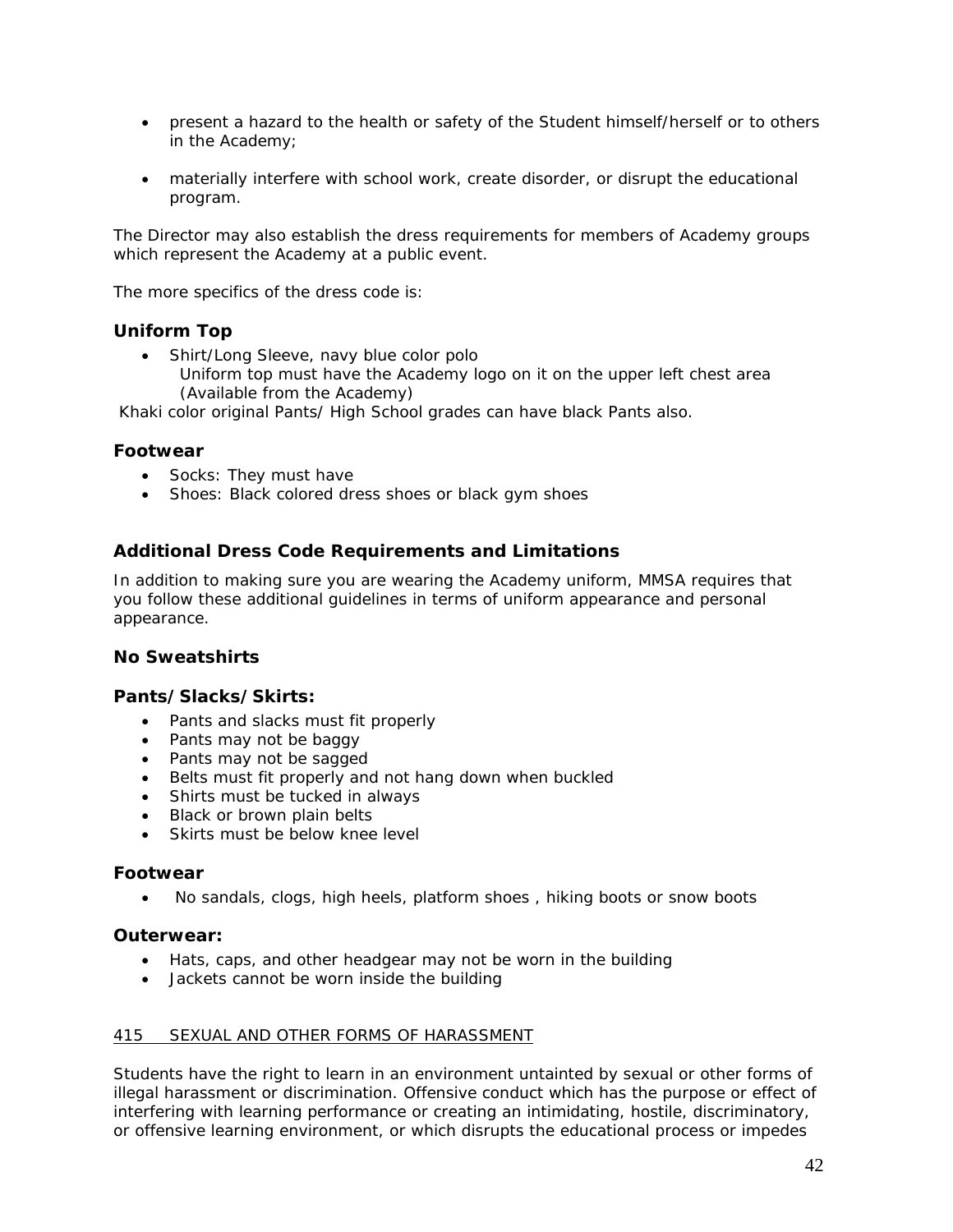the legitimate pedagogical concerns of the Academy, is strictly prohibited.

Sexual harassment includes all unwelcome sexual advances, requests for sexual favors, and verbal or physical contacts of a sexual nature. Other prohibited conduct includes that which has the purpose or effect of creating an intimidating, hostile, discriminatory, or offensive learning environment on the basis of gender, religion, race, color, ethnicity, disability and/or other legally protected category.

The harassment by a Student of a staff member or fellow Student is strictly forbidden. Any Student who is found to have harassed a staff member or Student will be subject to discipline.

The harassment of a Student or a staff member should be reported immediately by the Student or staff member to any teacher or to the Director. Any person who receives such a report shall immediately advise the Director, who will investigate and take appropriate action in accordance with Board policy.

### 416 DISORDER AND DEMONSTRATION

The Academy recognizes the right of each Student to attend Academy for the purpose of receiving an education. The disruption of the educational program of the Academy by disorder or any other purposeful activity will not be countenanced.

For purposes of this policy, disorder shall be any deliberate activity by an individual or a group, whether peaceful or violent, which interferes with the normal operation of the Academy.

The Academy, having the responsibility for providing an educational program for the Students of the Academy, shall have the authority to preserve order for the proper functioning of that program.

Students shall not be disturbed in the exercise of their constitutionally guaranteed rights to assemble peaceably and to express ideas and opinions, privately or publicly, provided that such exercise does not infringe on the rights of others and does not interfere with the operation of the Academy.

#### 417 DRUG PREVENTION

The Academy recognizes that the misuse of drugs is a serious problem with legal, physical, and social implications for the whole community.

For purposes of this policy, "drugs" shall mean:

all controlled substances as so designated and prohibited by applicable Federal and Michigan law;

- all chemicals which release toxic vapors;
- all alcoholic beverages:
- any prescription or patent drug, except those for which permission to use in has been granted pursuant to Board policy;
- anabolic steroids or prohibited performance enhancing substances
- any substance that is a "look-alike" to any of the above; and
- any "look-alike" substances related to the above.
- The Academy prohibits the use, possession, concealment, or distribution of any drug or any drug-related paraphernalia, as the term is defined by law, on Academy grounds, on Academy vehicles and vehicles used for Academy-sponsored events, and at any Academy-sponsored event.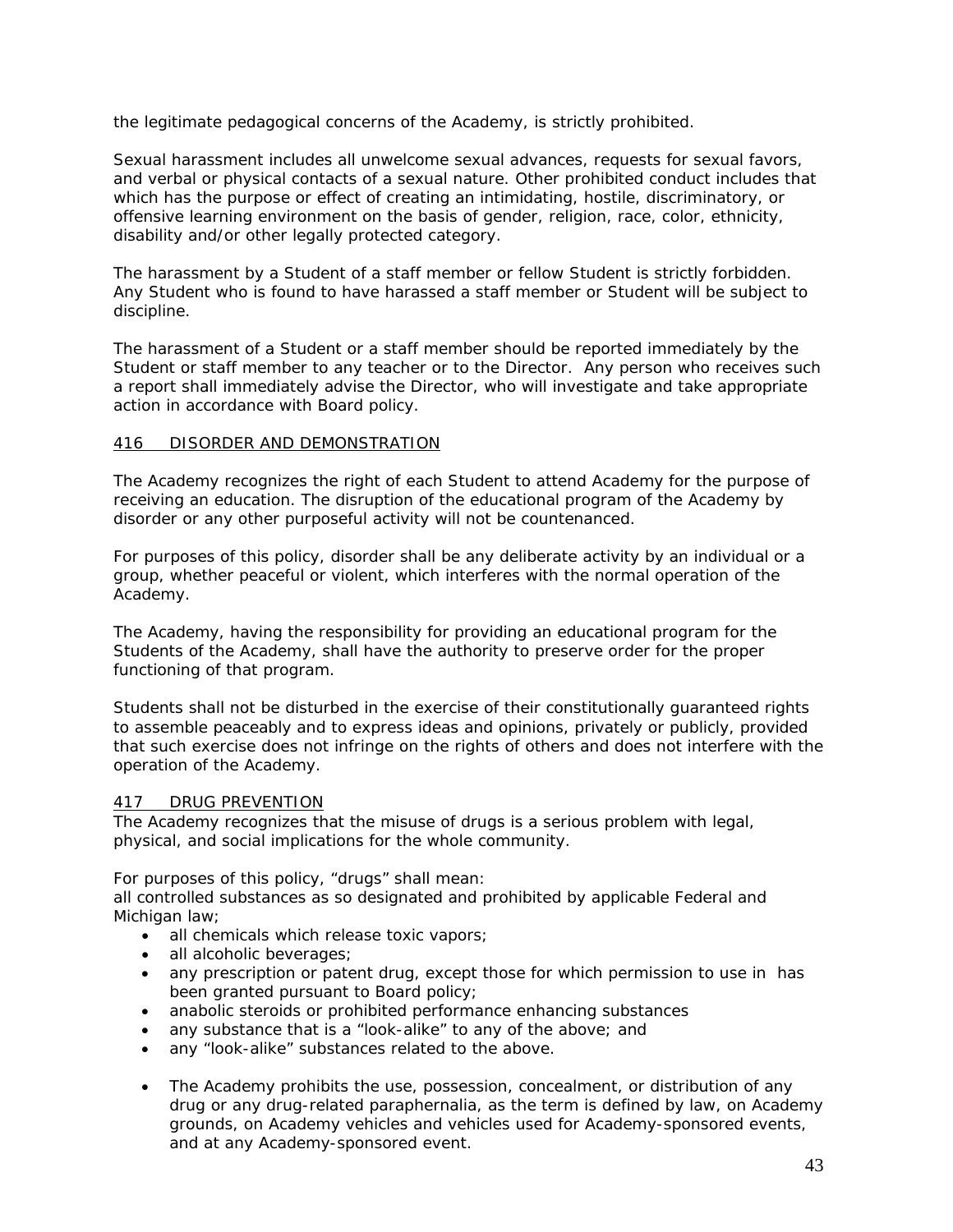Disciplinary sanctions, up to and including expulsion and referral for prosecution, will be imposed on Students who violate this Policy.

### 418 ACADEMIES AND LAW ENFORCEMENT AGENCIES

It is desirable and advisable that the Academy maintain a good relationship with police, the Court, parole officers, Children's Services Board, and other agencies that deal with the public welfare, insofar as it benefits and protects the Student, the Academy, personnel, Academy property, and the home.

Whenever a law enforcement officer (including police, parole, children's services, Board or other agency representative) calls at the Academy in the performance of duty, the officer shall, upon arrival, be required to:

- 1. contact the proper Academy official;
- 2. produce satisfactory personal identification indicating the source of authority; and
- 3. state the purpose of business with the Academy.

In cases where the officer requests permission to question a Student during Academy hours, the Director shall first contact the Parent or guardian

In any case in which the officer wishes to take the Student from Academy premises for questioning, permission from the Parent or guardian to release the Student to the officer must be secured by the Director in advance, except if the officer actually arrests the Student for the commission of a crime, in which case the Student is to be released to the officer, even though the Parents or guardians cannot be reached for notification; or having been reached, refuse consent.

All types of officers and agency representatives shall be required to follow the procedures described in this Policy, except representatives of the Michigan Department of Health and Human Services.

#### 419 EXPULSION AND SUSPENSION POLICIES

The reasons for the suspension will be given to the student in writing by the Dean of Students after hearing the issues involved in a situation. If you are suspended, it is up to the teachers' discretion to give credit for the turned in missed work.

You and your parent/guardian may appeal a suspension within one (1) day of the suspension being issued. This appeal will be made to the Director and heard by a disciplinary board, consisting of Director, Dean of Students, and Dean of Academics.

The decision to expel any student will be made in writing and will include the reasons for the expulsion by the director after hearing about the events involved in a situation.

A Student shall be expelled for the time prescribed in the student code of conduct, subject to reinstatement as described therein, for bringing or possessing a dangerous weapon to or for committing arson or criminal sexual conduct in a building or on grounds or for a verbal assault, as defined by policy of the Board of Directors or for physical assault against a staff member, including a volunteer, or another student.

A dangerous weapon is defined as: firearm, dagger, dirk, stiletto, knife with a blade over 3 inches in length, pocket knife opened by a mechanical device, iron bar, or brass knuckles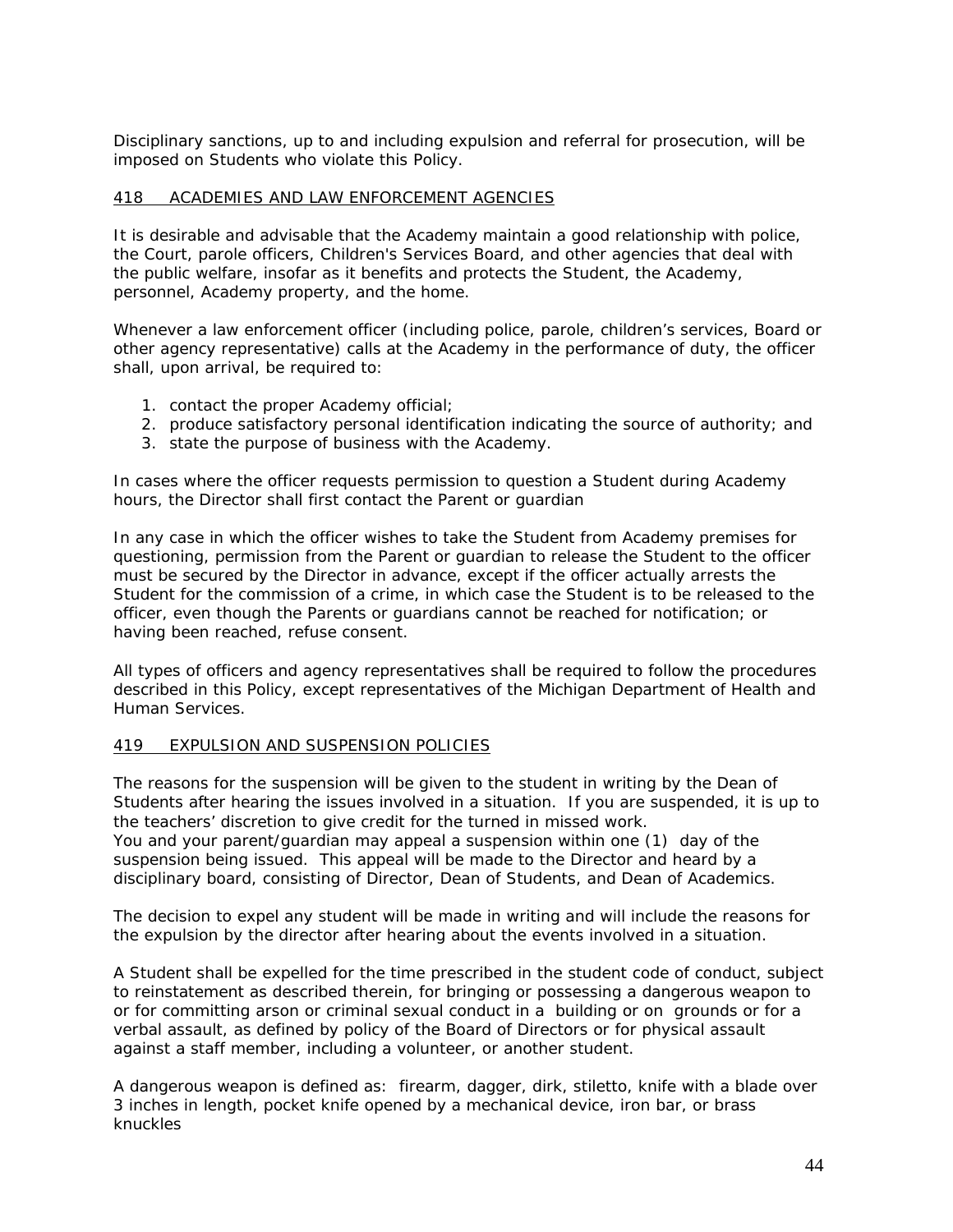The Director shall promulgate a Student Code of Conduct which contains a listing of infractions, which shall not be exhaustive but by way of example only, and their consequences as well as due process procedures for the application of the Code of Conduct.

### 420 SUSPENSION/EXPULSION OF DISABLED STUDENTS

In matters relating to the disciplining of disabled Students, the Board shall abide by Federal and State laws regarding suspension and expulsion.

#### 421 DUE PROCESS RIGHTS

All students at MMSA are entitled to the rights guaranteed by the United States Constitution and Bill of Rights, and their rights will not knowingly be denied by the required code of conduct or by any disciplinary actions taken by the Academy.

To better ensure appropriate due-process is provided a Student, the Board establishes the following guidelines:

1. Students subject to suspension of 10 days or less:

A Student must be given both notice of the reason for suspension and the opportunity to respond to the charges against him/her prior to the suspension and be informed of the appeal process.

#### 2. Students subject to long term suspension of over ten days or expulsion:

A Student and his/her Parent or guardian must be given written notice of the intention to expel and the reasons therefore, and an opportunity to appear with a representative before the Director to answer the charges.

A formal hearing will be scheduled within ten (10) business days from the date of the notice to expel. Parents will be mailed information within one (1) day after the time of a Student's expulsion or suspension which informs them of: (1) the time and place of the meeting; (2) the reason(s) for the intended expulsion; (3) the right to challenge the expulsion; and (4) the right to be represented at the expulsion hearing (at their cost) by a representative of their choosing. The Student and/or his/her guardian must also be provided a brief description of the Student's rights and of the hearing procedure as well as the appeal process.

#### 422 ACADEMY SPONSORED PUBLICATIONS

The Academy may sponsor Student publications as a means for Students to learn, under adult direction, the rights and responsibilities of the public expression in a free society.

Such publications also play a vital role in the Academy's program by:

- 1. interpreting Students and the Academy to the community;
- 2. serving as a public relations media;
- 3. developing skills in communicating via the mass media; and
- 4. developing acceptable methods for preserving the constitutional provision of free speech.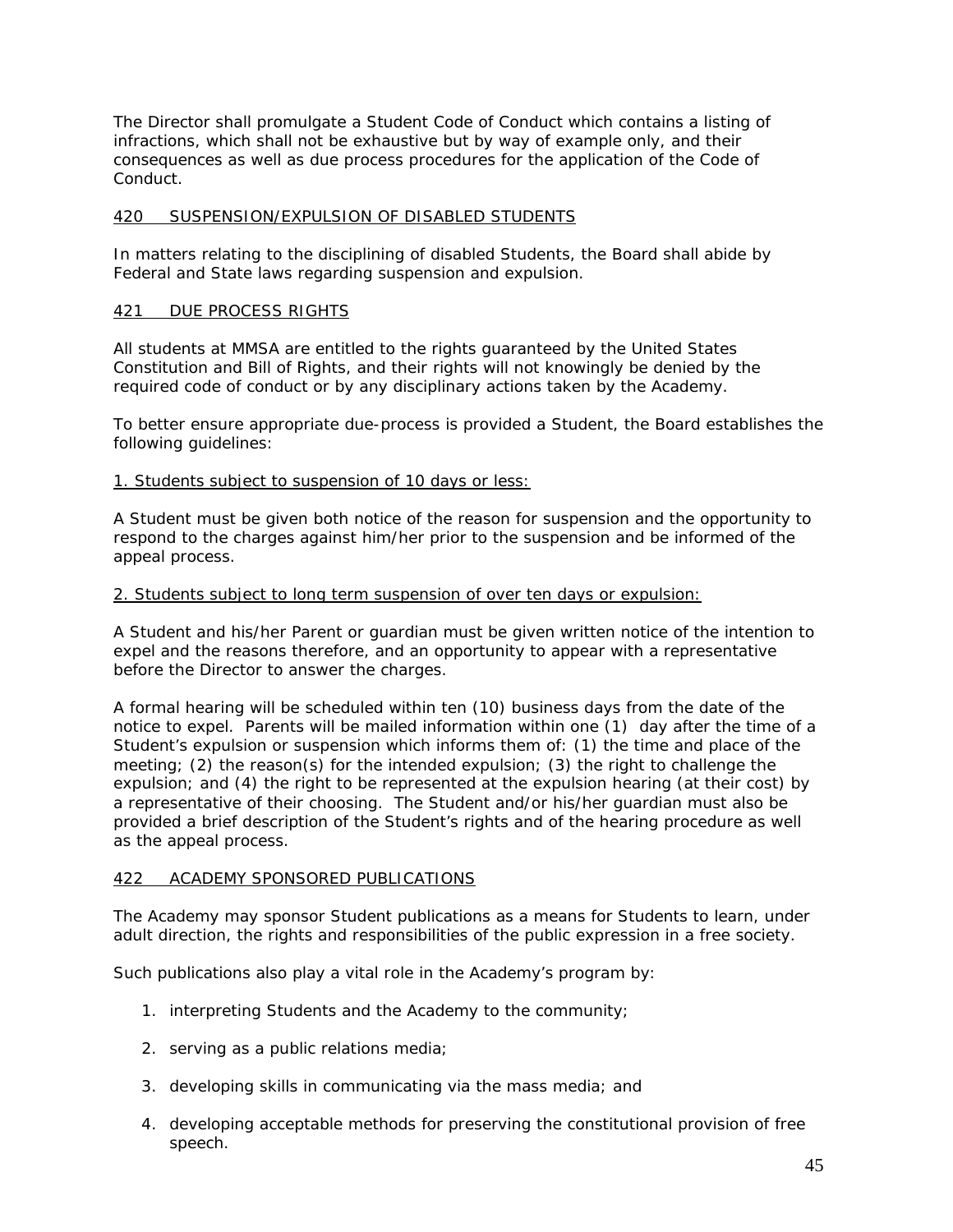In sponsoring a Student publication, the Academy is mindful of the fact that it could be available to any Student attending the Academy, and must, therefore, generally be suitable for all Students.

Issues on which opposing points of view have been promulgated by responsible opinion may be introduced in an Academy sponsored publication provided equal opportunity is given to present each view and provided further that the material generally is acceptable to this community.

Advertising may be permitted in Academy newspapers, yearbooks, programs, etc. which are published by Student organizations. Permission must be given by the Director.

The Academy reserves the right to designate and prohibit the publications or productions which are not protected by the right of free expression because they may reasonably be found to cause disruption of the educational environment or be contrary to the Academy's educational mission.

The Academy also prohibits publications and productions which:

- 1. fail to identify the Student or organization responsible for distribution; and
- 2. solicit funds for non-Academy organizations or institutions when such solicitations have not been approved by the Board.

The decision as whether or not something is published or produced shall be made by the advisor with appeal to the Director.

#### 423 EQUAL ACCESS FOR NON-ACADEMY-SPONSORED STUDENT CLUBS AND ACTIVITIES

The Board will not permit the use of Academy facilities by non-Academy-sponsored Student clubs and activities or Academy-sponsored, non-curriculum-related clubs and activities during instructional hours. During non-instructional time, to the extent allowed by any owner, landlord or lease of the Academy or Academy property, however, no group of Students, regardless of the size of the group, will be denied an opportunity to meet on the basis of the religious, political, philosophical, or other content of the activity[.](#page-45-0) 28 The Board will not permit the organization of a fraternity, sorority, or secret society.

#### 424 SEARCH AND SEIZURE

<span id="page-45-1"></span><span id="page-45-0"></span>-

The Board recognizes that the privacy of Students may not be violated by unreasonable search and seizure and directs that no Student be searched without reasonreasonable suspicion or in an unreasonable manner.

The Board acknowledges the need for in-Academy storage of Student possessions and shall provide storage places, including desks and lockers, for that purpose. Where locks are provided for such places, Students may lock them against incursion by other Students, but in no such places shall Students have such an expectation of privacy as to prevent examination by a an Academy official. The Board may require the Director to conduct a regular search at least annually of all such storage places.2[9](#page-45-1)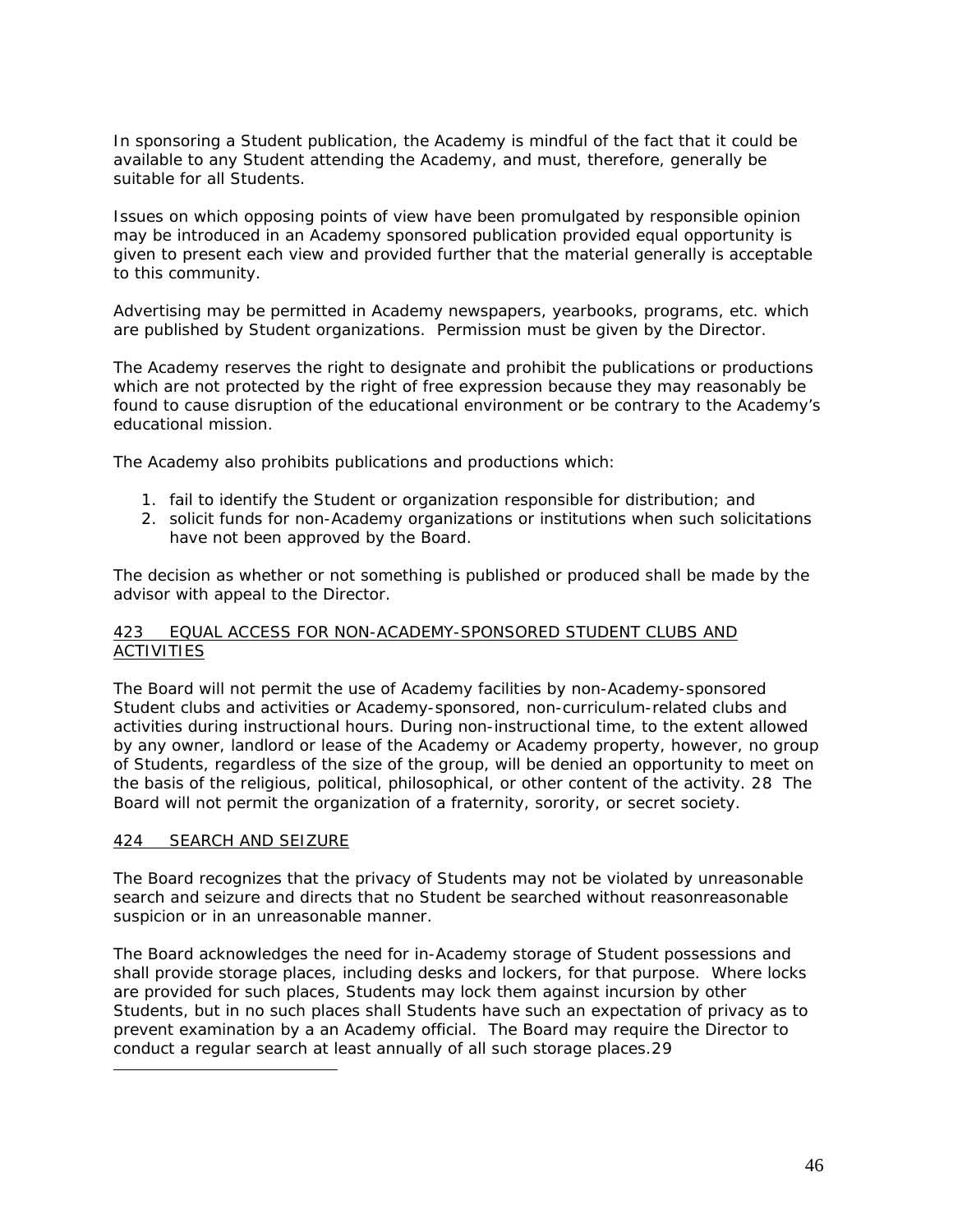Academy authorities are charged with the responsibility of safeguarding the safety and well-being of the Students in their care. In the discharge of that responsibility, Academy authorities may search the person or property, including vehicles, of a Student, with or without the Student's consent, whenever they reasonably suspect that the search is required to discover evidence of a violation of law or of Academy rules. Specifically:

Search and Seizure of Property:

- 1. Academy lockers, desks, and property are on loan to the Students and remain the property of the Academy. They may be inspected and reclaimed at any time. There is no expectation of privacy therein.
- 2. Students must not keep prohibited items, including drugs, drug paraphernalia, firearms, explosives, and property belonging to others within their lockers, back-packs or desks.
- 3. Students must open their lockers at the request of Academy officials.
- 4. When on Academy grounds, Students and their personal property may be searched if an Academy official has grounds to believe the search may turn up evidence that the Student has violated or is violating the law or Academy rules.

The reasonable search of a Student's person or intimate personal belongings shall be conducted by the Director. This person should be of the Student's gender and conduct the search in the presence of another staff member of the same sex.

This authorization to search shall also apply to all situations in which the Student is under the jurisdiction of the Board.

Administrators are authorized, but not required, to arrange for the use of a breath-test instrument for the purpose of determining if a Student has consumed an alcoholic beverage. It is not necessary for the test to determine blood-alcohol level, since the Board has established a zero tolerance for alcohol use.

The Board also authorizes the use of canines, trained in detecting the presence of drugs, when the Director has reasonable suspicion that illegal drugs may be present in the Academy. This means of detection shall be used only to determine the presence of drugs in locker areas and other places on Academy property where such substances could be concealed. Canine detection must be conducted in collaboration with law enforcement authorities and is not to be used for the purpose of searching individual Students.

The Director shall be responsible for the prompt recording in writing of each Student search, including the reasons for the search; information received that established the need for the search and the name of informant, if any; the persons present when the search was conducted; any substances or objects found; and the disposition made of them. The Director shall be responsible for the custody, control, and disposition to law enforcement of any illegal or dangerous substance or object taken from a Student.

### 425 FIELD TRIPS

The Academy recognizes that field trips, when used for teaching and learning integral to the curriculum, are an educationally sound and important ingredient in the instructional program of the Academy. Properly planned and executed field trips should:

• supplement and enrich classroom procedures by providing learning experiences in an environment outside the Academy;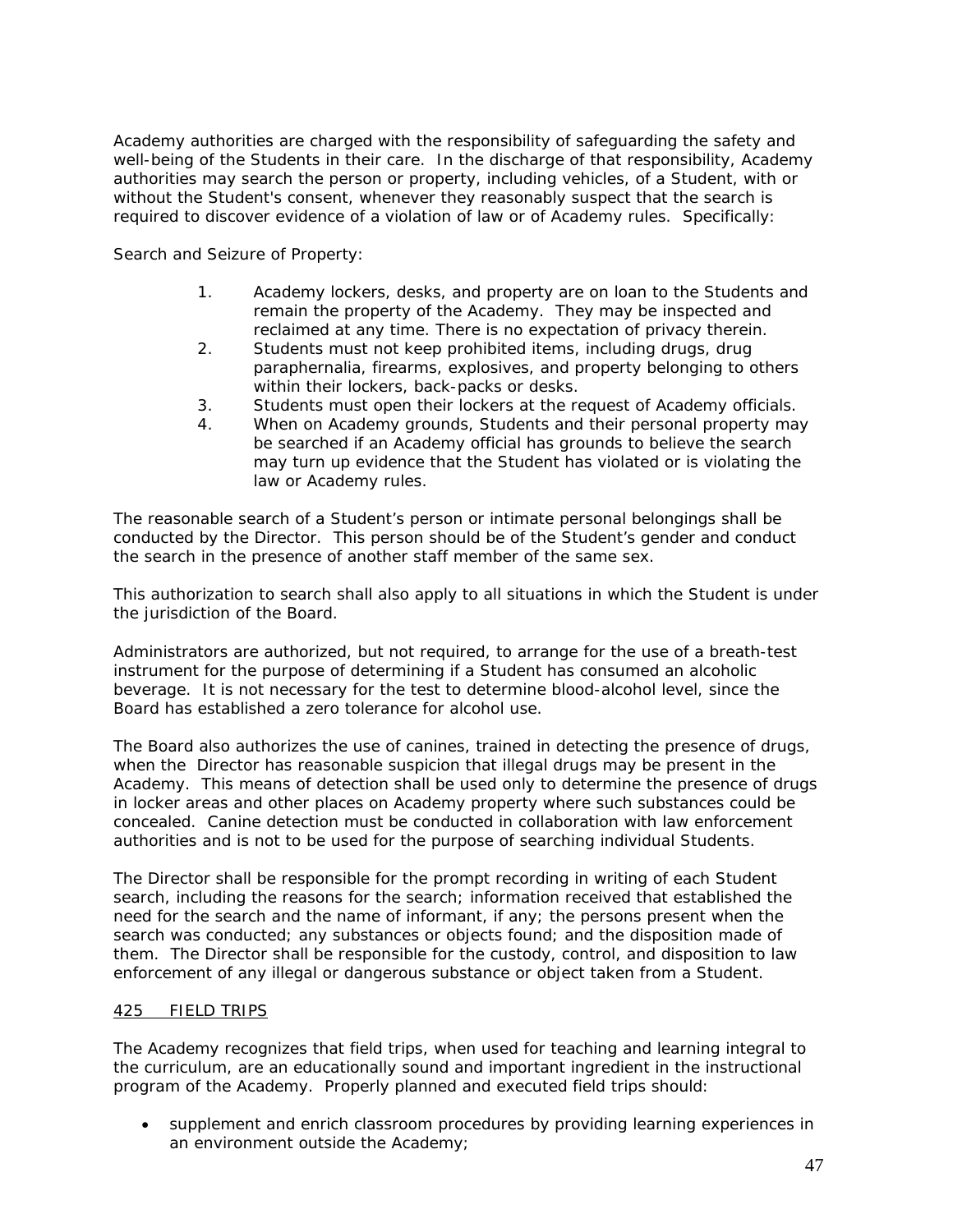- arouse new interests among Student;
- help Students relate Academy experiences to the reality of the world outside of Academy;
- bring the resources of the community natural, artistic, industrial, commercial, governmental, educational – within the Student's learning experience;
- afford Students the opportunity to study real things and real processes in their actual environment.

For purposes of this Policy, a field trip shall be defined as any planned journey by one or more Students away from the Academy premises, which is under the supervision of a professional staff member and an integral part of a course of study.

Other Academy-sponsored trips shall be defined as any planned, Student-travel activity which is approved as part of the Academy's total educational program.

The Director shall approve all trips.

Students may be charged fees for Academy-sponsored trips.

Students on all Academy-sponsored trips remain under the supervision of the Academy and are subject to the Academy's administrative guidelines and policies.

The Board does not endorse, support, or assume liability in any way for any staff member, volunteer, or Parent of the Academy who takes Students on trips not approved by the Director. No staff member may solicit Students of the Academy for such trips within the facilities or on the Academy grounds of the Academy without permission from the Director. Permission to solicit neither grants nor implies approval of the trip. Such approval must be obtained in accordance with the Academy's Policies.

The Academy sets forth these guidelines for the operation of both field and other Academy-sponsored trips, including athletic trips, which shall ensure the safety and wellbeing of Students, proper planning and follow-up, supervision and the expected behavior of the Students.

A copy of each Student's Emergency Medical Authorization Form should be in the possession of the staff member in charge on each trip.

A staff member shall not change a planned itinerary while the trip is in progress, except where the health, safety, or welfare of the Students in his/her charge is imperiled or where changes or substitutions beyond his/her control have frustrated the purpose of the trip.

In any instance in which the itinerary of a trip is altered, the professional staff member in charge shall notify the administrative superior immediately.

### 426 STUDENT FEES, FINES AND CHARGES

Students may be charged fees for extracurricular activities. Any fees collected by members of the staff are to be turned in to the Business Manager.

### **Fines**

When Academy property, equipment, or supplies are damaged, lost, or taken by a Student, a fine may be assessed. The fine will be reasonable, seeking only to compensate the Academy for the expense or loss incurred.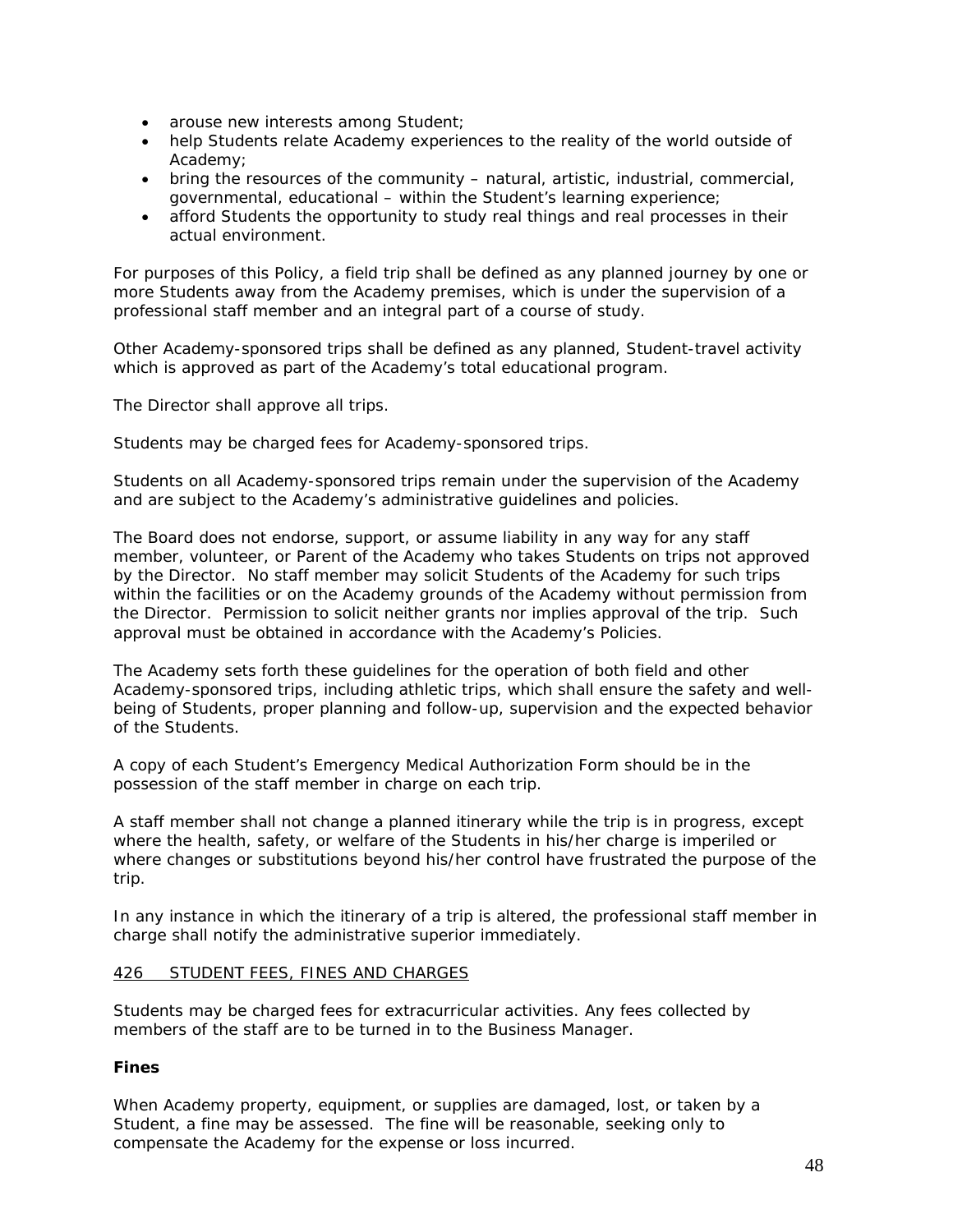All fines collected will be sent to the Business Manager for deposit in the appropriate fund.

### 427 STUDENT EMPLOYMENT

The Board of Directors believes that attendance at Academy should occupy a Student's full attention and should take precedence over non-Academy-related employment.

If a Student must work while attending Academy, s/he should receive counseling and assistance in seeking appropriate job opportunities and in correlating work schedules with Academy studies and activities.

The Director shall prepare guidelines which will ensure that all Students employed in outof-Academy jobs are closely monitored by staff regarding Academy attendance and achievement in order to determine the effects on Academy performance of the Student assuming out-of-Academy work commitments.

#### 428 TRANSPORTATION BY PRIVATE VEHICLE

The Board authorizes the transportation of students by private vehicle when such transportation is approved in advance by the Director.

The parent(s) of the student(s) will be given, upon request, the name of the driver and the description of the vehicle. Such volunteer shall be subjected to appropriate criminal background screening required by State law and such additional screening as the Director deems appropriate.

Any person who does not hold automobile liability and personal injury insurance deemed adequate by the Academy in its sole discretion shall not be permitted to transport students. Any private vehicle used for the transportation of students must be owned by the approved driver or the spouse of the approved driver and must conform to the registration requirements of the State.

#### 429 INTERNET USAGE POLICY

The purpose of this policy is to provide Network (Electronic Mail and Electronic Bulletin Board) and Internet access, hereinafter referred to as Network, for educational purposes to the user. As such, this access will (1) assist in the collaboration and exchange of information, (2) facilitate personal growth in the use of technology, and (3) enhance information gathering and communication skills.

The intent of this policy is to ensure that users will comply with all Network and Internet acceptable use policies approved by the District.

In exchange for the use of the Network resources either at Academy or away from Academy, the users will follow the following rules:

- 1) The use of the Network is a privilege which may be revoked by the District at any time and for any reason. Appropriate reasons for revoking privileges include, but are not limited to, the altering of system software, the placing of unauthorized information, computer viruses or harmful programs on or through the computer system in either public or private files or messages. The District reserves the right to remove files, limits or deny access, and refer the user for other disciplinary actions.
- 2) The District reserves all rights to any material stored in files which are generally accessible to others and will remove any material which the District, at its sole discretion, believe may be unlawful, obscene, pornographic, abusive,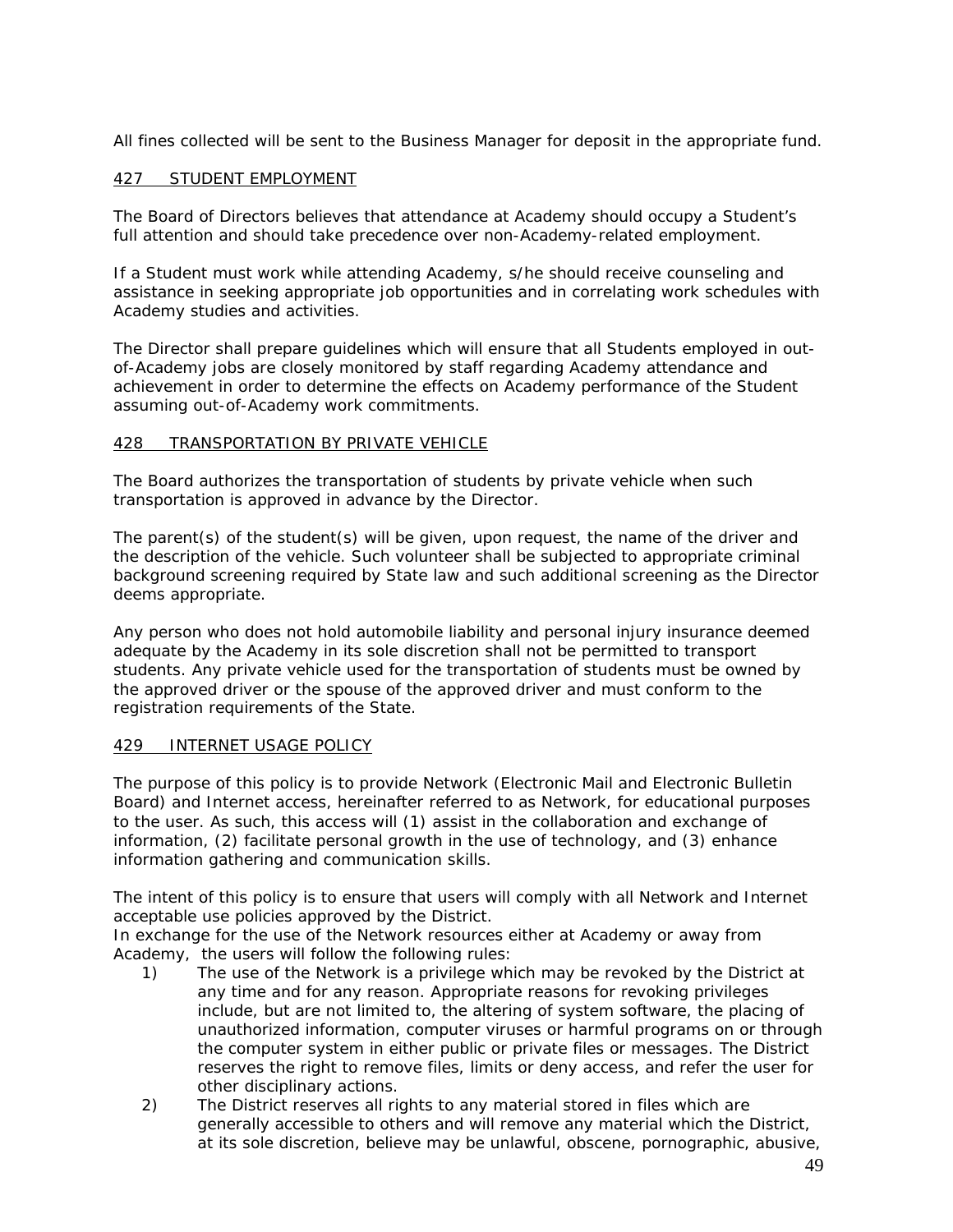or otherwise objectionable. Users will not use their district-approved computer account/access to obtain, view, download, or otherwise gain access to such materials.

- 3) All information services and features contained on District or Network resources are intended for the private use of its registered users and any use of these resources for commercial-for-profit or other unauthorized purposes (i.e. advertisements, political lobbying), in any form, is expressly forbidden.
- 4) The District and/or Network resources are intended for the exclusive use by their registered users. The User is responsible for the use of his/her account/password and/or access privilege. Any problems which arise from the use of a User's account are the responsibility of the account holder. Use of an account by someone other than the registered account holder is forbidden and may be grounds for loss of access privileges.
- 5) Any misuse of the account will result in suspension of the account privileges and/or other disciplinary action determined by the District. Misuse shall include, but not be limited to:
	- a) Intentionally seeking information on, obtaining copies of, or modifying files, other data, or passwords belonging to other users
	- b) Misrepresenting other users on the Network
	- c) Disrupting the operation of the Network through abuse of the hardware or software
	- d) Malicious use of the Network through hate mail, harassment, profanity, vulgar
	- e) statements, or discriminatory remarks
	- f) Interfering with others use of the Network
	- g) Extensive use for noncurriculum-related communication
	- h) Illegal installation of copyrighted software
	- i) Unauthorized down-sizing, copying, or use of licensed or copyrighted software
	- j) Allowing anyone to use an account other than the account holder

The use of District and/or Network resources are for the purpose of (in order of priority):

- 1) Support of the academic program
- 2) Telecommunications
- 3) General Information
- 4) Recreational
- 1. The District and/or Network does not warrant that the functions of the system will meet any specific requirements the user may have, or that it will be error free or uninterrupted; nor shall it be liable for any direct or indirect, incidental, or consequential damages (including lost data, information, or time) sustained or incurred in connection with the use, operation, or inability to use the system.
- 2. The District and/or Network will periodically make determinations on whether specific uses of the Network are consistent with the acceptable-use practice. The District and/or Network reserve the right to log Internet use and to monitor electronic mail space utilization by users.
- 3. The User may transfer files from information services and electronic bulletin board services. For each file received through a file transfer, the User agrees to check the file with a virus- detection program before opening the file for use. Should the User transfer a file, shareware, or software which infects the Network with a virus and causes damage, the user will be liable for any and all repair costs to make the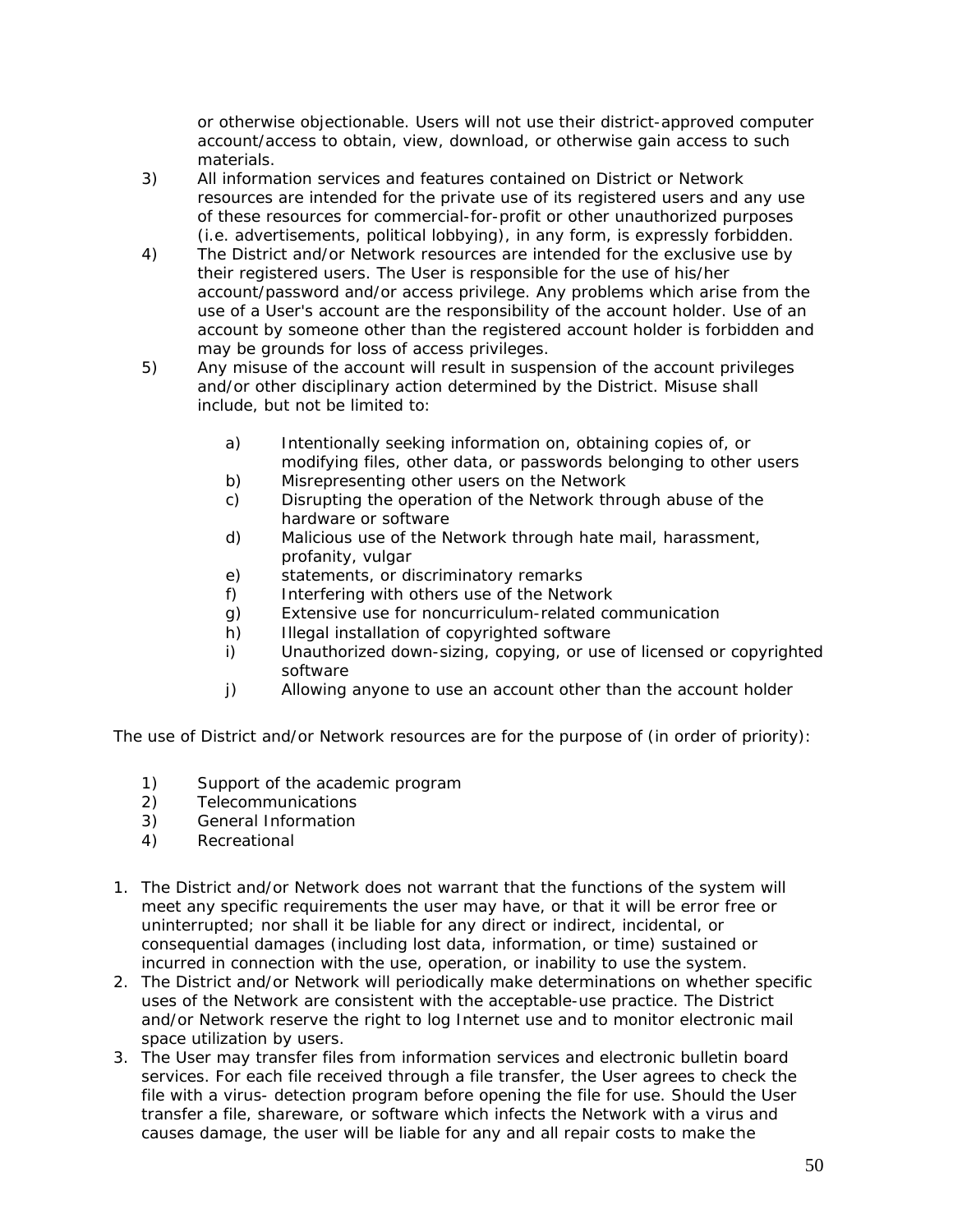Network once again fully operational and may be subject to other disciplinary measures as determined by the District.

- 4. The User may not transfer file, shareware, or software from information services and electronic bulletin boards without the permission of the IT Coordinator. The User will be liable to pay the cost or fee of any file, shareware, or software transferred, whether intentional or accidental, without such permission.
- 5. The User may only log on and use the Network under the immediate supervision of a staff member and only with his/her authorized account number.
- 6. The District reserves the right to log computer use and to monitor fileserver space utilization by users. The District reserves the right to remove a user account on the Network to prevent further unauthorized activity.

District, Network and their operators and administration are not liable for any and all claims of any nature arising from the use, or inability to use the District and/or Network resources.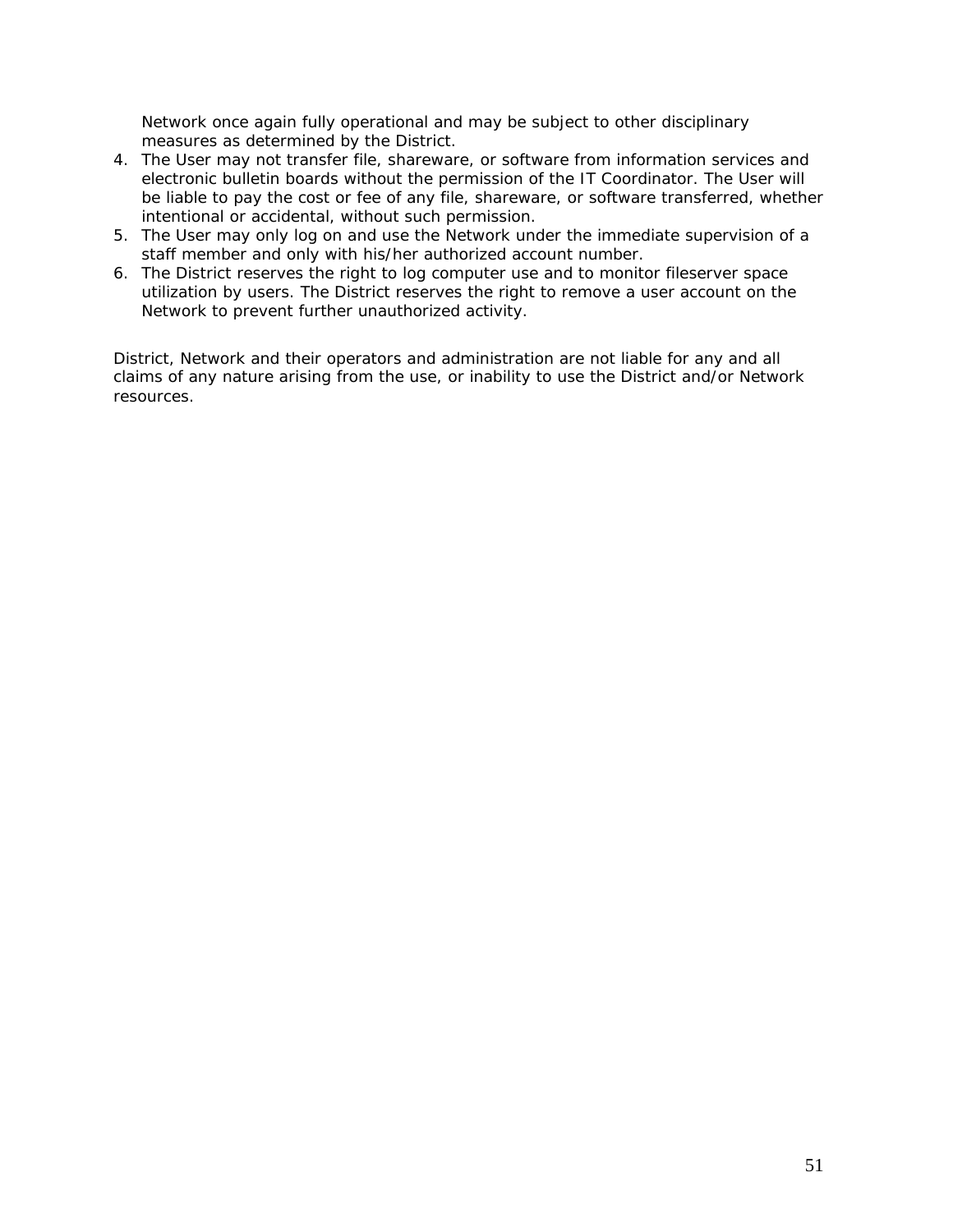# **FINANCES (revised August, 2010)**

### 501 AUDITS

Michigan Law requires that, after the close of the fiscal year (June 30th), an audit of all records and accounts of the Academy be made annually by an independent, certified public accountant. The audit examination shall be conducted in accordance with generally accepted auditing standards and shall include all funds over which the Board has direct or supervisory control, and shall be furnished to those persons required by applicable law to receive same.

### 502 MAINTENANCE OF FINANCIAL RECORDS

The Academy may contract for professional accounting or financial services to oversee and/or audit all financial transactions. The Business Manager will maintain all records of Academy financial transactions. Bookkeeping practices and a computer accounting system will be established by the Business Manager. Payroll, utility, and rent disbursements will be handled by the Business Manager. The Academy will work with the Michigan Department of Education, Office of Audits, to ensure that the Academy's accounting system complies with the State guidelines.

### 503 REVIEW OF ACADEMY BUDGETS AND FINANCIAL REPORTS

In order to maintain financial oversight for the operation of the Academy, the Board establishes the following policy.

The Board shall receive at each regular monthly meeting statements showing the financial position of the Board as of the last day of the preceding month.

The Treasurer (or Business Manager as designee) shall be responsible for the submission of the monthly financial report to the Board.

The financial report will be compared against the budget projections for that period. The Board Treasurer and the fiscal agent, as applicable, shall consult quarterly on the financial condition of the Academy.

The Board shall receive monthly bank reconciliation statement at each regular meeting.

# 504 PURCHASING

Academy purchases shall be made in compliance with controlling law, including:

- MCL 380.1267 pertaining to school buildings; construction, additions, repair or renovation and covers competitive bids; exceptions; advertising; security; opening and reading of bids; rejection of bids; readvertising; applicability of section; and adjustment of maximum amount; and
- MCL 380.1274 pertaining to the procurement of supplies, materials and equipment; written policies; competitive bids; approval of purchase; adjustment of maximum amount; acquisition of equipment; payment; purchase of heating and cooking equipment.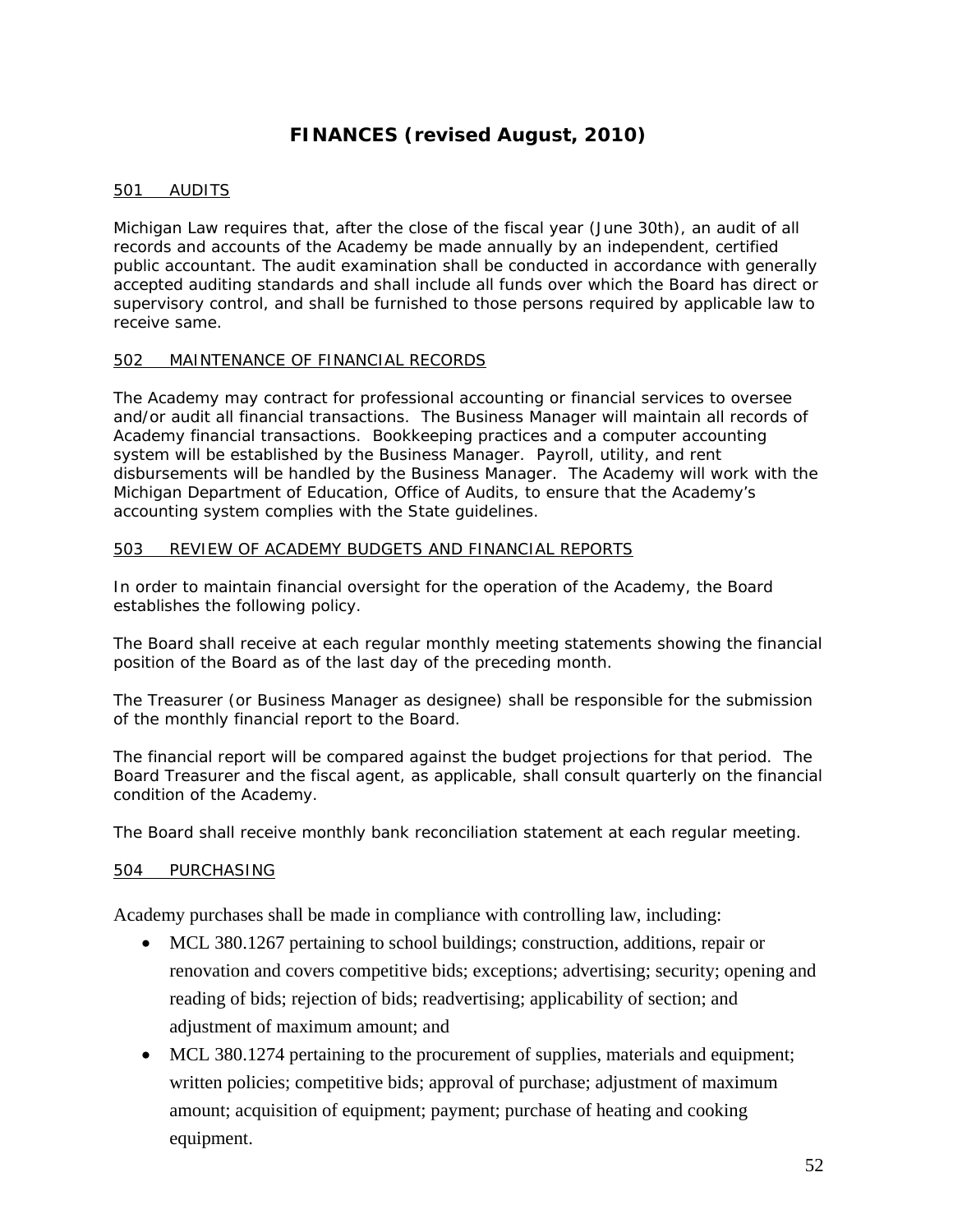To the extent required by law, the Academy shall obtain competitive bids and board approval before making a purchase. Competitive bidding requires an award to the "lowest responsive and responsible bidder."

For purchases falling below the statutory threshold for competitive bidding, the Director (or designee) shall obtain competitive pricing whenever reasonable and, for all such purchases in excess of \$10,000.00, shall make every reasonable effort to secure competitive pricing from at least three vendors. Competitive pricing consists of obtaining formal or informal quotes or proposals from vendors, including product or service specifications, or if such quotes may not be reasonably obtained, prices obtained from catalogues or online sources.

The Director is authorized to purchase all items subject to requirements of applicable law, and the Academy's budget.

School checks shall be signed by the Director. Checks in excess of \$10,000 will require the second signature of the Board President, or another individual designated by the Board. Checks shall be issued only when within the Academy's approved budget and with the approval of the Director. Checks shall be prepared by the Business Manager for signature. The Business Manager shall not have check signing authority or withdrawal authority. Voided checks shall be retained to insure proper maintenance of checking account records and as required to comply with applicable records retention and disposal requirements.

### 505 FEDERAL AND STATE FUNDS

In an effort to enhance the educational opportunities, the educational environment, and the physical and mental growth of Academy Students, the Director (or designee) shall review Federal and State legislation regarding grant-funded educational opportunities and prepare proposals for programs s/he believes would benefit Students of the Academy. The Director shall approve each such proposal prior to its submission, and the Board shall approve all grants resulting from such proposals.

The Board (or designee) shall safeguard all Federal and State monies received by the Academy. Such funds shall not be used for any purpose other than in accordance with controlling law. Such Federal and State monies shall not be used for partisan political activities and for any use that would not be in accord with Federal or State antidiscrimination laws and regulations. The Director shall make every reasonable effort to ensure that each draw of Federal or State monies relates to an allowable expenditure and complies with any applicable terms of the grant award. .

State aid shall be reconciled on a monthly basis and maintained on the modified accrual basis.

### 506 ATHLETIC FEE

Michigan Math and Science Academy will charge each participating student a reasonable Athletic Fee at the outset of the season for participation in extracurricular (voluntary) sports teams and activities for which no grade or credit is given. Provision will be made on a reasonable basis so that students without financial means are not excluded. This Athletic Fee shall be used for facility rentals, official registration fees, and league and tournament fees. It may be necessary to charge additional fees in the event of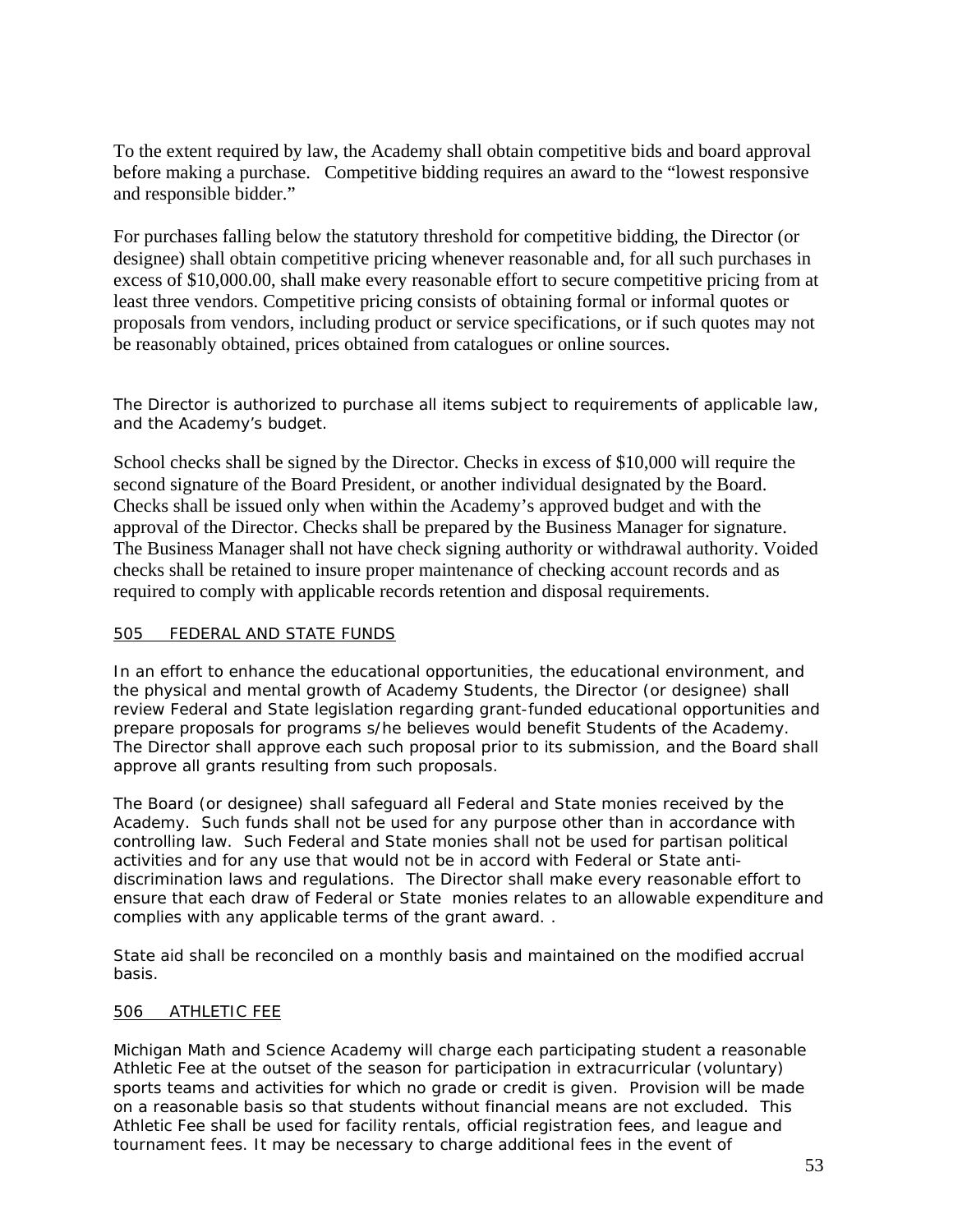unforeseen expenses.

### 507 CASH COLLECTION

In the Academy, cash may be collected by staff members from time to time for various reasons included but not limited to authorized lunch sales, consumable fees, shirt sales, field trips, extracurricular activities and fundraisings. Staff members shall safeguard cash collections in their possession and shall timely submit all cash collections for deposit by the Business Manager.

- 1. The Secretary shall collect authorized lunch fees and shirt sale monies at the office. The Secretary must keep a receipt book for all types of receipts and issue a receipt for all collections. All collections must be submitted to the Business Manager with a Cash Deposit Form by the end of the Day on which they are collected.
- 2. Teachers may collect fees for approved field trips and may organize extracurricular activities and fundraising activities with the approval of the Academy Director. All cash collections from these activities must be submitted to the Business Manager with an Activity Report Form by the end of the Day on which they are collected. Teachers are responsible for maintaining student account balances for each fundraising activity that teacher organizes.
- 3. The Business Manager shall issue a receipt for all monies he/she collects from items above or from other sources such as refunds, rebates, donations, vending machine commissions etc. The Business Manager shall create and maintain a separate fund account for major fundraising activities.

### 508 FIXED ASSET

Fixed Assets include such items as land, buildings, equipment and fixtures that are tangible in nature, with a useful life of greater than three (3) years, and that satisfy the threshold test. Michigan Math and Science Academy distinguishes between inventory assets such as furniture and equipment and capitalized assets such as infrastructure and improvements to the facilities that are not mobile. The threshold for inventory assets is \$1,000. If an inventory asset consists of several components whose combined cost is at or over \$1,000 then it will be regarded and recorded as a single item. The threshold for capitalized assets (including labor, equipment and materials) is \$5,000. The leased equipment is not to be capitalized even though the equipment value satisfies the threshold.

All acquired fixed assets will be assigned and labeled with an asset number and recorded on a ledger with the purchase date, the total cost (including shipping, taxes and other related costs), vendor, useful life, brand/model, quantity (if the assets consists of several items), and location of the item.

Straight line depreciation will be used in depreciation of the fixed assets.

The following useful life criteria will be used in depreciation;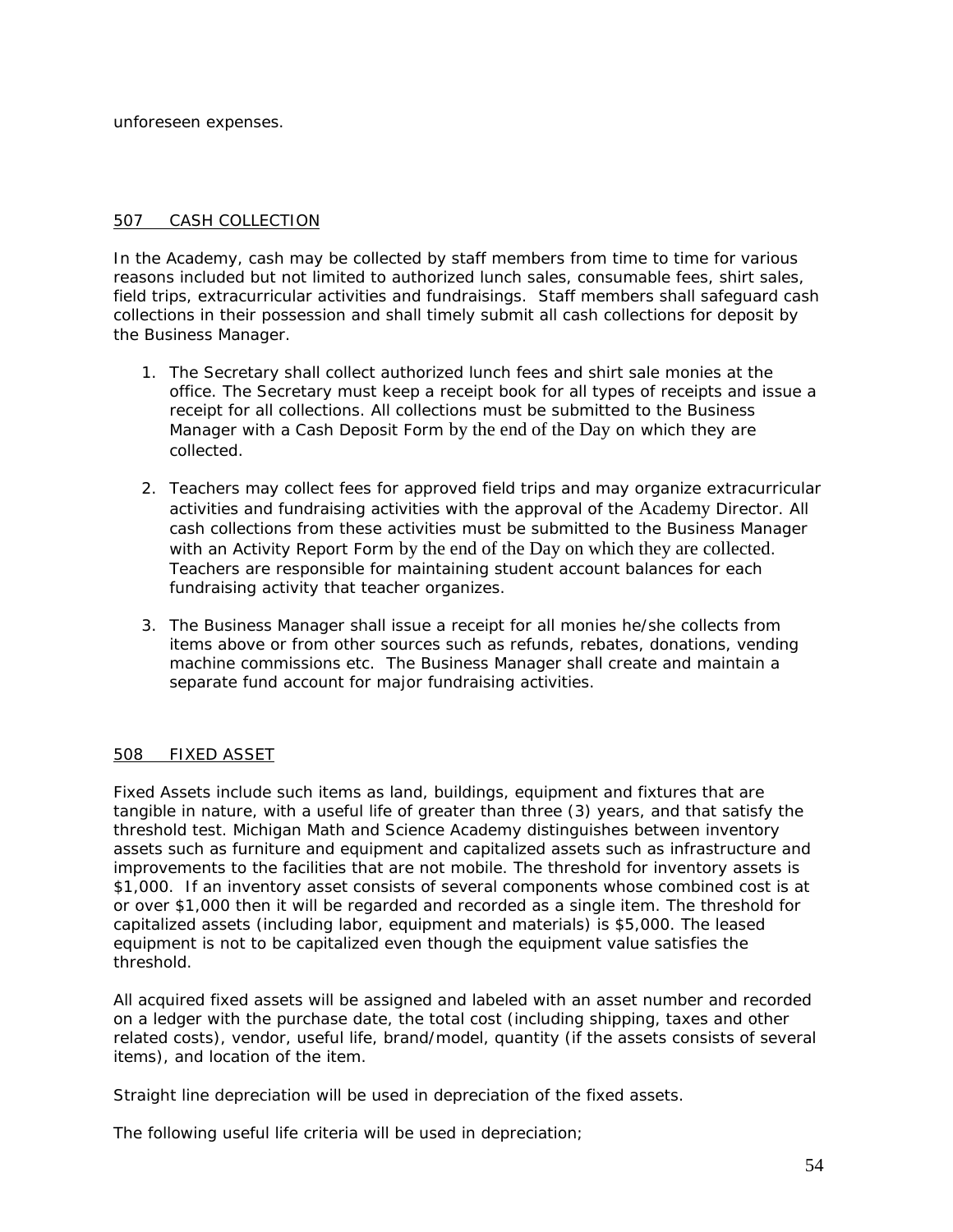| <b>Buildings</b>                         | 30 years      |
|------------------------------------------|---------------|
| Improvements                             | 3 to 10 years |
| Heavy Duty Office or Classroom Furniture | 10 years      |
| Computers and Other Electronic Equipment | 3 years       |
| <b>Vehicles</b>                          | 3 to 10 years |

To the extent permitted by law, a fixed asset can be disposed of upon expiration of its useful life, theft or damage. A report will be filed if an asset is discarded as a result of theft or damage.

### 509 INVESTMENT

I. Purpose

The purpose of this Investment Policy Statement ("Policy") is to establish the philosophy and investment objectives of the Board of Directors for Michigan Math and Science Academy (the "Academy").

II. Authority

The Academy's investment program shall be operated in conformance with federal, state, and other legal requirements.

III. Scope

This policy applies to the investment of all funds, excluding the investment of employees' retirement funds. Proceeds from certain bond issues, as well as separate foundation or endowment assets, are covered by a separate policy.

IV. Investment Objectives

The primary objectives, in priority order, of investment activities shall be safety, liquidity, and yield:

*A. Safety*

Safety of principal is the foremost objective of the investment program. Investments shall be undertaken in a manner that seeks to ensure the preservation of capital in the overall portfolio. The objective will be to mitigate credit risk and interest rate risk.

1. Credit Risk

The Board will minimize credit risk, which is the risk of loss due to the failure of the security issuer or backer, by:

- Limiting investments to the types of securities listed in Section VI of this Investment Policy
- Pre-qualifying the financial institutions, broker/dealers, intermediaries, and advisers with which the Board will do business
- Diversifying the investment portfolio so that the impact of potential losses from any one type of security or from any one individual issuer will be minimized.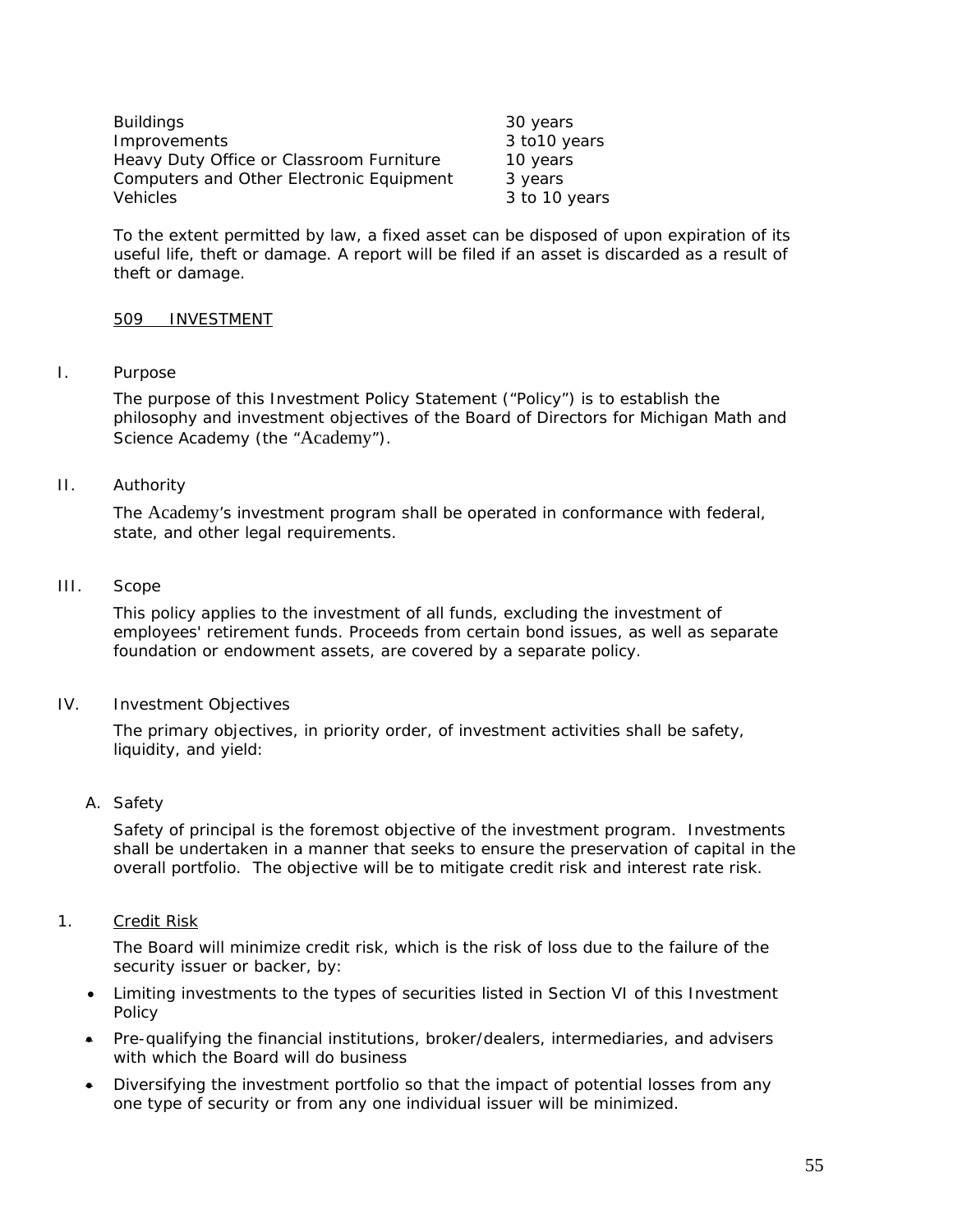### 2. Interest Rate Risk

The Board will minimize interest rate risk, which is the risk that the market value of securities in the portfolio will fall due to changes in market interest rates, by:

- Maintaining adequate liquidity to pay current obligations;
- Investing operating funds primarily in shorter-term securities, money market mutual funds, or similar investment pools and limiting the average maturity of the portfolio in accordance with this policy ;
- Diversification of assets.
- B. *Liquidity*

The investment portfolio shall remain sufficiently liquid to meet all operating requirements that may be reasonably anticipated. This is accomplished by structuring the portfolio so that securities mature concurrent with cash needs to meet anticipated demands (static liquidity).

C. *Yield*

The investment portfolio shall be designed with the objective of attaining a market rate of return throughout budgetary and economic cycles, taking into account the investment risk constraints and liquidity needs. Return on investment is of secondary importance compared to the safety and liquidity objectives described above.

- V. Investment Responsibilities
	- A. **The Finance Committee.** Accountable to the Board of Trustees, the Finance Committee is responsible for carrying out the investment policies of the Board including, but not limited to, selecting investment managers, reviewing the investment strategies of investment managers, selecting master record keepers and custodians, determining asset allocations, monitoring investment performance, setting standards for portfolio rebalancing and the like.
	- B. **Investment Managers.** Upon the recommendation of the Finance Committee, the Board may authorize the delegation of discretionary investment responsibility to banking institutions and/or independent professional investment management firms. Subject to broad investment policies as outlined in this document and standards of fiduciary prudence, this discretionary responsibility includes the execution of day-today investment functions by responding to this Policy and the Finance Committee's recommendations as to asset mix, portfolio diversification and rebalancing, liquidity, market volatility, and management style. In addition, the investment managers are responsible for specific investment decisions with regard to security selection, timing and execution. In the absence of the Finance Committee appointing an Investment Manager, the Finance Committee shall act as the Investment Manager.
	- Authorized Investments the Academy shall only invest its funds in those vehicles specifically permitted by Applicable Law.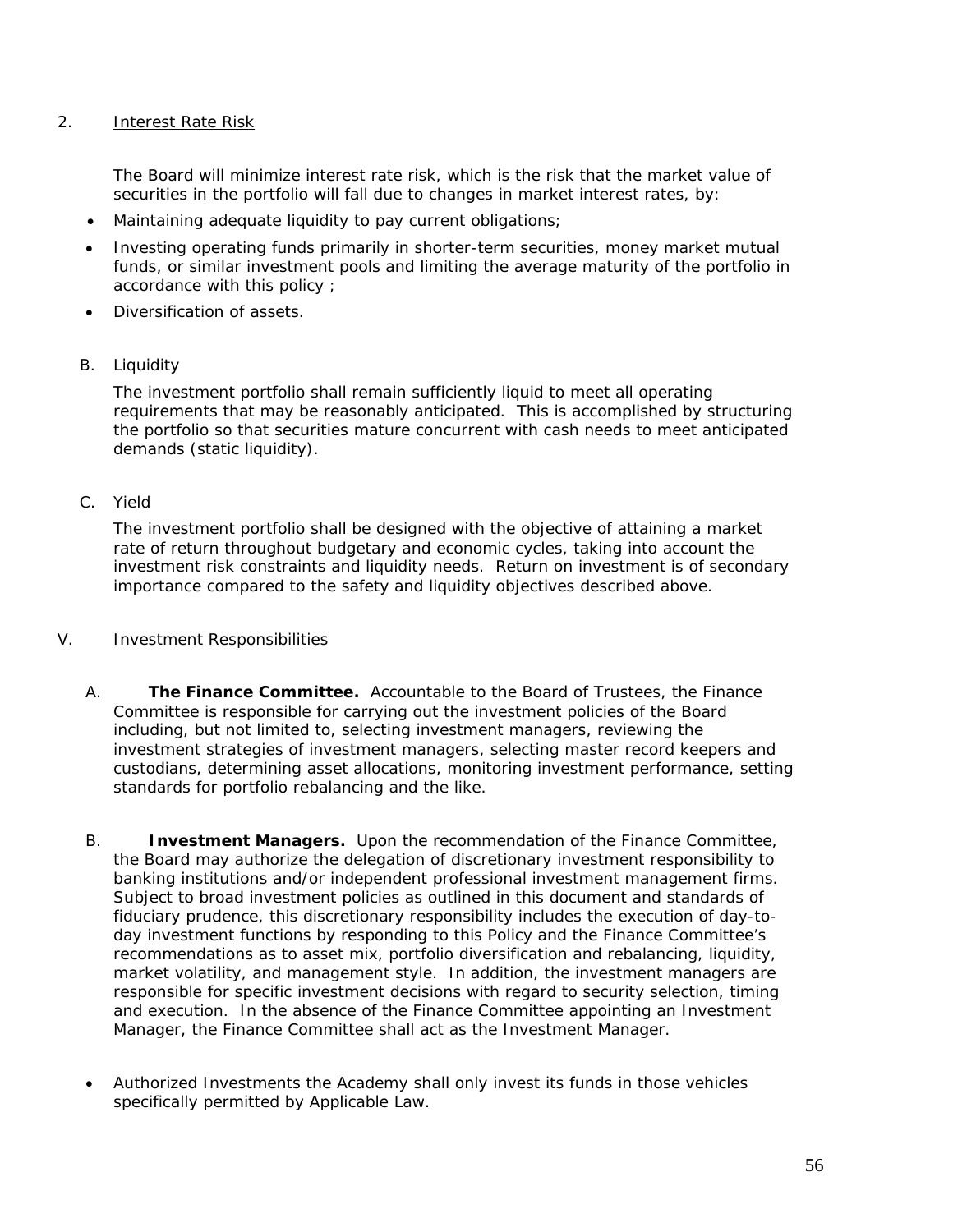### VI. Reporting

- A. Activity of the portfolios held by the investment managers shall be reported at least monthly to the Board. The portfolio will be monitored on a continual basis relative to these investment objectives, to investment risk a measured by asset concentrations, exposure to extreme economic conditions and to market volatility. The manager's activity will be reviewed by the Finance Committee on an annual basis, but results will be evaluated on a running five-year cycle. The Board may meet with the Investment Managers when necessary.
- B. Investment performance for each Investment Manager will be measured against market indices. The objective will be to track the appropriate indices closely.
- C. The investment managers will provide to the Finance Committee and the Board of Trustees on a quarterly basis, a complete listing of the composite portfolios, including income and disbursements, to serve as an operating statement.
- VII. Evaluation of Investment Managers
	- A. The investment managers will be reviewed on an ongoing basis and will be evaluated based upon the following additional criteria:
		- i. Ability to exceed the performance objectives stated in this Statement of Investment Objectives, Policies and Guidelines.
		- ii. Adherence to the philosophy and style which were articulated to the Finance Committee at, or subsequent to, the time the investment manager was retained.
	- iii. Continuity of personnel and practices at the firm.
	- iv. Compliance with Investment Policy requirements.
	- v. Timeliness and accuracy of reporting.
	- vi. Reporting to the Board of market trends with recommendations.

### 510 PURCHASING PROCESS

- 1. Whenever a faculty/staff member identifies a need for instructional supplies within the scope of the Academy's approved budget, he/she shall fill out a Requisition Form, which is available at the office and obtain the Director's approval to initiate the requisition process. Only after the Director's approval is obtained shall the Requisition Form be taken to the Business Manager. The Business Manager shall prepare a corresponding Purchase Order. Either the employee or the Business Manager may make the order. Upon receipt of the goods, the employee shall notify the Business Manager verbally or by e-mail that all the items in the purchase order have arrived in good and working condition. If the order is not complete or includes defective items, the Business Manager shall hold payment until the order is complete.
- 2. Either the Requisition Form or the Purchase Order must be signed by the Director.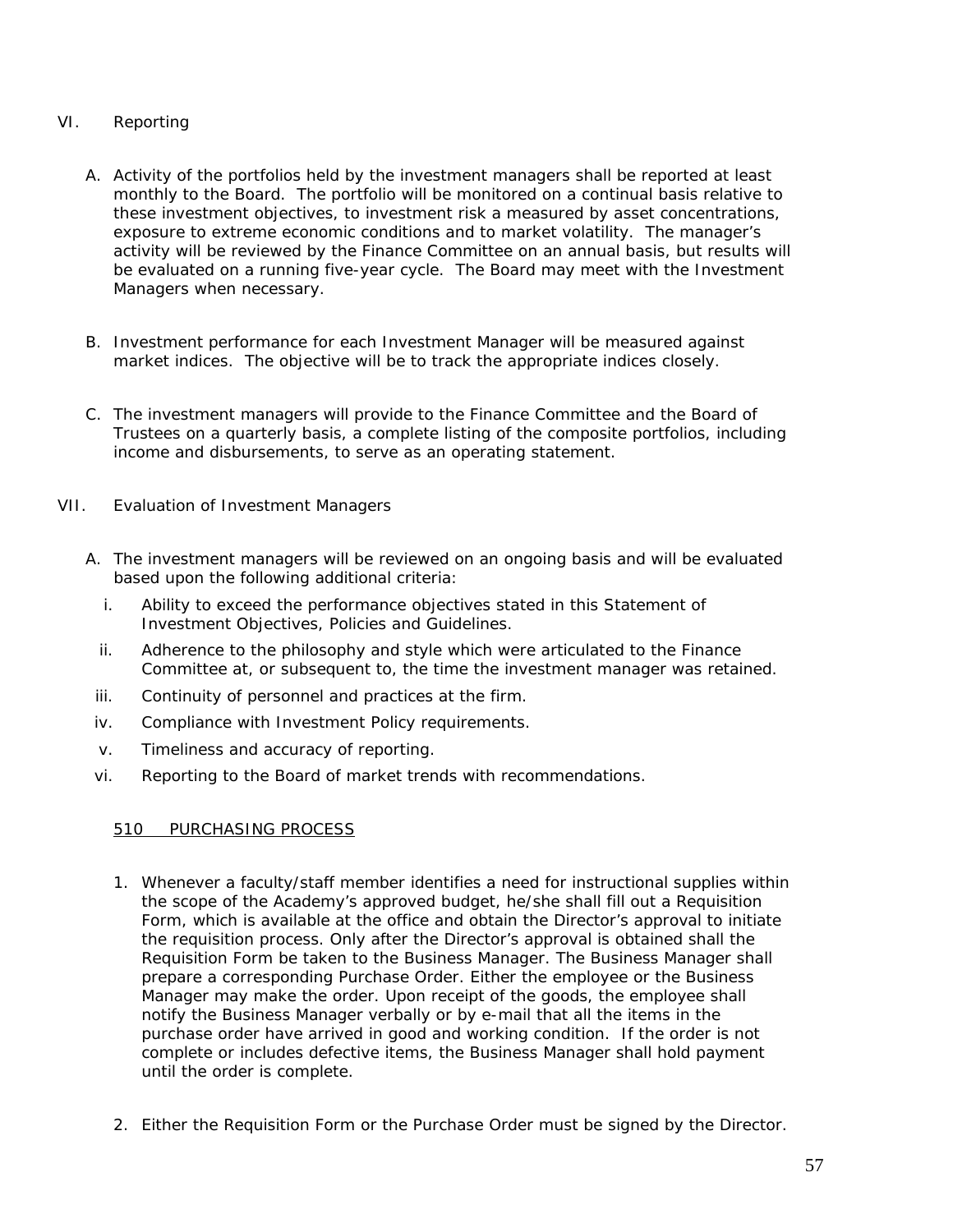- 3. A Requisition Form is not required for office supplies ordered by the Administration at a cost in a total aggregate amount that is less than \$500.
- 4. With prior approval of the Director, a staff member may use personal resources to make emergency or time-sensitive out-of-pocket purchases, with a total aggregate value that shall not exceed \$1,000, and request reimbursement by completing a Reimbursement Form.

### 511 RETURNED CHECKS & UNCOLLECTED FUNDS

Whenever a student/parent check is returned unpaid from the appropriate financial institution, the Academy is authorized to assess a \$15 service charge to the student's balance. The Academy Secretary shall mail a collection letter with a copy of the retuned check to the parents/guardian.

### 512 MAIL MANAGEMENT AND INCOMING CHECKS

All mail, other than bank statements, shall be opened by the Administrative Assistant or another employee of the Academy as designated by the Director; provided, however, that the Business Manager shall not open incoming mail. If incoming mail is found to contain one or more checks or cash, the Administrative Assistant (or other designated employee) shall record the date received, name(s) or donor, address (if available), amount, and type of receipt. The Administrative Assistant shall stamp the check "for deposit only" into the Academy's checking account, and shall present these checks to the Business Manager who then shall prepare the deposit slip and deposit the checks into the appropriate account.

All bank statements shall be opened and signed by the Director.

### 513 CREDIT CARDS

The Board authorizes the Director (or designee) to establish one or more credit card account(s) on behalf of the Academy and authorizes the use of one or more Academy credit cards to provide a convenient and efficient means to purchase goods and services on behalf of the Academy. Provided, however, that an Academy credit card shall not be issued to the Business Manager and an Academy credit card shall not be used to circumvent purchasing procedures established by controlling law or Academy Board policy.

Academy credit cards shall be issued only to staff member(s) recommended by the Director (other than the Business Manager) and approved by the Academy Board. Academy credit cards shall be used solely for Academy business and only for purchases authorized under the Academy's Board-approved budget.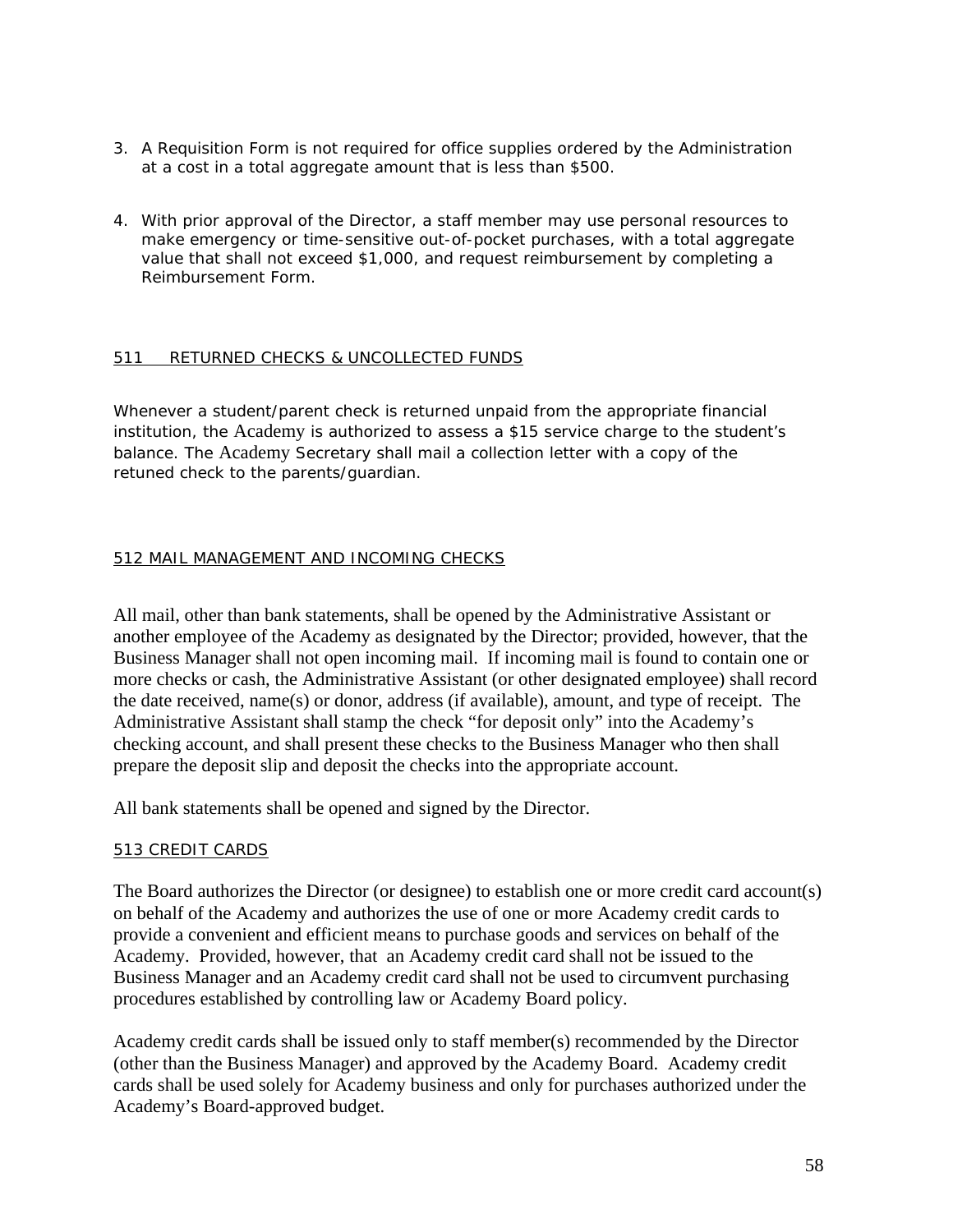The Academy's credit card account(s) shall be limited to a maximum aggregate exposure that shall not exceed \$5,000. A credit card shall not be used to obtain one or more cash advances.

All receipts for Academy credit cards shall be submitted to the Business Manager upon receipt. The Business Manager shall maintain a system of all charges reported by each staff member and each charge shall be checked against the appropriate corresponding invoice(s). Any discrepancy between a receipt or invoice shall be promptly reported by the Business Manager to the Director for investigation. If the discrepancy involves the Director, the Business Manager will report the issue to the Board president.

A staff member shall return any Academy credit card in her/his possession upon request and/or in the event of termination of employment.

# 514- PAYROLL

Documentation of authorized pay rates shall be maintained in each respective employee's personnel file. Personnel files shall be secured with access limited to authorized individuals. The Academy shall contract with a payroll service to provide payroll processing. Personnel will be paid semi-monthly, by check. Personnel electing direct deposit will receive a check stub.

Employee time sheets shall be maintained on a daily basis for hourly employees and, for grant-funded positions, as otherwise required under the grant award . Time sheets, signed by the employee and approved by a supervisor, shall be forwarded to the Business Manager at the end of the pay period for payroll processing. The Business Manager will review the time sheets for signatures and approvals, review reported time worked and verify for mathematical accuracy, summarize the payroll information and forward the payroll information to the payroll service for processing.

The Director will receive all completed payroll reports and paychecks or check stubs from the payroll service. The Director will review the payroll reports and, if complete and accurate, will document approval. If a payroll report is not complete or accurate, the Director shall authorize required payroll changes and the Business Manager shall forward those authorized changes to the payroll service for processing. The Business Manager will distribute approved paychecks or check stubs. The Business Manager will record each payroll to the accounting system, including any payroll accruals, in accordance with Generally Accepted Accouunting Principles (GAAP).

A deferred compensation program may be established in accordance with the Internal Revenue Code (IRC), applicable regulations, and personnel policies and administered by a third party.

All services performed for the Academy by independent contractors will be processed as accounts payable. At the close of the fiscal year, Forms 1099 will be issued to independent contractors in accordance with the IRC and applicable regulations.

### 515 ACCOUNTS RECEIVABLE

All revenues will be recorded on an accrual basis in accordance with GAAP. The Business Manager will maintain a schedule of accounts receivable, which lists payor, date, description, and account. The Business Manager will reconcile such schedule to the general ledger on a monthly basis.

### 516 ACCOUNTS PAYABLE

The Board directs the prompt payment of legitimate claims by suppliers of goods and services to the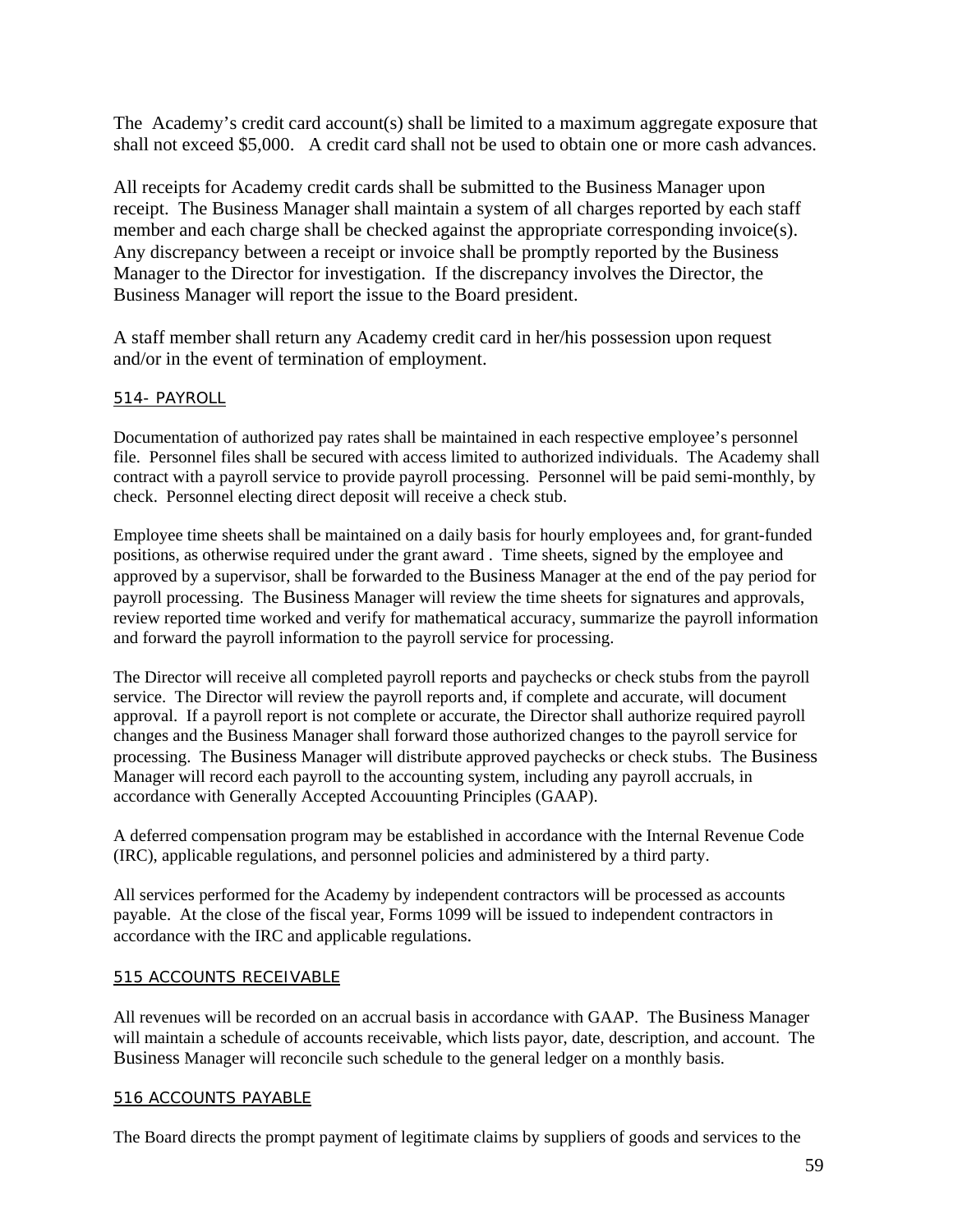Academy in compliance with the Academy's budget. All invoices will be approved by the Director prior to payment by the Business Manager. No payment will be made without a properly approved invoice or other supporting documentation.

Whenever practicable, the Academy shall pay invoices not later than 60 days from the date of issue, unless alternative arrangements are made with the applicable vendor or unless a dispute arises. Invoices in an amount which precludes payment within 60 days may be paid on an installment plan, allowing a monthly payment agreeable to both the Academy and the vendor, unless another arrangement is reached agreeable to both the Academy and the vendor.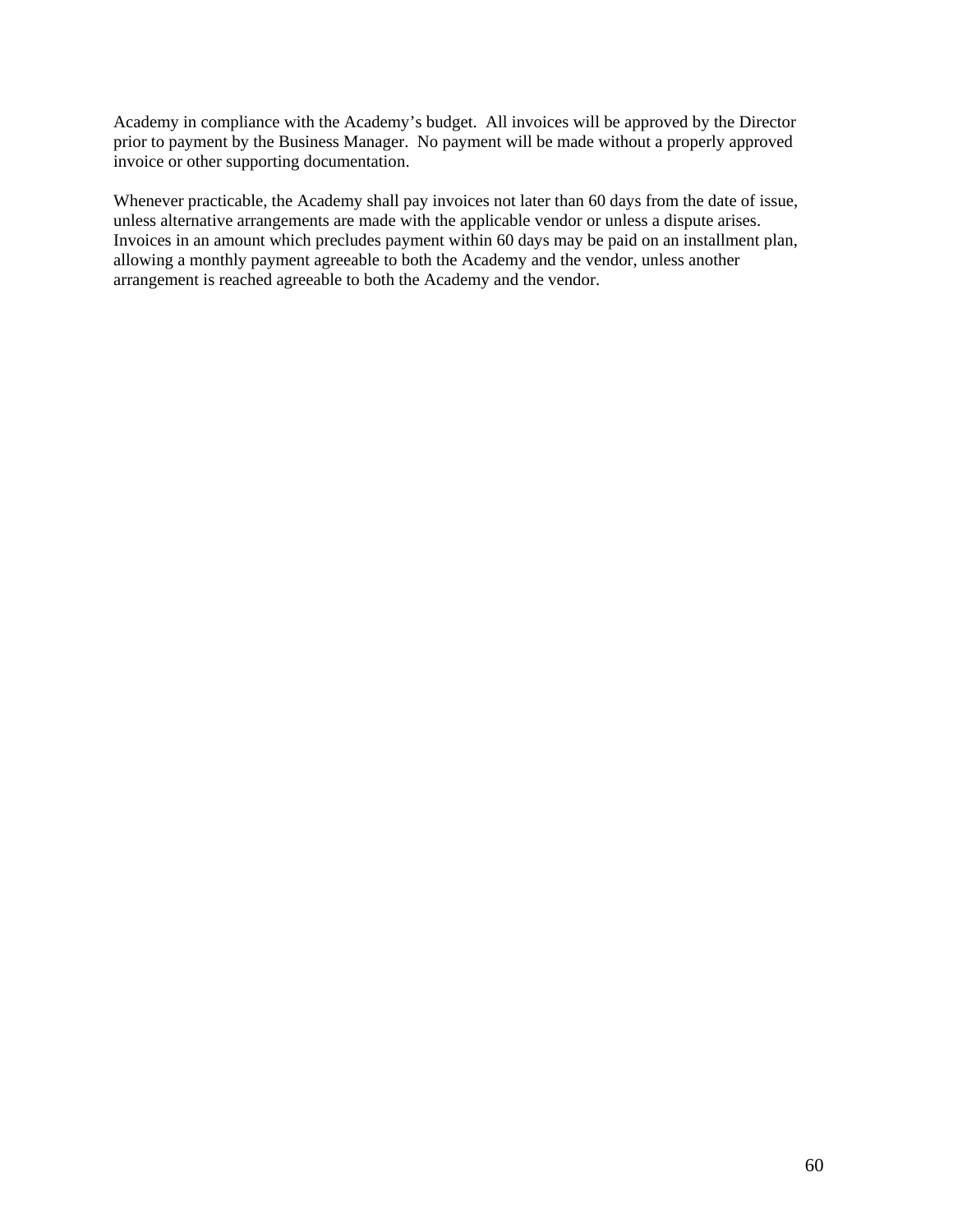# **PROPERTY**

### 601 PUBLIC CONDUCT ON ACADEMY PROPERTY

No person shall assault, strike, threaten, or menace a teacher, instructor, or person in charge of a class of Students, or any employee while in the performance of their duties, or disrupt, disturb, or interfere with any activity conducted in or on the Academy premises, or unlawfully assault, strike, threaten, menace, follow, pursue, or lay hands upon a Student or other person in or on the Academy premises, or on the way to or from Academy or Academy-sponsored activity.

Academy officials have the authority to call a law enforcement officer if any individual violates this policy or other posted regulations, or does not leave Academy property when requested to do so.

#### 602 DANGEROUS WEAPONS

Any visitor found possessing a weapon or other device designed to inflict serious bodily harm on Academy premises or on property being used by the Academy for Academy purposes shall be referred to law enforcement.

### 603 OSHA COMPLIANCE/RISK REDUCTION PROGRAMS

The Academy believes that the employees and Students of the Academy, as well as visitors, are entitled to function in an environment as free from hazards as can reasonably be provided. In this regard and in accordance with law, the Academy will provide reasonable and adequate protection to the lives, safety, and health of its employees and Students, in compliance with Federal and State laws and regulations.

The Director shall be responsible for the maintenance of material safety data sheets as well as creation of rules and standards in the facilities to prevent accidents and to modernize their consequences. She/he shall designate an employee who shall conduct periodic audits of health and safety conditions within the facilities of the Academy and take appropriate action on any violations thereof to the Director.

The Director shall ascertain that the employees and Students of the Academy are aware of their rights to an environment free of recognized hazards, that they are properly trained in safety methods, that protective devices and equipment are available to meet safety standards, and that proper rules and records are maintained to meet the requirements of applicable law.

### 604 PROPERTY, EQUIPMENT, AND SUPPLIES

It is necessary for each of us to utilize property, supplies, and equipment in the course of doing our jobs. You should take care of these items and should know how to use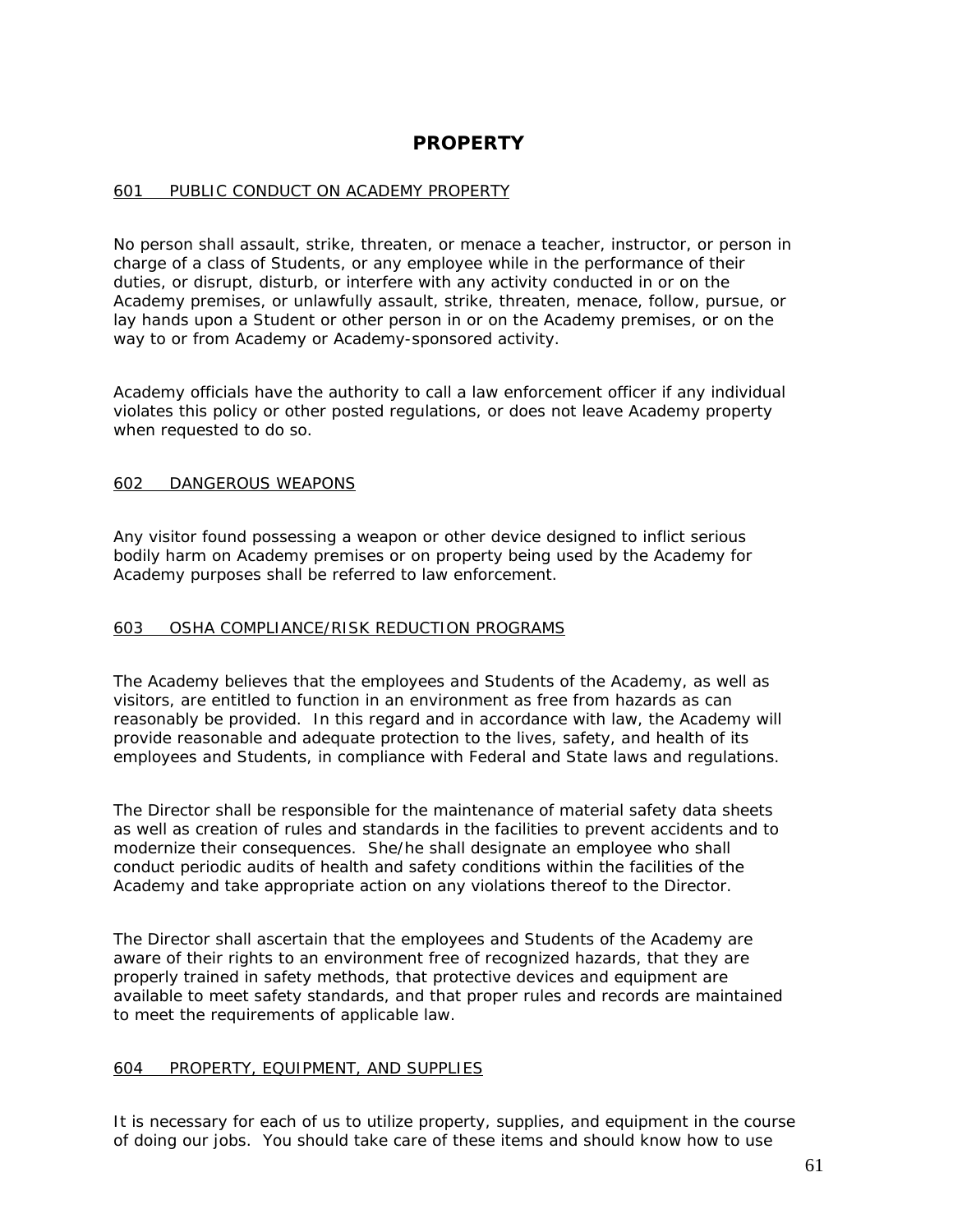them properly. Damaged equipment should be reported to the Director immediately so that it can be repaired.

The Board urges all staff, Students and administration to be economical. A small amount of waste by each employee or Student equals a large amount of waste overall. Our ability to save time and materials can contribute to the overall success of Academy.

### 605 ENERGY CONSERVATION

Energy use and conservation are very important to all of us. Everyone can help by conserving energy in every way possible, including but not limited to the following:

- 1. Turn off unnecessary lighting.
- 2. Turn off appliances and other equipment not in use.
- 3. Close doors and windows that are allowing cool or warm air to escape.
- 4. Do not run water needlessly.
- 5. Look for and report to the Director any unnecessary use of water, gas or electrical power that you cannot correct.

#### 606 LOST AND FOUND

The Academy cannot be responsible for money and personal items that may be lost or stolen. Please do not carry large sums of money or valuables to Academy. Any articles found should be immediately turned in to the Director or to the Lost And Found office.

### 607 GIFTS, GRANTS, DONATIONS

From time to time, individuals or organizations in the community may wish to contribute additional supplies or equipment to enhance or extend the instructional program of the Academy. The Board shall encourage and accept all gifts and grants which aid education at the Academy.

The Director will accept gifts to the system on behalf of the Board and will acknowledge and thank the donor. Records of accepted gifts shall be kept by the Fiscal Officer. The Director will report all gifts, i.e., class, Parent groups, grants and real estate, to the Board. The acceptance of questionable gifts will be referred to the Board for final decision.

Any gift or grant that is accepted will become the property of the Board.

Accepted gifts acknowledge Board approval of the use of the gift as indicated by the donor.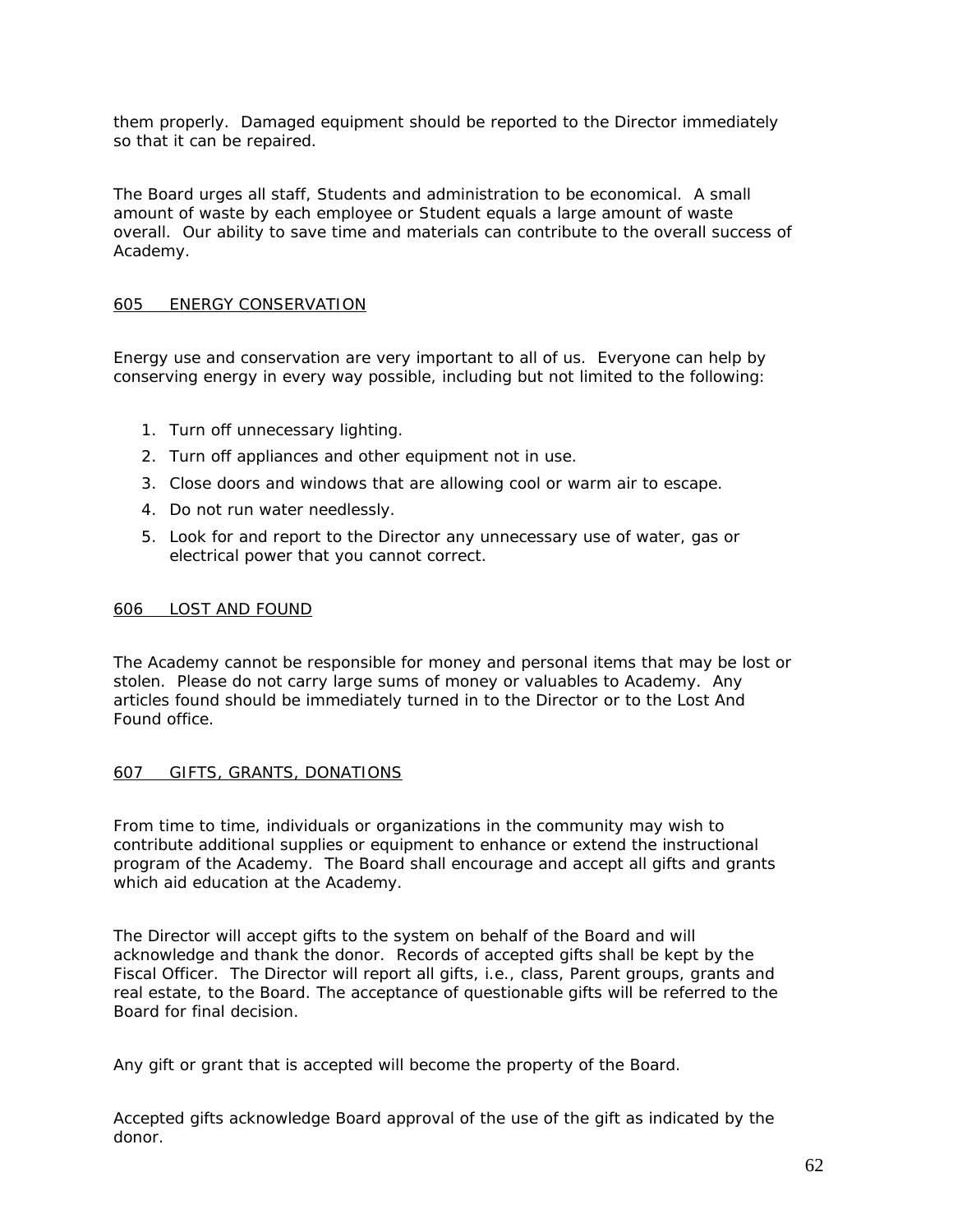Gifts accepted by the Board shall be subject to the same reasonable care and protection as other Board property.

All accepted gifts shall be accompanied by written waiver from the donor renouncing any future claim of the donor. Gifts which are designed for specific purpose or use by a donor will require written specification of such use by the donor and agreement of the Board representative prior to acceptance of the gift. Record of same shall be kept by the Treasurer or Business Manager.

Disposal of gifts, real estate or otherwise, shall follow regulations and procedures as provided by applicable State statutes, if any, and the Charter Contract of the Academy for disposal of Academy property.

Any deviation from the above, as in the cases of gifts of specified designation and use, shall be so noted in writing and shall be agreed upon and the document signed by both parties. Such documents will be placed in the custody of the Treasurer or Business Manager.

#### 608 FACILITY SECURITY

It is in the best interest of the Academy to protect the Academy's facility adequately. The areas, buildings and equipment owned or leased by the Academy may be protected from theft and vandalism in order to maintain the optimum conditions for carrying out the educational programs.

The Director shall develop and supervise a program for the security of the Academy facility and equipment. Such a program may include video surveillance equipment in appropriate public areas in and around the Academy.

Every effort shall be made to apprehend those who knowingly cause serious physical harm to the Academy facility and to require such persons to rectify the damage or pay a fee to cover repairs.

Appropriate authorities may be contacted in the case of serious offenses.

The Director shall report to the Board each major case of vandalism at the Academy and the extent of the damage.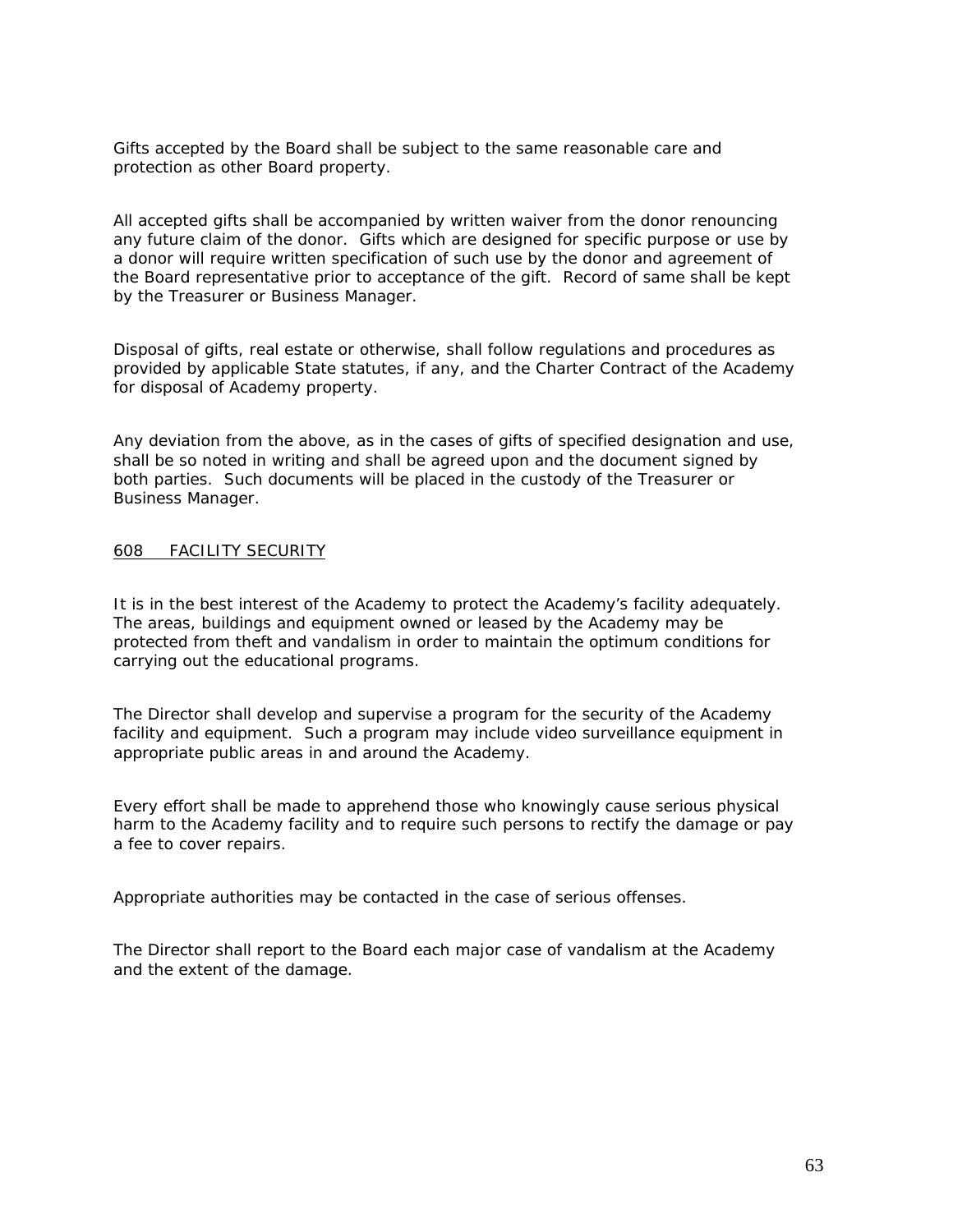# **OPERATIONS**

### 701 OPERATIONS MANAGEMENT

All operations will be the responsibility of the Director who reports to the MMSA Board of Trustees. Personnel and support services may be contracted for with an outside agency or agencies as approved by the Board.

### 702 ACADEMY CALENDAR

The Academy will be in session to provide no less than one thousand ninety eight (1098) hours of learning activities per year.

#### 703 PUBLIC RECORDS

The Academy recognizes its responsibility to maintain the public records of the Academy and to make such records available to residents of Michigan for inspection and reproduction. The Academy will comply with the requirements of the Freedom of Information Act and may charge a fee for copying, as well as good faith deposits, as permitted by the Freedom of Information Act.

#### 704 PERSONNEL FILES

It is necessary for the orderly operation of the Academy to prepare a personnel information system for the retention of appropriate papers bearing upon staff hired by the Academy.

The Board delegates the maintenance of an employee personnel information system to the Director.

Upon request, the employee will be allowed to inspect his or her own file as required by state law.

Employees who wish to review their own personnel file shall: request access in writing; review the record in the presence of the administrator designated to maintain said records or designee; make no alterations or additions to the record nor remove any material there from.

#### 705 STUDENT RECORDS

The Family Educational Rights and Privacy Act ("FERPA") affords parents/guardians ("parents") and students over 18 years of age ("eligible students") certain rights with respect to the student's education records. These rights are: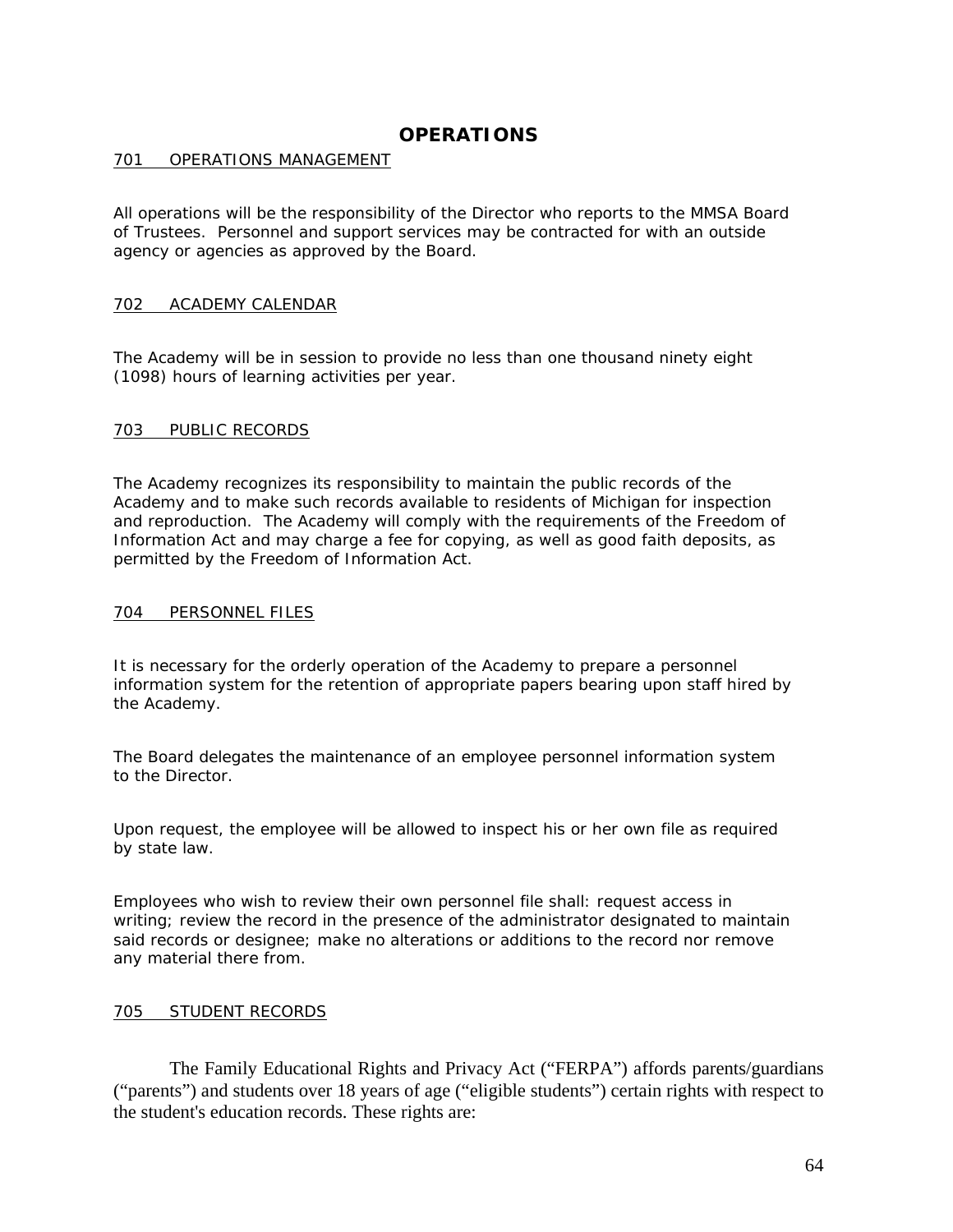(1) The right to inspect and review the student's education records within 45 days of the day the Academy receives a request for access.

Parents or eligible students should submit to the Academy Principal a written request that identifies the record(s) they wish to inspect. The Principal will make arrangements for access and notify the parent or eligible student of the time and place where the records may be inspected.

(2) The right to request the amendment of the student's education records that the parent or eligible student believes are inaccurate.

Parents or eligible students may request the Academy to amend a record that they believe is inaccurate. The parent or eligible student should clearly identify, in writing, the part of the record they want changed, and specify why it is inaccurate. If the Academy does not amend the record as requested by the parent or eligible student, the Academy will notify the parent or eligible student of the decision and advise them of their right to a hearing regarding their requested amendment. Information regarding the hearing procedures will be provided to the parent or eligible student when notified of the right to a hearing.

The right to consent to disclosures of personally identifiable information contained in the student's education records, except to the extent that FERPA authorizes disclosure without consent.

The Academy may disclose educational records without consent to Academy officials with legitimate educational interests. An Academy official is defined as a person employed by the Academy as an administrator, supervisor, teacher, or support staff member (including health or medical staff and law enforcement unit personnel); a person serving on the Academy Board; a person or company with whom the Academy has contracted to perform a special task (such as an attorney, auditor, medical consultant, or therapist); or a parent or student serving on an official committee, such as a disciplinary or grievance committee, or assisting another Academy official in performing his or her tasks.

An Academy official has a legitimate educational interest if the official needs to review an education record in order to fulfill his or her professional responsibility.

Upon request, the Academy may disclose education records without consent of the parent or eligible student to officials of another public school academy or district in which a student seeks or intends to enroll. The Academy will make a reasonable attempt to notify the parent or eligible student of the records request.

(4) The right to file a complaint with the U.S. Department of Education concerning alleged failures by the Academy to comply with the requirements of FERPA. Any FERPA complaints should be sent to:

> Family Policy Compliance Officer United States Department of Education 400 Maryland Avenue SW Washington DC 20202-5920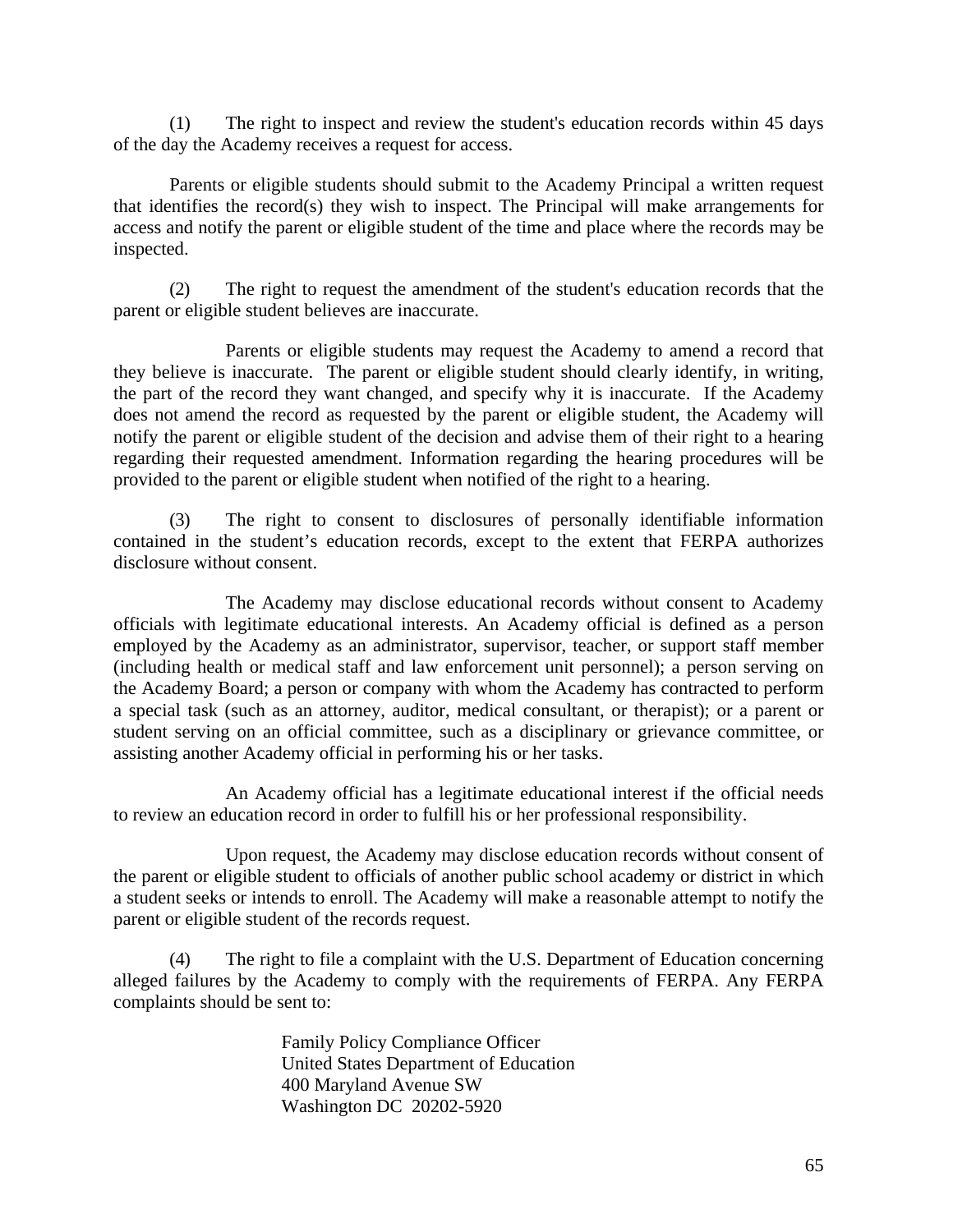### 705.1 DIRECTORY INFORMATION

The Family Educational Rights and Privacy Act ("FERPA") requires that the Academy, with certain exceptions, obtain your written consent prior to the disclosure of personally identifiable information from your child's education records. However, the Academy may disclose appropriately designated "directory information" without written consent, unless you have advised the Academy to the contrary in accordance with Academy procedures. The primary purpose of directory information is to allow the Academy to include this type of information from your child's education records in certain school Academy publications. Examples include:

- A playbill, showing your student's role in a drama production;
- The annual yearbook;
- Honor roll or other recognition lists;
- Graduation programs; and
- Sports activity sheets, showing weight and height of team members.

Directory information, which is information that is generally not considered harmful or an invasion of privacy if released, can be disclosed to outside organizations without a parent's prior written consent. Outside organizations include, but are not limited to, companies that manufacture class rings or publish yearbooks. In addition, two federal laws require local educational agencies ("LEAs") receiving assistance under the Elementary and Secondary Education Act of 1965 ("ESEA") to provide military recruiters, upon request, with three directory information categories: names, addresses, and telephone listings, unless parents have advised the LEA that they do not want their student's information disclosed without their prior written consent.

If you do not want the Academy to disclose directory information from your child's education records without your written consent, you must notify the Academy in writing by September 15 of the current school year. The Academy has designated the following information as directory information:

- Student's name
- Participation in officially recognized activities and sports
- Address
- Telephone listing
- Weight and heights of members of athletic teams
- Electronic mail address
- Photograph, video, dvd
- Degrees, honors, and awards received
- Date and place of birth
- Major field of study
- Dates of attendance
	- Grade level

The most recent education agency or institution attended.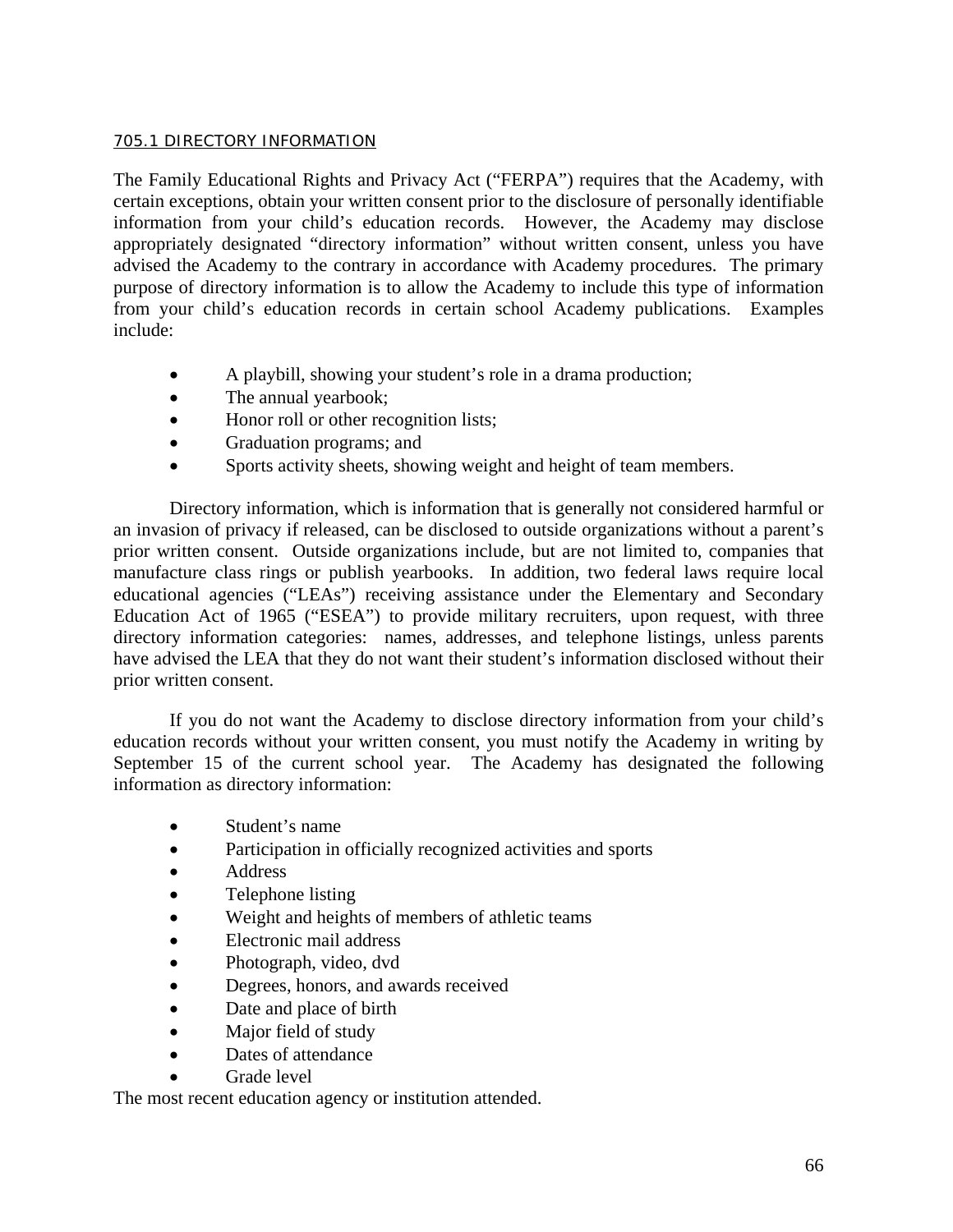### 706 CONFIDENTIALITY

When the Academy receives confidential information identified to be confidential and mandated as confidential by applicable law, the Academy will maintain the confidentiality of said information and prohibit its unauthorized disclosure.

Academy officials and employees are prohibited from disclosing or using without appropriate authorization any confidential information acquired in the course of their official duties.

Any employee who discloses confidential Academy or student information will be subject to disciplinary action up to and including possible discharge. Maintaining the confidentiality of Michigan Math and Science Academy's student and Academy information is an obligation which also continues after any employee's termination.

### 707 CONTROL OF COMMUNICABLE DISEASES

The Academy recognizes that control of the spread of communicable disease is essential to the well-being of the community and to the efficient operation of the Academy.

For purposes of this policy, "communicable diseases" shall include smallpox, diphtheria, scarlet fever and other strep infections, whooping cough, mumps, typhoid fever, measles, rubella, and acquired immune deficiency syndrome, or any other designated by Federal authority.

In order to protect the health and safety of the Students, Academy personnel, and the community at large, the Academy shall follow all State and Federal laws and Board of Health regulations which pertain to communicable disease.

On the recommendation of a physician or a nurse, a teacher may exclude from the classroom and the Director may exclude from the building or isolate in the Academy any Student who appears to be ill or has been exposed to a communicable disease;

The Academy shall:

- 1. instruct teaching staff members in the detection of disease and measures for its prevention and control;
- 2. remove from Academy property to the care of a responsible adult any Student identified and excluded in accordance with this policy;
- 3. prepare standards for the readmission of a Student who has recovered from communicable disease; and
- 4. file reports as required by law and the State Department of Health.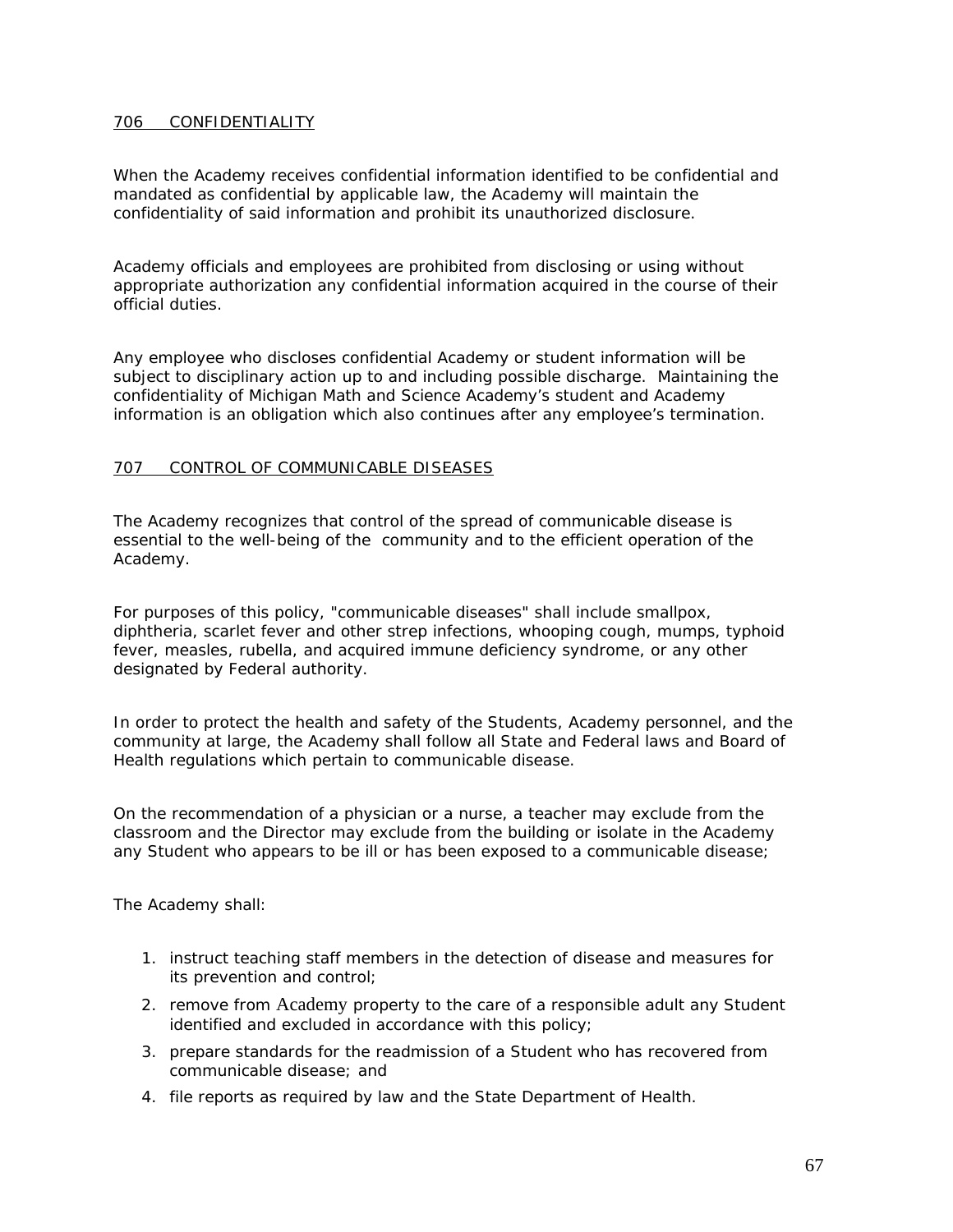### 708 CONTROL OF NON-CASUAL-CONTACT COMMUNICABLE DISEASES

The Academy seeks to provide a safe educational environment for both Students and staff. It is the Academy's intent to ensure that any Student or member of the staff who contracts a communicable disease that is not communicated through casual contact will have his/her status in the Academy examined by a panel of the Board and the Director, and that the rights of both the affected individual and those of other staff members and Students will be acknowledged and respected.

For purposes of this policy, "non-casual-contact communicable disease" shall include:

- 1. AIDS Acquired Immune Deficiency Syndrome;
- 2. ARC AIDS Related Complex;
- 3. persons infected with HIV (human immunodeficiency);
- 4. Hepatitis B; and
- 5. other like diseases that may be specified by the State Board of Health.

In its effort to assist in the prevention and spread of communicable diseases of any kind, the Academy has established policies on Immunization, Hygienic Management, and Control of Casual-Contact Communicable Diseases. The purpose of this policy is to protect the health and safety of the Students, Academy personnel, and the community at large from the spread of the above-mentioned diseases.

When the Director learns that a Student or Academy employee may be infected with a non-casual-contact communicable disease, the Director shall inform the health department, and shall otherwise follow applicable law.

### 709 EMERGENCY PREPAREDNESS AND EVACUATION OF ACADEMY BUILDINGS

The safety of employees and Students includes preparedness and planning for possible natural and manmade disasters.

The Board authorizes a system of emergency preparedness which shall insure that the health and safety of Students and staff are safeguarded.

All threats to the safety of the Academy shall be identified by appropriate personnel and responded to promptly in accordance with the plan for emergency preparedness.

All bomb threats shall require the immediate evacuation of the Academy building or location threatened.

The Director shall develop procedures for the handling of Academy emergencies which include: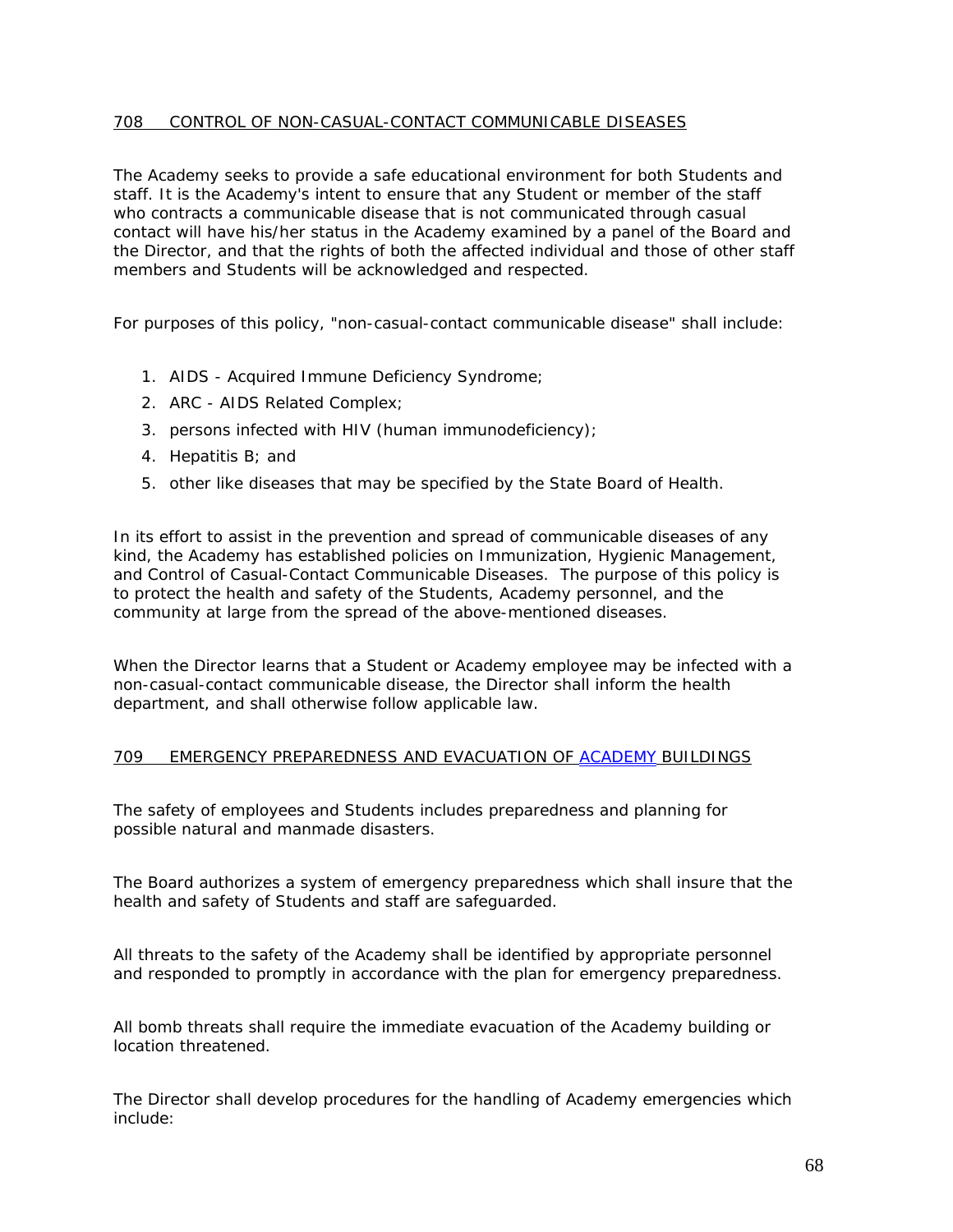- 1. a plan for the prompt and safe evacuation of any Academy building which shall be practiced monthly in fire drills conducted in accordance with law;
- 2. the designation of appropriate locations to shelter Students in case of tornado;
- 3. procedures for the safe dispersal of Students from Academy property and, if necessary, a plan for the sequestration of Students in a safe place other than the Academy;
- 4. design of a communications system;
- 5. instructions in safety precautions to be taken in case of tornado alert or warning;
- 6. procedures to follow whenever any employee becomes aware of an emergency or impending emergency; and
- 7. cooperation with such local officials and agencies such as the fire marshal and law enforcement.

### 710 USE OF EQUIPMENT AND FACILITIES

Board Policy requires that limits be placed on staff use of District equipment and facilities. The following guidelines describe the nature and extent of such use

### **TELEPHONES**

A. Staff members may use the telephones to make brief, local (nontoll) calls provided such calls are made during free time and are not for conducting a private business.

B. No long-distance calls are to be made without the permission of the supervisor. If such calls are made, time and charges are to be recorded by the caller and submitted together with the payment to the Treasurer's Office.

# **COPY MACHINES**

A. Staff members may use a District copier to make copies of personal documents providing such copying is done on free time and are not for conducting a private business.

B. A staff member may make multiple copies of one or more documents for a fee of \$.10 per page which includes the cost of paper. The number of copies is to be recorded and submitted, together with the fee payment, to the Treasurer's Office.

### **FAX MACHINES**

A. Staff members may use a District fax machine to send copies of personal documents providing such faxing is done on free time and are not for conducting private business.

B. A staff member may send faxes of one or more documents for a fee based upon the cost of the call.

C. A staff member may also receive faxes of one or more documents for a fee of \$.10 per page which includes the cost of paper. The number of copies is to be recorded and submitted, together with the fee payment, to the Treasurer's Office.

### **COMPUTERS**

District PC may be used in accordance with the Academy's Technology/Internet Policy.

# **FACILITIES**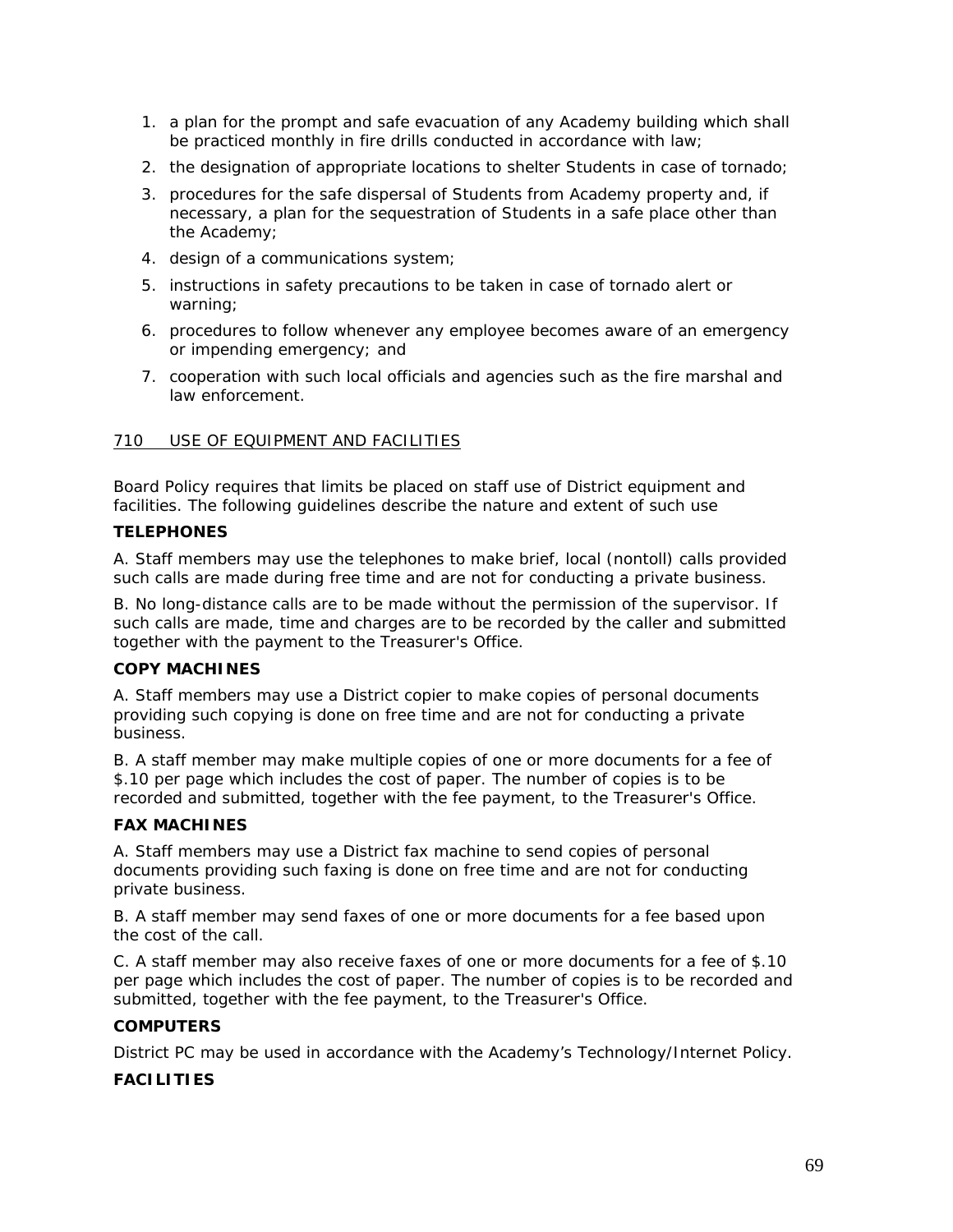Academy Facilities shall not be used by entities other than the Academy or its students.

# 711 TOXIC HAZARD AND ASBESTOS HAZARD

The Academy is concerned for the safety of the Students and staff members and will comply with applicable Federal and State statutes and regulations to protect them from hazards that may result from industrial accidents beyond the control of Academy officials or from the presence of asbestos materials used in previous construction.

# **Toxic Hazards**

These hazards exist in chemicals and other substances used in the Academy setting such as in laboratories, science classrooms, kitchens, and in the cleaning of rooms and equipment.

The Board appoints the Director to serve as Toxic Hazard Preparedness (THP) Officer. The THP Officer will:

- identify potential sources of toxic hazard in cooperation with material suppliers who shall supply the THP Officer with material safety data sheets (MSDS's);
- conduct a training program for all Academy employees to include such topics as detection of hazards, explanation of the health hazards to which they could be exposed in their work environment, and the Academy's plan for communication, labeling, etc.

In fulfilling these responsibilities, the THP Officer may enlist the aid of county and municipal authorities and, if possible, the owners or operators of identified potential sources of toxic hazard.

# **Asbestos Hazard**

In its efforts to comply with Asbestos Hazard Emergency Response Act (AHERA), the Academy recognizes its responsibility to:

- inspect Academy buildings owned by the Academy for the existence of asbestos or asbestos-containing materials
- take appropriate actions based on the inspections;
- maintain a program of periodic surveillance and inspection of facilities or equipment containing asbestos; and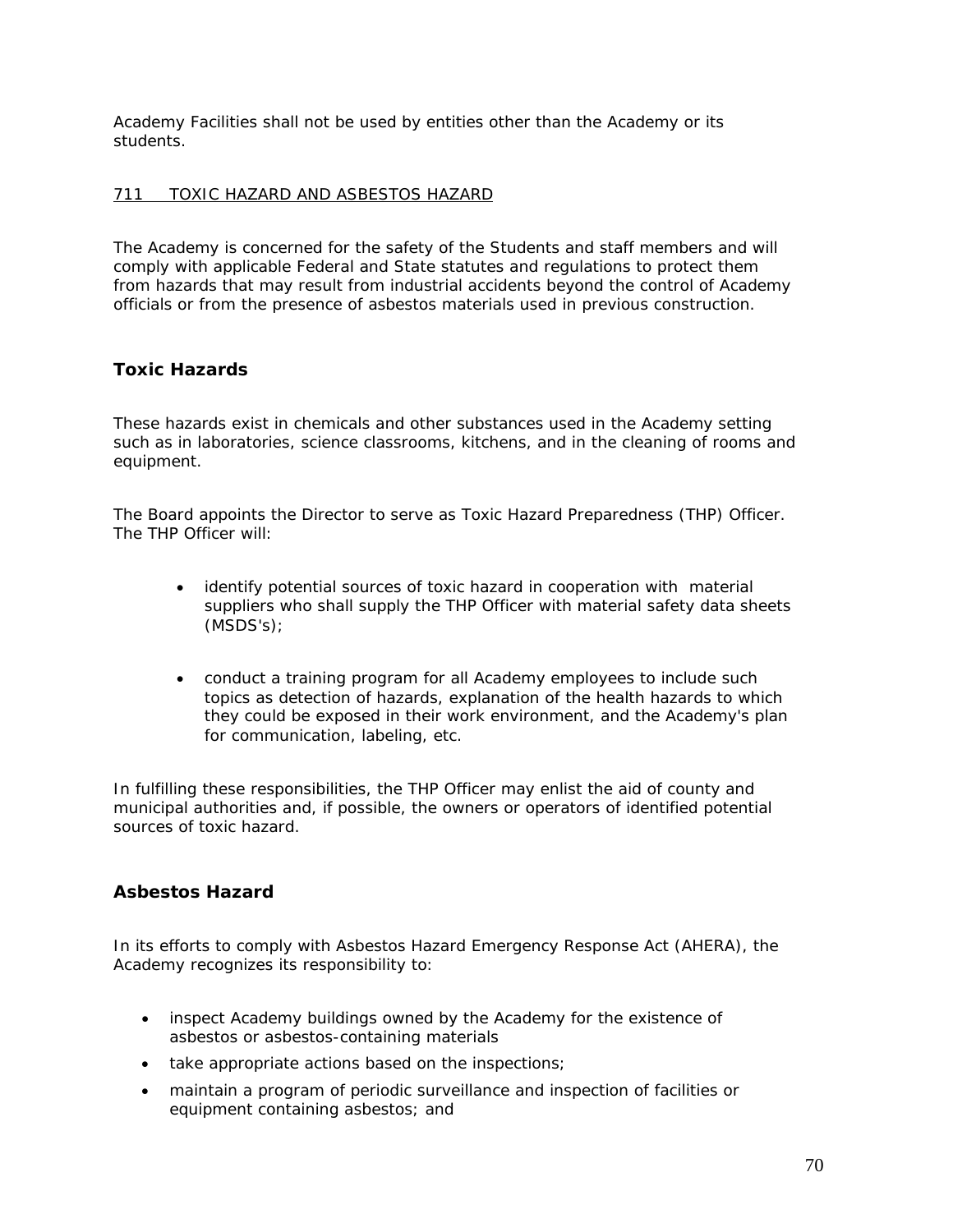• comply with EPA and State regulations governing the transportation and disposal of asbestos and asbestos-containing materials.

The Director shall appoint a person to develop and implement the Academy's Asbestos-Management Program which will ensure proper compliance with Federal and State laws and the appropriate instruction of staff and Students.

The Academy shall also ensure that, when conducting asbestos abatement projects, each contractor employed by the Academy agrees to comply with all applicable laws and regulations.

Nothing in this policy should be construed in any way as an assumption of liability by the Academy or by the Board for any death, injury, or illness that is the consequence of an accident or equipment failure or negligent or deliberate act beyond the control of the Academy, the Board or its officers and staff or employees.

### **Lead**

The District will attempt to control the use and maintenance of lead-bearing building products and avoid the use of any educational or maintenance procedures and products which may create lead exposures.

The District assures that a parent/guardian outreach program will be implemented to properly communicate information regarding risks from lead and other heavy metals in an attempt to help prevent exposures.

### 712 EMERGENCY MEDICAL PROCEDURES

# **Minor Illness or Accident**

Examples of a minor illness or accident would be a headache, upset stomach, or minor cut or scratch. If these types of discomforts interfere with a Student's tasks, a call home may be initiated.

# **Critical Illness**

Examples of critical illnesses are:

- 1. Loss of consciousness
- 2. No pulse
- 3. No breathing
- 4. Profuse bleeding
- 5. Seizure
- 6. Severe fall
- 7. Severe chest pain
- 8. Any other condition that appears in need of medical attention

If you notice a co-worker or a Student with these symptoms, immediately dial "911".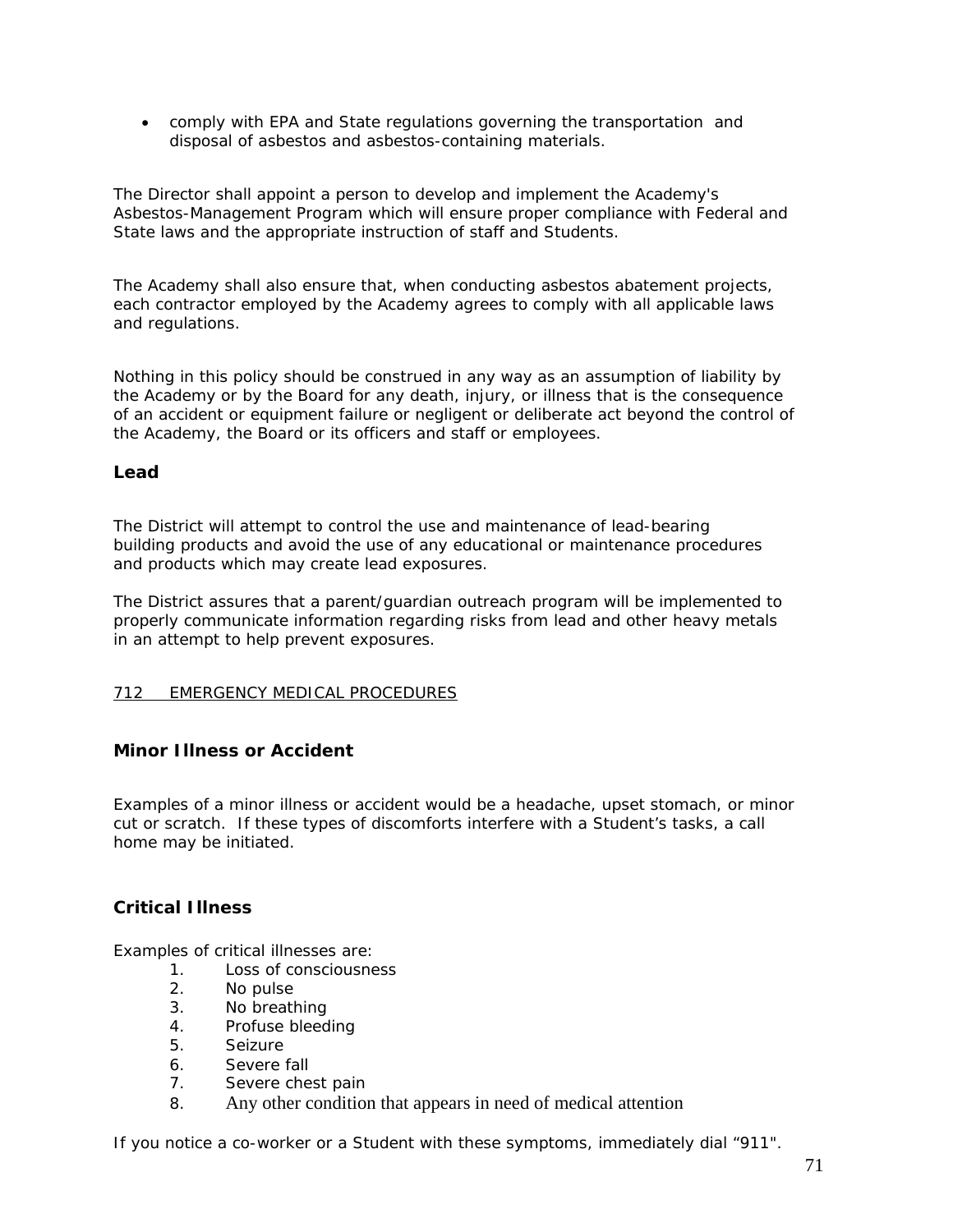In cases of serious or critical illness when the office is closed, dial 911 and follow the same procedures. Also, please notify a co-worker or a Student so he or she can direct the Rescue Squad to the proper location. It may be necessary for someone to wait at an entrance for the first responders if the doors are locked.

### 713 ACCIDENTS TO STUDENTS

Every accident in an Academy facility, on Academy grounds, at practice sessions, or at any event sponsored by the Academy must be reported immediately to the person in. An accident report must be completed for each accident.

### 714 EMPLOYEE ACCIDENTS

The date, time, place, and nature of injury must be reported in writing to the Director on the date of occurrence within twenty-four hours of such injury.

### 715 FOOD SERVICES AND FOOD FOR SALE POLICY

# **Rationale**

Healthy eating patterns are essential for students to achieve their full academic potential, obtain physical and mental growth, and develop lifelong health and well-being. s have a responsibility to assist parents in helping students establish and maintain lifelong, healthy eating patterns. Well-planned and well-implemented Academy nutrition programs positively influence student food choices and eating behavior.

# **Nutrition Integrity**

The Food Service Department is committed to "A guaranteed level of performance which assures that all food available in s for children are consistent with the Recommended Dietary Allowances and the Dietary Guidelines; and when consumed, contribute to the development of lifelong, healthy eating habits (ASFSA Nutrition Standards and Nutrition Education Committee)

### **Program Requirements**

The food service program shall operate in accordance with the National Lunch Act and the Child Nutrition Act of 1996 as amended and applicable laws and regulations of Michigan.

Menus shall be planned:

- 1. with adequate calories and variety of foods to support growth, development and healthy weight;
- 2. with student preferences considered;
- 3. according to nutrition standards that are based on the Recommended Dietary Allowances, Dietary Guidelines for Americans, and the Food Guide Pyramid;
- 4. using purchasing practices that ensure the use of high-quality ingredients and prepared products to maximize flavor and acceptance;
- 5. with culinary techniques that ensure a balance between optimal nutrition and student acceptance.

# **Nutrition Environment**

1. The nutrition environment provides adequate space to eat meals in pleasant surroundings and shall have adequate time to eat, relax, and socialize.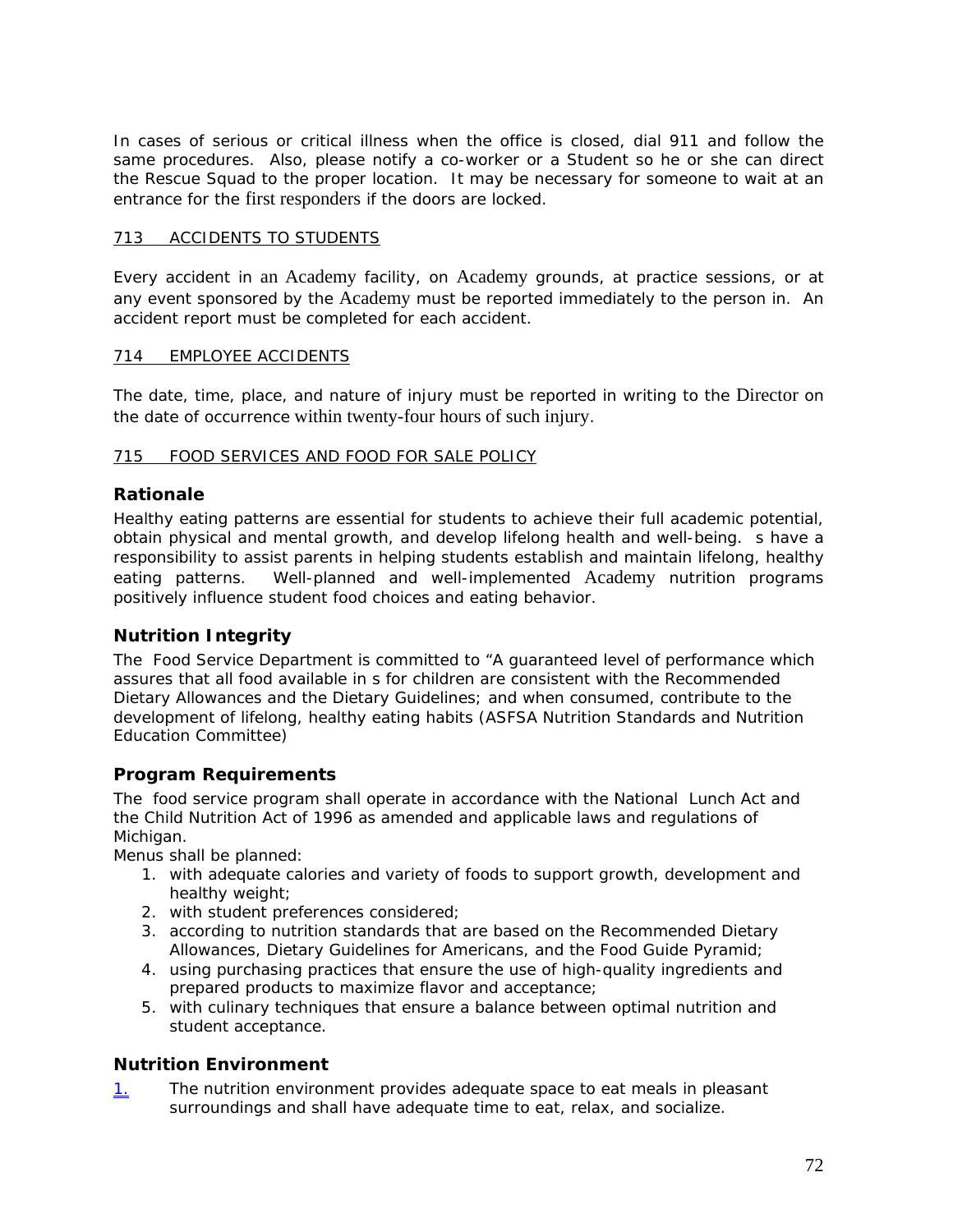- 2. The nutrition environment supports the offering of competitive foods that ensure optimal nutrition quality and foster healthful eating habits.
- $\frac{3}{2}$  The nutrition environment provides clear consistent nutrition messages and supports a comprehensive nutrition program from classroom to the cafeteria.

## **Food Choices at**

### Definitions:

Competitive Foods: Foods not part of a reimbursable meal. Competitive foods may be allowed in the food service area during the lunch period only if all income from the sale of these foods accrues to the benefit of the nonprofit food service or organization.

Foods of Minimal Nutritional Value (FMNV): Foods providing less than five percent of the Reference Daily Intake (RDI) for eight specific nutrients and prohibited from being sold during at a minimum during lunch serving times. Foods included as FMNV included soda water (carbonated beverages), water ices (Popsicle's), chewing gum, and candies of the following types: hard candy, including breath mints and cough drops, jellies and gums, marshmallow candies, fondant, licorice, spun candy, and candy coated popcorn.

Food and beverages sold or served on Academy grounds shall meet nutritional standards and other guidelines set by the district.

- Specifically:
	- 1) Food and beverage choices in vending machines, snack bars, Academy stores, and concession stands;
	- 2) Food and beverages sold as part of Academy sponsored fundraising activities
	- 3) A la carte offerings in the food service program will include healthy options such as 100% juice, fruit cups, and bottled water
	- 4) Vending machines will not offer soda or caffeinated beverages before lunch or during lunch.

# **Food Sales**

The sale of all foods on Academy grounds shall be under the management of the food service program, except foods sold as part of a fundraising activity. Food and beverages shall not be sold from vending machines or Academy stores before lunch and during lunch unless they are a part of the food service program. Profits generated from sales of foods or beverages in vending machines or Academy stores will accrue to programs or organizations designated by the Director or administrator.

# **Standards for Food Sales**

- 100% fruit juice, bottled water, and nutritious food items are sold at attractive, competitive prices
- No beverages containing 10mg. of caffeine or more will be sold or served;
- Foods selected for sale should contribute to the development of good eating habits and therefore should be low in fat (i.e. no more than 3 grams of fat per 100 calories) ;
- Selections should include foods that contain fiber;
- Any juice or juice product sold or served must contain a minimum of 20% real fruit iuice:
- 50% of vending machine products must be from the approved list of products.

# **Examples of Suggested Vending Products**

| <b>Bottled Water</b> | 100% fruit juice | Calcium fortified | Low-fat or skim milk |
|----------------------|------------------|-------------------|----------------------|
|                      |                  | 100% fruit juice  | Low-fat chocolate    |
|                      |                  |                   | milk                 |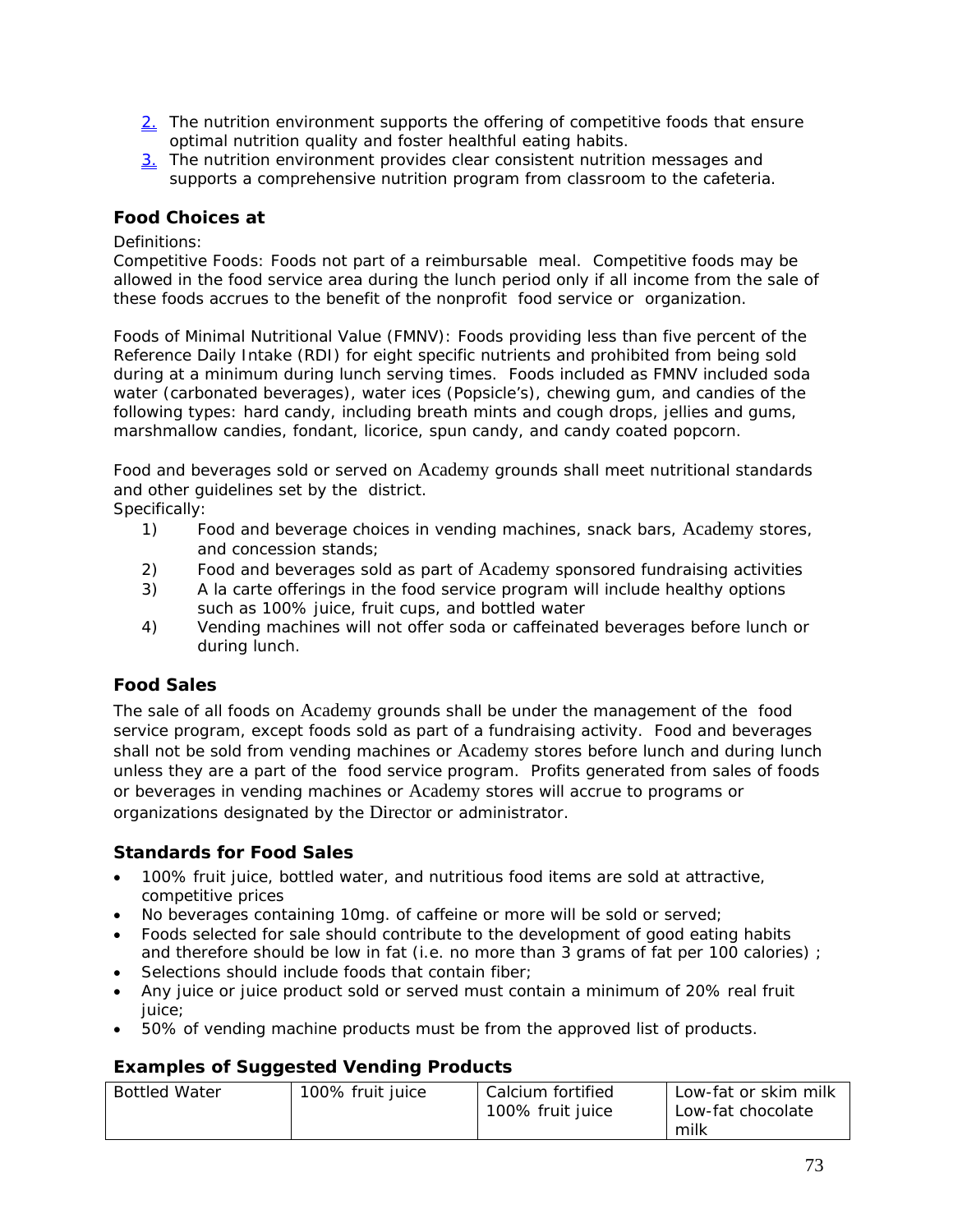| Low-fat yogurt    | 100% fruit juice ices | Fresh fruit           | Low-fat crackers,     |
|-------------------|-----------------------|-----------------------|-----------------------|
| Low-fat frozen    | Vegetable juice (such | Canned fruit          | cookies, muffins,     |
| yogurt            | as V-8, splash)       | Dried fruit, nuts,    | whole-grain cereal,   |
| Low-fat ice cream |                       | seeds                 | muffins and cereal    |
| Puddings, Go-Gurt |                       |                       | <b>bars</b>           |
| Low-fat or baked  | Peanut butter and     | Portioned vegetables; | Granola/cereal bars,  |
| chips             | crackers              | Carrot stick snack,   | fig bars, gingersnaps |
| Pretzels          |                       | w/lt. Ranch dip       |                       |

### 716 FREE AND REDUCED-PRICE MEALS

The Academy recognizes the importance of good nutrition to each Student's educational performance.

The Academy shall adhere to all requirements related to free and reduced price menus.

### 717 RELIGIOUS/PATRIOTIC CEREMONIES AND OBSERVANCES

Decisions of the United States Supreme Court have made it clear that it is not the province of a public to advance or inhibit religious beliefs or practices. Under the First and Fourteenth Amendments to the Constitution, this remains the inviolate province of the individual and the religious institution of his/her choice. The rights of any minority, no matter how small, must be protected. No matter how well intended, either official or unofficial sponsorship of religiously-oriented activities by the Academy are offensive to some and tend to supplant activities which should be the exclusive province of individual religious groups, religious institutions, private organizations, or the family.

The Academy shall not act as a disseminating agent for any person or outside agency for any religious or anti-religious document, book, or article during Academy hours or in the leased area of the Academy. Distribution of such materials on Academy property during Academy hours by any party shall be in accordance with Board policies.

Acknowledgment of, explanation of, and teaching about religious holidays of various religions is encouraged. Celebration activities involving nonreligious decorations and use of secular works are permitted, but it is the responsibility of all faculty members to ensure that such activities are strictly voluntary, do not place an atmosphere of social compulsion or ostracism on minority groups or individuals, and do not interfere with the regular Academy program.

The flag of the United States may be placed in the common area of the Academy and/or at other appropriate places during Academy sessions.

Staff members shall lead Students in the Pledge of Allegiance at an appropriate time each day. However, no Student shall be compelled to participate in the reciting of the Pledge. The Director shall develop administrative guidelines which ensure that any staff member who conducts this activity does it at an appropriate time, in an appropriate manner, and with due regard to the need to protect the rights and the privacy of a non-participating Student.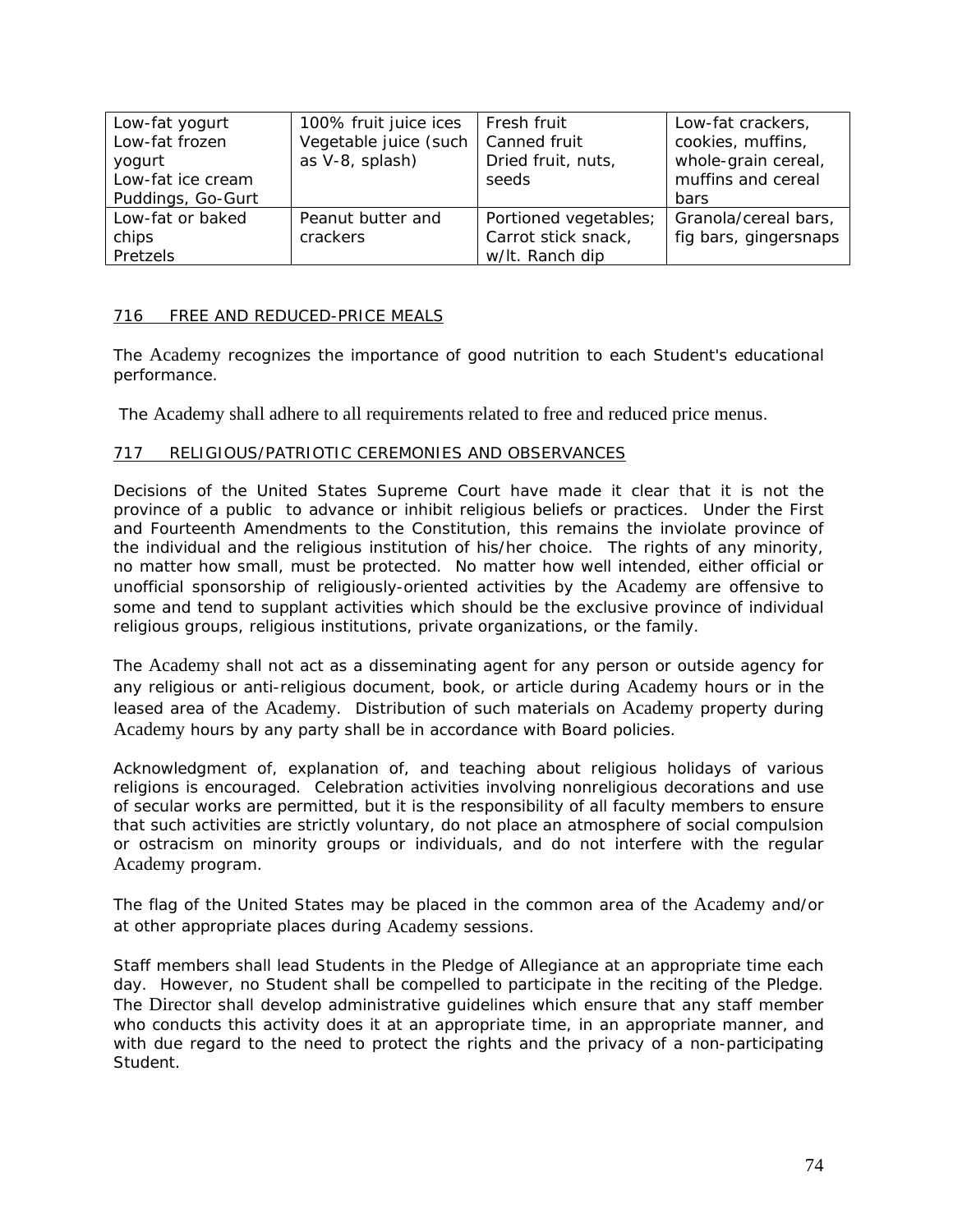## **COMMUNITY RELATIONS**

#### 801 PUBLIC INFORMATION PROGRAM

The Academy believes that all reasonable means should be employed to keep the public informed on matters of importance regarding the Academy's policies, finances, programs, personnel and operations. It is the purpose of this policy to provide the ways and means to accomplish this goal.

The Board will determine which of its official actions have sufficient impact and interest to warrant special release; it alone will release to the media those matters of importance. Upon request of media representatives, matters of lesser importance may be released by the Director as they have been recorded in the minutes of the Board meetings.

All other publications, releases, photographs, and the like depicting the accomplishments of the Students and staff of the Academy may be approved at the discretion of the Director.

The Board or designee shall direct an information program designed to acquaint the citizens of the community and general public with the achievements and the needs of the Academy. The information program shall include as a minimum an Academy community newsletter containing such information as Academy needs, financial data, educational programs, Student achievement, and community features which will be distributed to all residents.

Other publications, including an annual report, news releases, and photographs of Academy activities for publication, radio and television programs of Academy information and Student performances may be provided by the Director.

The Director will observe matters of taste, relevance, and the observation of individual privacy in production of these publications.

#### 802 FINGERPRINTING STUDENTS

The Academy recognizes the advantage to both Parents and law enforcement agencies of a means of identifying children who have become lost or have been abducted. Accordingly, the Academy will cooperate with legal law enforcement agencies in the voluntary fingerprinting of Students enrolled at the Academy.

#### 803 NEWS MEDIA RELATIONS

Representatives of the local press, radio, and TV are an important link in the communications chain between Academy and community. The maintenance of good working relationships with these persons is essential to meeting those objectives of the Academy-community relations programs which require the support and cooperation of the media representatives.

The Board authorizes the development of a sound working relationship between the news media and the Academy, based on mutual respect and cooperation and reserves the right to negotiate for the radio broadcasting, televising, filming, or sound recording of any Academy event by an outside agency.

These rights, if sold, shall be contracted under conditions designed to bring the most favorable terms to the Academy,